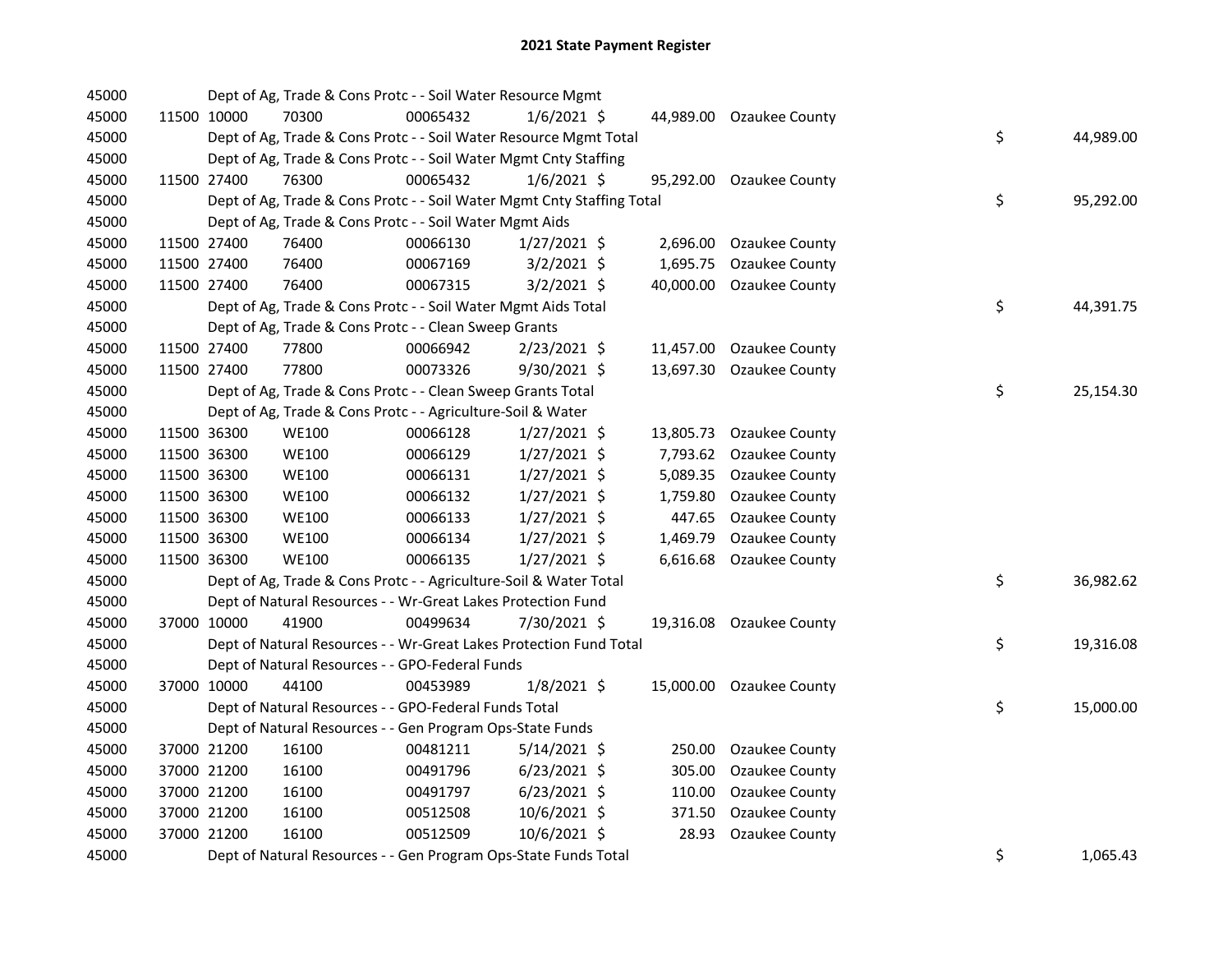| 45000 |             | Dept of Natural Resources - - Venison Processing                   |          |                |           |                          |    |           |
|-------|-------------|--------------------------------------------------------------------|----------|----------------|-----------|--------------------------|----|-----------|
| 45000 | 37000 21200 | 54900                                                              | 00465843 | 3/4/2021 \$    |           | 3,016.49 Ozaukee County  |    |           |
| 45000 |             | Dept of Natural Resources - - Venison Processing Total             |          |                |           |                          | \$ | 3,016.49  |
| 45000 |             | Dept of Natural Resources - - Wildlife Damage Claims & Abat        |          |                |           |                          |    |           |
| 45000 | 37000 21200 | 55300                                                              | 00465843 | $3/4/2021$ \$  |           | 10,048.22 Ozaukee County |    |           |
| 45000 |             | Dept of Natural Resources - - Wildlife Damage Claims & Abat Total  |          |                |           |                          | \$ | 10,048.22 |
| 45000 |             | Dept of Natural Resources - - Resaids - County Cons Aids           |          |                |           |                          |    |           |
| 45000 | 37000 21200 | 56300                                                              | 00471410 | $4/2/2021$ \$  |           | 4,055.00 Ozaukee County  |    |           |
| 45000 | 37000 21200 | 56300                                                              | 00511875 | $9/30/2021$ \$ |           | 3,122.00 Ozaukee County  |    |           |
| 45000 |             | Dept of Natural Resources - - Resaids - County Cons Aids Total     |          |                |           |                          | \$ | 7,177.00  |
| 45000 |             | Dept of Natural Resources - - Ra- Cnty Snow Trail & Area Aid       |          |                |           |                          |    |           |
| 45000 | 37000 21200 | 57400                                                              | 00502571 | $8/12/2021$ \$ |           | 16,800.00 Ozaukee County |    |           |
| 45000 |             | Dept of Natural Resources - - Ra- Cnty Snow Trail & Area Aid Total |          |                |           |                          | \$ | 16,800.00 |
| 45000 |             | Dept of Natural Resources - - Ra- Snowmobile Trail Areas           |          |                |           |                          |    |           |
| 45000 | 37000 21200 | 57500                                                              | 00512075 | $10/1/2021$ \$ |           | 16,800.00 Ozaukee County |    |           |
| 45000 |             | Dept of Natural Resources - - Ra- Snowmobile Trail Areas Total     |          |                |           |                          | \$ | 16,800.00 |
| 45000 |             | Dept of Natural Resources - - Resaids - Urban Forestry Grant       |          |                |           |                          |    |           |
| 45000 | 37000 21200 | 58700                                                              | 00477032 | $4/23/2021$ \$ |           | 20,416.90 Ozaukee County |    |           |
| 45000 |             | Dept of Natural Resources - - Resaids - Urban Forestry Grant Total |          |                |           |                          | \$ | 20,416.90 |
| 45000 |             | Dept of Natural Resources - - Ea - River Protect, Cons Fund        |          |                |           |                          |    |           |
| 45000 | 37000 21200 | 67500                                                              | 00469696 | 3/24/2021 \$   |           | 7,500.00 Ozaukee County  |    |           |
| 45000 | 37000 21200 | 67500                                                              | 00479410 | $5/10/2021$ \$ | 49,999.50 | Ozaukee County           |    |           |
| 45000 | 37000 21200 | 67500                                                              | 00504693 | 8/25/2021 \$   | 2,500.00  | Ozaukee County           |    |           |
| 45000 | 37000 21200 | 67500                                                              | 00510071 | 9/23/2021 \$   |           | 2,500.00 Ozaukee County  |    |           |
| 45000 |             | Dept of Natural Resources - - Ea - River Protect, Cons Fund Total  |          |                |           |                          | \$ | 62,499.50 |
| 45000 |             | Dept of Natural Resources - - Land Acquisition                     |          |                |           |                          |    |           |
| 45000 | 37000 36300 | <b>TA100</b>                                                       | 00464739 | 2/24/2021 \$   |           | 45,100.00 Ozaukee County |    |           |
| 45000 |             | Dept of Natural Resources - - Land Acquisition Total               |          |                |           |                          | \$ | 45,100.00 |
| 45000 |             | Dept of Natural Resources - - GPO - Sd Water Loan Prog, Fed        |          |                |           |                          |    |           |
| 45000 | 37000 57300 | 48200                                                              | 00457994 | $1/21/2021$ \$ |           | 30,178.00 Ozaukee County |    |           |
| 45000 | 37000 57300 | 48200                                                              | 00468703 | $3/31/2021$ \$ | 19,309.50 | Ozaukee County           |    |           |
| 45000 | 37000 57300 | 48200                                                              | 00491945 | 7/16/2021 \$   | 19,309.50 | Ozaukee County           |    |           |
| 45000 | 37000 57300 | 48200                                                              | 00515603 | 11/12/2021 \$  |           | 19,309.50 Ozaukee County |    |           |
| 45000 |             | Dept of Natural Resources - - GPO - Sd Water Loan Prog, Fed Total  |          |                |           |                          | \$ | 88,106.50 |
| 45000 |             | Department of Tourism - - Mktg: Gaming Revenue                     |          |                |           |                          |    |           |
| 45000 | 38000 10000 | 12800                                                              | 00009854 | $4/9/2021$ \$  | 35,000.00 | Ozaukee County           |    |           |
| 45000 |             | Department of Tourism - - Mktg: Gaming Revenue Total               |          |                |           |                          | \$ | 35,000.00 |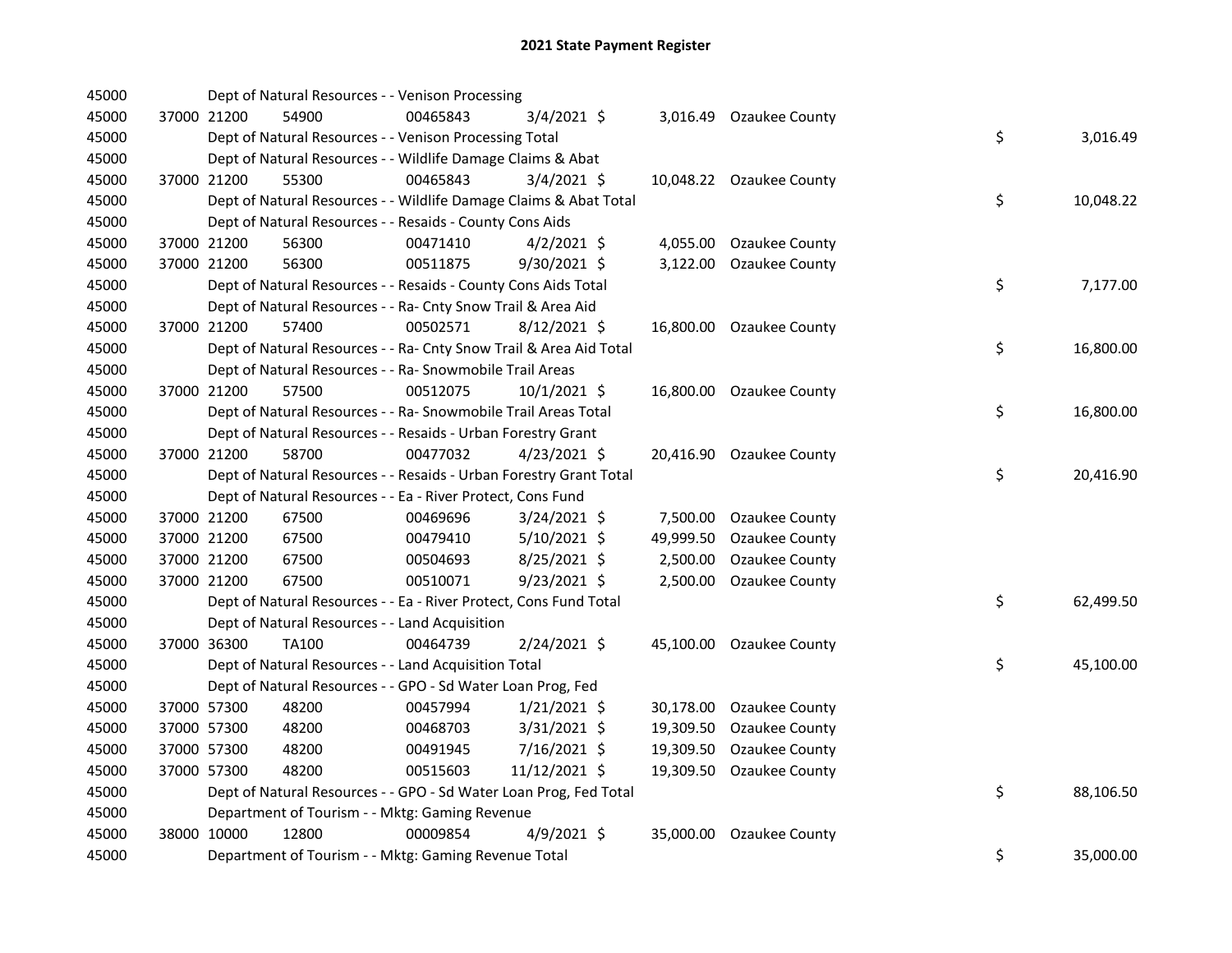| 45000 |             | WI Dept of Transportation - - Eldly&Disa Co/Aid Sf       |          |                |            |                           |    |              |
|-------|-------------|----------------------------------------------------------|----------|----------------|------------|---------------------------|----|--------------|
| 45000 | 39500 21100 | 16800                                                    | 00674439 | $4/5/2021$ \$  |            | 232,926.00 Ozaukee County |    |              |
| 45000 |             | WI Dept of Transportation - - Eldly&Disa Co/Aid Sf Total |          |                |            |                           | \$ | 232,926.00   |
| 45000 |             | WI Dept of Transportation - - Tb, Trns Oper Aid Sf       |          |                |            |                           |    |              |
| 45000 | 39500 21100 | 17600                                                    | 00709655 | $6/22/2021$ \$ | 306,775.00 | <b>Ozaukee County</b>     |    |              |
| 45000 | 39500 21100 | 17600                                                    | 00754673 | 9/29/2021 \$   | 920,332.00 | Ozaukee County            |    |              |
| 45000 |             | WI Dept of Transportation - - Tb, Trns Oper Aid Sf Total |          |                |            |                           | \$ | 1,227,107.00 |
| 45000 |             | WI Dept of Transportation - - Hwy Sfty Loc Aid Ffd       |          |                |            |                           |    |              |
| 45000 | 39500 21100 | 18500                                                    | 00729432 | 8/4/2021 \$    | 6,128.48   | <b>Ozaukee County</b>     |    |              |
| 45000 | 39500 21100 | 18500                                                    | 00751231 | 9/24/2021 \$   | 6,249.76   | <b>Ozaukee County</b>     |    |              |
| 45000 | 39500 21100 | 18500                                                    | 00751232 | $9/24/2021$ \$ | 8,229.46   | <b>Ozaukee County</b>     |    |              |
| 45000 | 39500 21100 | 18500                                                    | 00770599 | 11/5/2021 \$   | 6,418.86   | Ozaukee County            |    |              |
| 45000 |             | WI Dept of Transportation - - Hwy Sfty Loc Aid Ffd Total |          |                |            |                           | \$ | 27,026.56    |
| 45000 |             | WI Dept of Transportation - - Trans Aids To Co.-Sf       |          |                |            |                           |    |              |
| 45000 | 39500 21100 | 19000                                                    | 00631644 | $1/4/2021$ \$  | 393,462.99 | Ozaukee County            |    |              |
| 45000 | 39500 21100 | 19000                                                    | 00710739 | 7/6/2021 \$    | 786,925.98 | Ozaukee County            |    |              |
| 45000 | 39500 21100 | 19000                                                    | 00751298 | 10/4/2021 \$   | 393,462.99 | Ozaukee County            |    |              |
| 45000 |             | WI Dept of Transportation - - Trans Aids To Co.-Sf Total |          |                |            |                           | \$ | 1,573,851.96 |
| 45000 |             | WI Dept of Transportation - - Loc Rd Imp Prg St Fd       |          |                |            |                           |    |              |
| 45000 | 39500 21100 | 27800                                                    | 00777353 | 12/1/2021 \$   |            | 3,958.62 Ozaukee County   |    |              |
| 45000 |             | WI Dept of Transportation - - Loc Rd Imp Prg St Fd Total |          |                |            |                           | \$ | 3,958.62     |
| 45000 |             | WI Dept of Transportation - - Maj Hwy Dev St Fd          |          |                |            |                           |    |              |
| 45000 | 39500 21100 | 36200                                                    | 00756060 | 9/30/2021 \$   | 12,499.80  | Ozaukee County            |    |              |
| 45000 | 39500 21100 | 36200                                                    | 00783228 | 12/14/2021 \$  | 46,886.00  | Ozaukee County            |    |              |
| 45000 |             | WI Dept of Transportation - - Maj Hwy Dev St Fd Total    |          |                |            |                           | \$ | 59,385.80    |
| 45000 |             | WI Dept of Transportation - - St Hwy Rehab, Sf           |          |                |            |                           |    |              |
| 45000 | 39500 21100 | 36300                                                    | 00663597 | 3/12/2021 \$   | 3.00       | Ozaukee County            |    |              |
| 45000 |             | WI Dept of Transportation - - St Hwy Rehab, Sf Total     |          |                |            |                           | \$ | 3.00         |
| 45000 |             | WI Dept of Transportation - - Hwy Mgmt & Opers Sf        |          |                |            |                           |    |              |
| 45000 | 39500 21100 | 36500                                                    | 00750409 | $9/24/2021$ \$ | 8,429.35   | Ozaukee County            |    |              |
| 45000 | 39500 21100 | 36500                                                    | 00764472 | 10/22/2021 \$  | 270.00     | Ozaukee County            |    |              |
| 45000 | 39500 21100 | 36500                                                    | 00778244 | 11/26/2021 \$  | 270.00     | Ozaukee County            |    |              |
| 45000 | 39500 21100 | 36500                                                    | 00789128 | 12/27/2021 \$  | 270.00     | Ozaukee County            |    |              |
| 45000 |             | WI Dept of Transportation - - Hwy Mgmt & Opers Sf Total  |          |                |            |                           | \$ | 9,239.35     |
| 45000 |             | WI Dept of Transportation - - Routine Maint Sf           |          |                |            |                           |    |              |
| 45000 | 39500 21100 | 36800                                                    | 00637568 | $1/8/2021$ \$  | 57,613.31  | Ozaukee County            |    |              |
| 45000 | 39500 21100 | 36800                                                    | 00641537 | 1/20/2021 \$   | 79,790.59  | Ozaukee County            |    |              |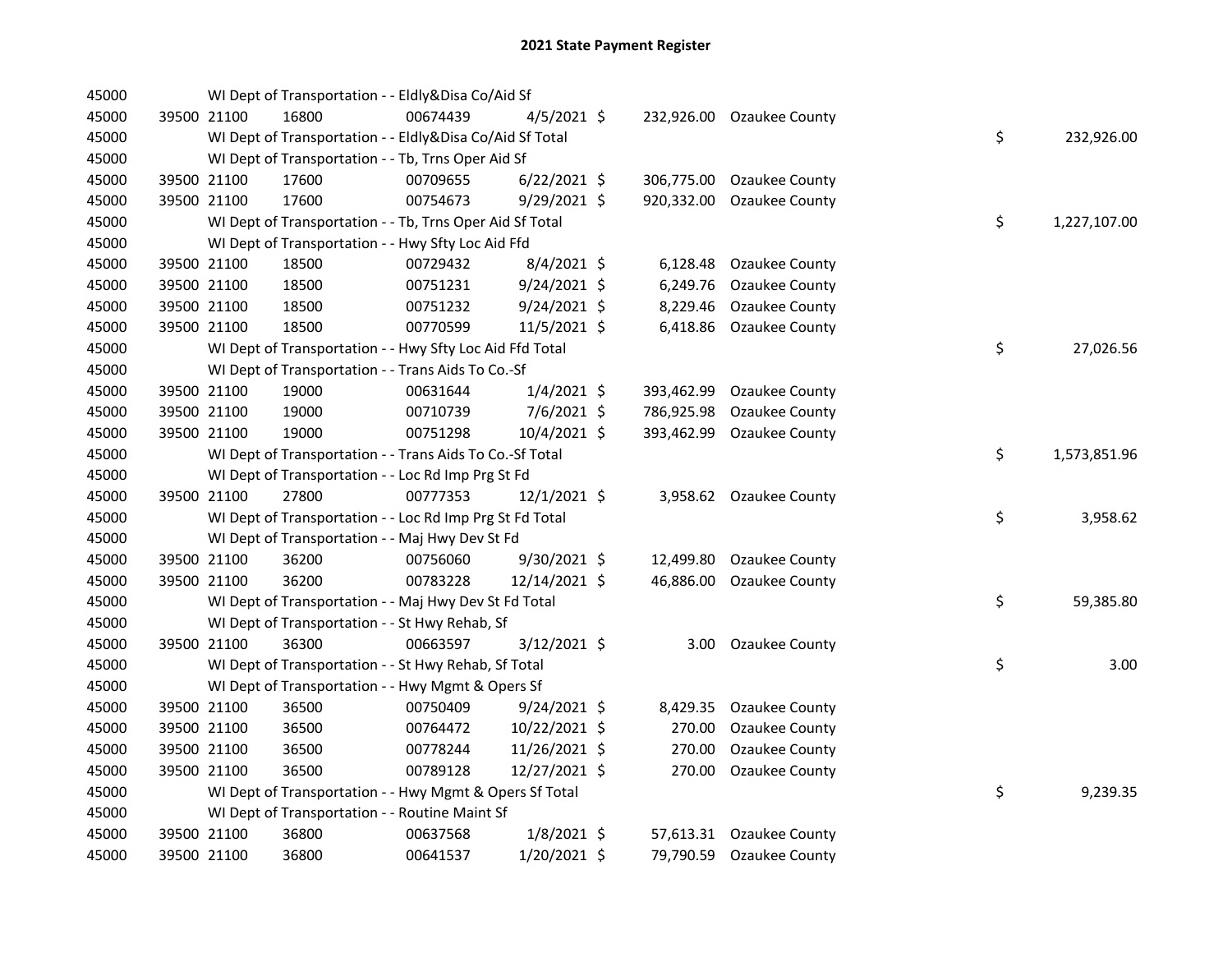| 45000 | 39500 21100 | 36800                                                | 00641538 | 1/20/2021 \$   | 29,476.08  | Ozaukee County |    |              |
|-------|-------------|------------------------------------------------------|----------|----------------|------------|----------------|----|--------------|
| 45000 | 39500 21100 | 36800                                                | 00641539 | $1/20/2021$ \$ | 2,305.10   | Ozaukee County |    |              |
| 45000 | 39500 21100 | 36800                                                | 00641540 | 1/20/2021 \$   | 1,993.01   | Ozaukee County |    |              |
| 45000 | 39500 21100 | 36800                                                | 00645488 | $1/26/2021$ \$ | 1,480.89   | Ozaukee County |    |              |
| 45000 | 39500 21100 | 36800                                                | 00647493 | $2/1/2021$ \$  | 1,237.14   | Ozaukee County |    |              |
| 45000 | 39500 21100 | 36800                                                | 00647576 | $2/2/2021$ \$  | 20,773.00  | Ozaukee County |    |              |
| 45000 | 39500 21100 | 36800                                                | 00652119 | $2/10/2021$ \$ | 46,494.00  | Ozaukee County |    |              |
| 45000 | 39500 21100 | 36800                                                | 00652125 | 2/10/2021 \$   | 128,137.35 | Ozaukee County |    |              |
| 45000 | 39500 21100 | 36800                                                | 00658645 | $2/25/2021$ \$ | 4,841.85   | Ozaukee County |    |              |
| 45000 | 39500 21100 | 36800                                                | 00658701 | $2/25/2021$ \$ | 147,555.00 | Ozaukee County |    |              |
| 45000 | 39500 21100 | 36800                                                | 00661322 | 3/4/2021 \$    | 205,665.69 | Ozaukee County |    |              |
| 45000 | 39500 21100 | 36800                                                | 00673573 | $4/2/2021$ \$  | 2,906.04   | Ozaukee County |    |              |
| 45000 | 39500 21100 | 36800                                                | 00681126 | $4/19/2021$ \$ | 207,754.80 | Ozaukee County |    |              |
| 45000 | 39500 21100 | 36800                                                | 00685072 | 4/26/2021 \$   | 25,979.81  | Ozaukee County |    |              |
| 45000 | 39500 21100 | 36800                                                | 00692680 | $5/12/2021$ \$ | 92,029.82  | Ozaukee County |    |              |
| 45000 | 39500 21100 | 36800                                                | 00696920 | $5/21/2021$ \$ | 9,887.60   | Ozaukee County |    |              |
| 45000 | 39500 21100 | 36800                                                | 00707366 | $6/18/2021$ \$ | 108,301.20 | Ozaukee County |    |              |
| 45000 | 39500 21100 | 36800                                                | 00713596 | $6/25/2021$ \$ | 4,230.19   | Ozaukee County |    |              |
| 45000 | 39500 21100 | 36800                                                | 00715364 | $7/1/2021$ \$  | 66,797.67  | Ozaukee County |    |              |
| 45000 | 39500 21100 | 36800                                                | 00715369 | $7/1/2021$ \$  | 70,988.58  | Ozaukee County |    |              |
| 45000 | 39500 21100 | 36800                                                | 00724193 | 7/22/2021 \$   | 54,040.97  | Ozaukee County |    |              |
| 45000 | 39500 21100 | 36800                                                | 00728135 | $8/3/2021$ \$  | 12,122.76  | Ozaukee County |    |              |
| 45000 | 39500 21100 | 36800                                                | 00738599 | 8/25/2021 \$   | 4,028.60   | Ozaukee County |    |              |
| 45000 | 39500 21100 | 36800                                                | 00739986 | 8/27/2021 \$   | 12,731.11  | Ozaukee County |    |              |
| 45000 | 39500 21100 | 36800                                                | 00742422 | $9/7/2021$ \$  | 29,456.00  | Ozaukee County |    |              |
| 45000 | 39500 21100 | 36800                                                | 00742430 | $9/7/2021$ \$  | 80,691.99  | Ozaukee County |    |              |
| 45000 | 39500 21100 | 36800                                                | 00749995 | $9/24/2021$ \$ | 3,104.39   | Ozaukee County |    |              |
| 45000 | 39500 21100 | 36800                                                | 00754818 | 9/29/2021 \$   | 91,974.22  | Ozaukee County |    |              |
| 45000 | 39500 21100 | 36800                                                | 00754821 | $9/29/2021$ \$ | 30,075.43  | Ozaukee County |    |              |
| 45000 | 39500 21100 | 36800                                                | 00761233 | 10/12/2021 \$  | 47,984.80  | Ozaukee County |    |              |
| 45000 | 39500 21100 | 36800                                                | 00764472 | 10/22/2021 \$  | 5,118.17   | Ozaukee County |    |              |
| 45000 | 39500 21100 | 36800                                                | 00766282 | 10/26/2021 \$  | 20,634.63  | Ozaukee County |    |              |
| 45000 | 39500 21100 | 36800                                                | 00778244 | 11/26/2021 \$  | 3,375.99   | Ozaukee County |    |              |
| 45000 | 39500 21100 | 36800                                                | 00784167 | 12/15/2021 \$  | 68,963.77  | Ozaukee County |    |              |
| 45000 | 39500 21100 | 36800                                                | 00784327 | 12/16/2021 \$  | 151,858.31 | Ozaukee County |    |              |
| 45000 | 39500 21100 | 36800                                                | 00789128 | 12/27/2021 \$  | 712.04     | Ozaukee County |    |              |
| 45000 |             | WI Dept of Transportation - - Routine Maint Sf Total |          |                |            |                | \$ | 1,933,111.90 |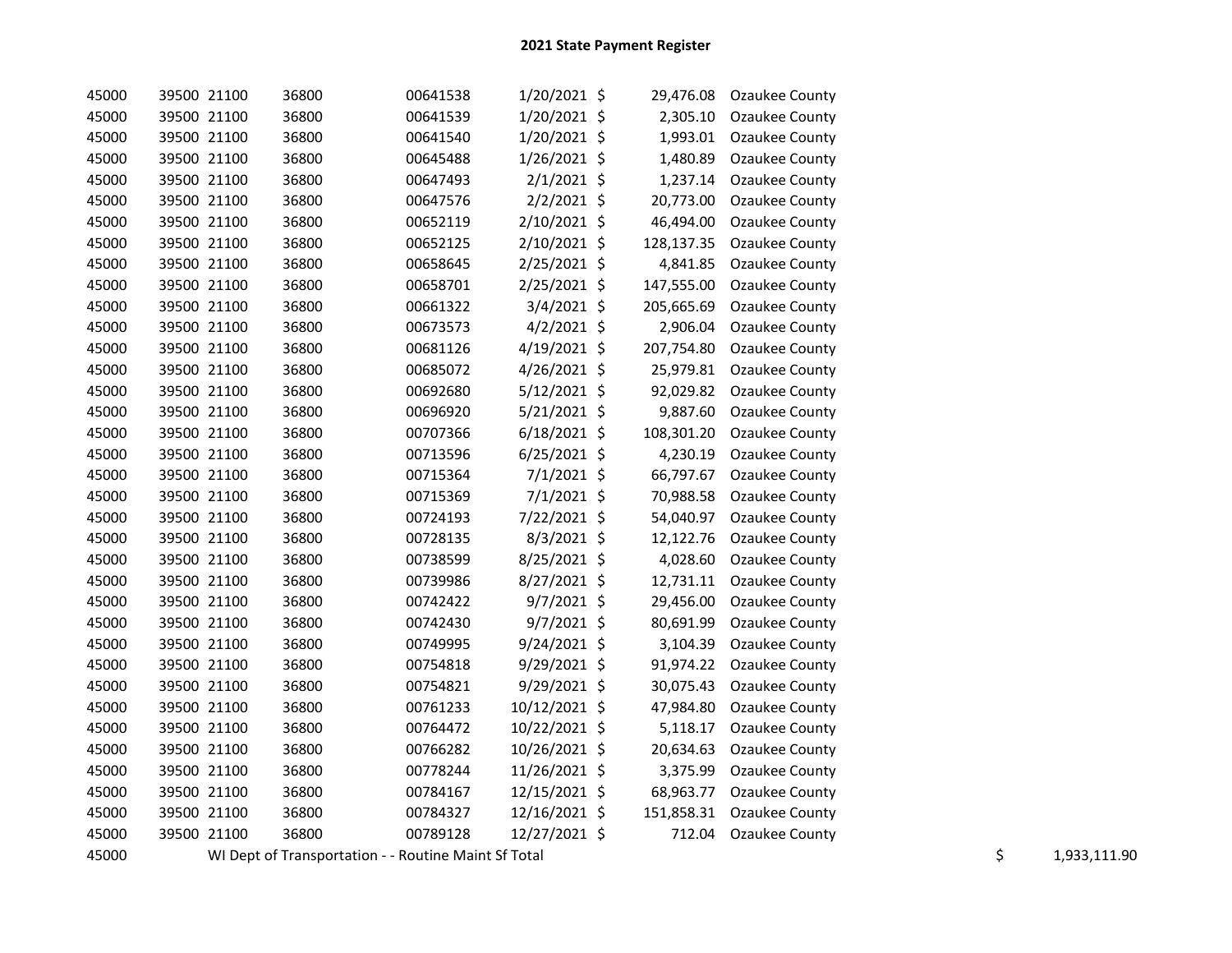| 45000 |             | WI Dept of Transportation - - Hwy Mgmt & Opers Ff            |          |                |           |                         |    |          |
|-------|-------------|--------------------------------------------------------------|----------|----------------|-----------|-------------------------|----|----------|
| 45000 | 39500 21100 | 38500                                                        | 00750409 | 9/24/2021 \$   |           | 8,429.35 Ozaukee County |    |          |
| 45000 |             | WI Dept of Transportation - - Hwy Mgmt & Opers Ff Total      |          |                |           |                         | \$ | 8,429.35 |
| 45000 |             | WI Dept of Transportation - - Veh Insp, Trf EnfSf            |          |                |           |                         |    |          |
| 45000 | 39500 21100 | 56400                                                        | 00647251 | 2/10/2021 \$   | 25.00     | <b>Ozaukee County</b>   |    |          |
| 45000 |             | WI Dept of Transportation - - Veh Insp, Trf EnfSf Total      |          |                |           |                         | \$ | 25.00    |
| 45000 |             | Department of Corrections - - Corrections Contracts And Agre |          |                |           |                         |    |          |
| 45000 | 41000 10000 | 11400                                                        | 00400109 | $1/5/2021$ \$  | 43,020.56 | Ozaukee County          |    |          |
| 45000 | 41000 10000 | 11400                                                        | 00403227 | 1/8/2021 \$    | 3,139.06  | Ozaukee County          |    |          |
| 45000 | 41000 10000 | 11400                                                        | 00406447 | 1/28/2021 \$   | 5,248.92  | Ozaukee County          |    |          |
| 45000 | 41000 10000 | 11400                                                        | 00406450 | 1/28/2021 \$   | 37,720.18 | Ozaukee County          |    |          |
| 45000 | 41000 10000 | 11400                                                        | 00410349 | $2/16/2021$ \$ | 2,830.30  | Ozaukee County          |    |          |
| 45000 | 41000 10000 | 11400                                                        | 00411380 | $2/26/2021$ \$ | 27,942.78 | Ozaukee County          |    |          |
| 45000 | 41000 10000 | 11400                                                        | 00411382 | 2/26/2021 \$   | 6,381.04  | Ozaukee County          |    |          |
| 45000 | 41000 10000 | 11400                                                        | 00411529 | 2/23/2021 \$   | 16,621.58 | Ozaukee County          |    |          |
| 45000 | 41000 10000 | 11400                                                        | 00411531 | 2/23/2021 \$   | 8,285.06  | Ozaukee County          |    |          |
| 45000 | 41000 10000 | 11400                                                        | 00412319 | 2/26/2021 \$   | 10,549.30 | Ozaukee County          |    |          |
| 45000 | 41000 10000 | 11400                                                        | 00413821 | 3/8/2021 \$    | 2,727.38  | Ozaukee County          |    |          |
| 45000 | 41000 10000 | 11400                                                        | 00416003 | 3/15/2021 \$   | 19,194.58 | Ozaukee County          |    |          |
| 45000 | 41000 10000 | 11400                                                        | 00417145 | 3/26/2021 \$   | 22,951.16 | Ozaukee County          |    |          |
| 45000 | 41000 10000 | 11400                                                        | 00417146 | 3/26/2021 \$   | 5,763.52  | Ozaukee County          |    |          |
| 45000 | 41000 10000 | 11400                                                        | 00419978 | 4/8/2021 \$    | 26,244.60 | Ozaukee County          |    |          |
| 45000 | 41000 10000 | 11400                                                        | 00420119 | $4/15/2021$ \$ | 411.68    | Ozaukee County          |    |          |
| 45000 | 41000 10000 | 11400                                                        | 00421689 | $4/23/2021$ \$ | 6,381.04  | Ozaukee County          |    |          |
| 45000 | 41000 10000 | 11400                                                        | 00421695 | $4/23/2021$ \$ | 25,266.86 | Ozaukee County          |    |          |
| 45000 | 41000 10000 | 11400                                                        | 00422415 | $4/22/2021$ \$ | 32,728.56 | Ozaukee County          |    |          |
| 45000 | 41000 10000 | 11400                                                        | 00428836 | 5/28/2021 \$   | 23,157.00 | Ozaukee County          |    |          |
| 45000 | 41000 10000 | 11400                                                        | 00429289 | 5/28/2021 \$   | 6,175.20  | Ozaukee County          |    |          |
| 45000 | 41000 10000 | 11400                                                        | 00430811 | $6/9/2021$ \$  | 1,543.80  | Ozaukee County          |    |          |
| 45000 | 41000 10000 | 11400                                                        | 00431133 | $6/9/2021$ \$  | 3,036.14  | Ozaukee County          |    |          |
| 45000 | 41000 10000 | 11400                                                        | 00432519 | $6/15/2021$ \$ | 24,649.34 | Ozaukee County          |    |          |
| 45000 | 41000 10000 | 11400                                                        | 00434109 | $6/25/2021$ \$ | 5,300.38  | Ozaukee County          |    |          |
| 45000 | 41000 10000 | 11400                                                        | 00434111 | $6/25/2021$ \$ | 23,465.76 | Ozaukee County          |    |          |
| 45000 | 41000 10000 | 11400                                                        | 00435363 | 6/29/2021 \$   | 41,219.46 | Ozaukee County          |    |          |
| 45000 | 41000 10000 | 11400                                                        | 00437321 | 7/9/2021 \$    | 4,528.48  | Ozaukee County          |    |          |
| 45000 | 41000 10000 | 11400                                                        | 00439090 | 7/14/2021 \$   | 39,366.90 | Ozaukee County          |    |          |
| 45000 | 41000 10000 | 11400                                                        | 00440541 | 7/22/2021 \$   | 22,745.32 | Ozaukee County          |    |          |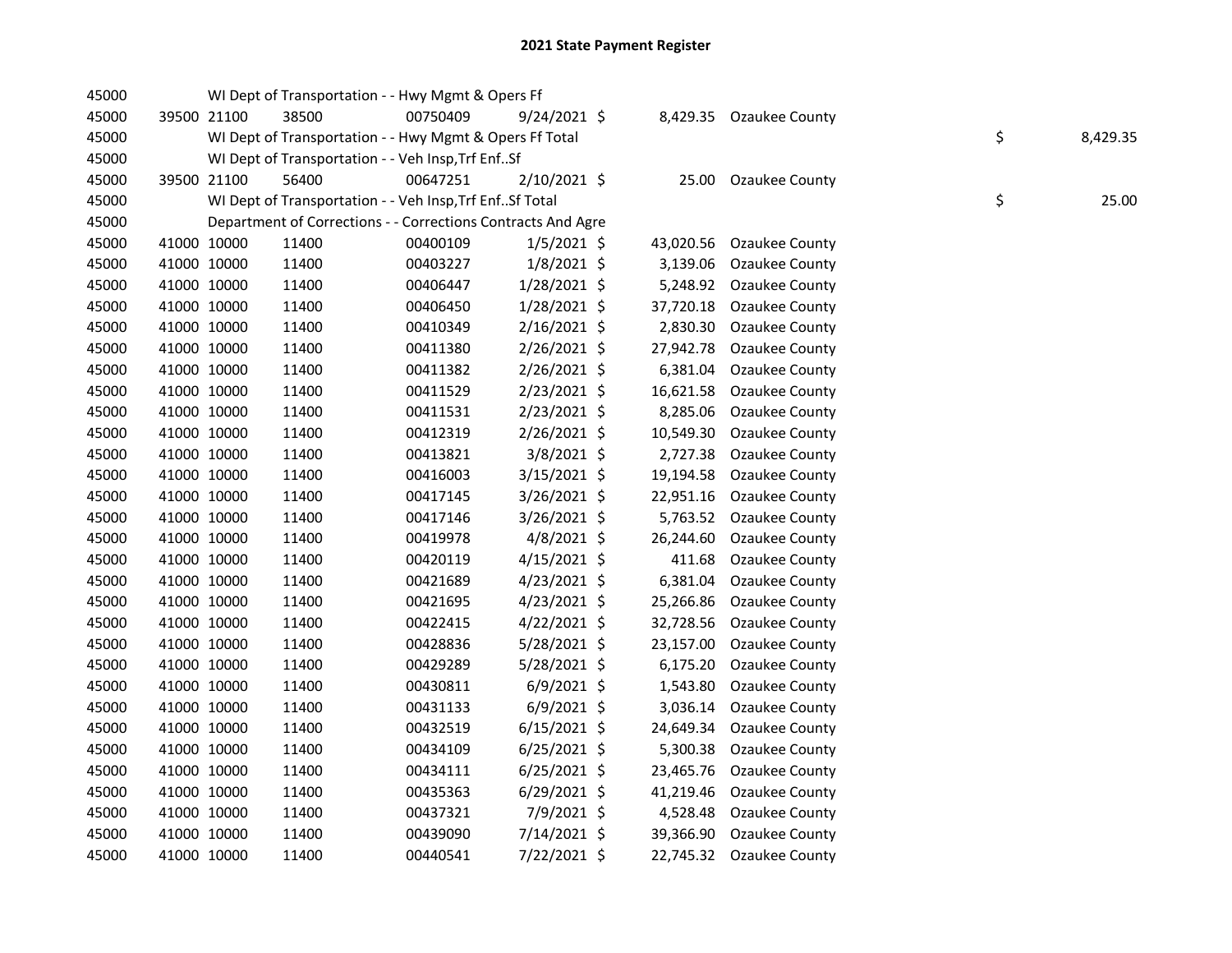| 45000 | 41000 10000 |             | 11400                                                              | 00440544 | 7/22/2021 \$   |              | 4,528.48 Ozaukee County                                                                                       |                    |
|-------|-------------|-------------|--------------------------------------------------------------------|----------|----------------|--------------|---------------------------------------------------------------------------------------------------------------|--------------------|
| 45000 |             | 41000 10000 | 11400                                                              | 00444368 | 8/25/2021 \$   | 2,573.00     | <b>Ozaukee County</b>                                                                                         |                    |
| 45000 |             | 41000 10000 | 11400                                                              | 00444372 | 8/25/2021 \$   | 22,385.10    | Ozaukee County                                                                                                |                    |
| 45000 | 41000 10000 |             | 11400                                                              | 00447780 | 8/31/2021 \$   | 36,639.52    | Ozaukee County                                                                                                |                    |
| 45000 | 41000 10000 |             | 11400                                                              | 00448986 | 9/9/2021 \$    | 4,065.34     | <b>Ozaukee County</b>                                                                                         |                    |
| 45000 | 41000 10000 |             | 11400                                                              | 00449010 | 9/10/2021 \$   | 3,962.42     | Ozaukee County                                                                                                |                    |
| 45000 | 41000 10000 |             | 11400                                                              | 00450258 | 9/24/2021 \$   | 8,336.52     | Ozaukee County                                                                                                |                    |
| 45000 |             | 41000 10000 | 11400                                                              | 00450259 | 9/24/2021 \$   | 3,705.12     | Ozaukee County                                                                                                |                    |
| 45000 |             | 41000 10000 | 11400                                                              | 00456872 | 10/18/2021 \$  | 1,904.02     | <b>Ozaukee County</b>                                                                                         |                    |
| 45000 |             | 41000 10000 | 11400                                                              | 00457080 | 10/27/2021 \$  | 3,087.60     | Ozaukee County                                                                                                |                    |
| 45000 |             | 41000 10000 | 11400                                                              | 00459037 | 10/27/2021 \$  | 22,333.64    | Ozaukee County                                                                                                |                    |
| 45000 |             | 41000 10000 | 11400                                                              | 00461665 | 11/12/2021 \$  | 5,660.60     | Ozaukee County                                                                                                |                    |
| 45000 |             | 41000 10000 | 11400                                                              | 00462556 | 11/26/2021 \$  | 3,190.52     | Ozaukee County                                                                                                |                    |
| 45000 |             | 41000 10000 | 11400                                                              | 00465810 | 12/6/2021 \$   | 5,043.08     | Ozaukee County                                                                                                |                    |
| 45000 |             | 41000 10000 | 11400                                                              | 00466792 | 12/8/2021 \$   | 15,180.70    | Ozaukee County                                                                                                |                    |
| 45000 |             | 41000 10000 | 11400                                                              | 00469364 | 12/21/2021 \$  |              | 1,698.18 Ozaukee County                                                                                       |                    |
| 45000 |             |             | Department of Corrections - - Corrections Contracts And Agre Total |          |                |              |                                                                                                               | \$<br>642,889.78   |
| 45000 |             |             |                                                                    |          |                |              | Department of Corrections - - Reimbursing Counties For Probation, Extended Supervision And Parole Holds       |                    |
| 45000 | 41000 10000 |             | 11600                                                              | 00459665 | $11/1/2021$ \$ |              | 10,960.00 Ozaukee County                                                                                      |                    |
| 45000 |             |             |                                                                    |          |                |              | Department of Corrections - - Reimbursing Counties For Probation, Extended Supervision And Parole Holds Total | \$<br>10,960.00    |
| 45000 |             |             | Department of Health Services - - State/Federal Aids               |          |                |              |                                                                                                               |                    |
| 45000 |             | 43500 10000 | 00000                                                              | 92106    | $1/4/2021$ \$  | 130,591.00   | Ozaukee County                                                                                                |                    |
| 45000 |             | 43500 10000 | 00000                                                              | 92107    | $2/1/2021$ \$  | 284,729.00   | Ozaukee County                                                                                                |                    |
| 45000 |             | 43500 10000 | 00000                                                              | 92108    | $3/1/2021$ \$  | 361,962.00   | <b>Ozaukee County</b>                                                                                         |                    |
| 45000 | 43500 10000 |             | 00000                                                              | 92109    | $4/1/2021$ \$  | 438,568.00   | Ozaukee County                                                                                                |                    |
| 45000 |             | 43500 10000 | 00000                                                              | 92110    | $5/3/2021$ \$  | 63,806.00    | Ozaukee County                                                                                                |                    |
| 45000 |             | 43500 10000 | 00000                                                              | 92111    | $6/1/2021$ \$  | 413,753.00   | Ozaukee County                                                                                                |                    |
| 45000 |             | 43500 10000 | 00000                                                              | 92200    | $7/1/2021$ \$  | 149,978.00   | Ozaukee County                                                                                                |                    |
| 45000 |             | 43500 10000 | 00000                                                              | 92201    | $8/2/2021$ \$  | 1,235,552.00 | Ozaukee County                                                                                                |                    |
| 45000 |             | 43500 10000 | 00000                                                              | 92202    | $9/1/2021$ \$  | 294,328.00   | Ozaukee County                                                                                                |                    |
| 45000 |             | 43500 10000 | 00000                                                              | 92204    | 10/1/2021 \$   | 137,197.00   | Ozaukee County                                                                                                |                    |
| 45000 | 43500 10000 |             | 00000                                                              | 92206    | $11/1/2021$ \$ | 218,489.00   | Ozaukee County                                                                                                |                    |
| 45000 |             | 43500 10000 | 00000                                                              | 92207    | 12/1/2021 \$   | 213,010.00   | Ozaukee County                                                                                                |                    |
| 45000 |             |             | Department of Health Services - - State/Federal Aids Total         |          |                |              |                                                                                                               | \$<br>3,941,963.00 |
| 45000 |             |             |                                                                    |          |                |              |                                                                                                               |                    |
|       |             |             | Department of Health Services - - General Program Operations       |          |                |              |                                                                                                               |                    |
| 45000 |             | 43500 10000 | 40100                                                              | 00408744 | $2/9/2021$ \$  | 1.50         | Ozaukee County                                                                                                |                    |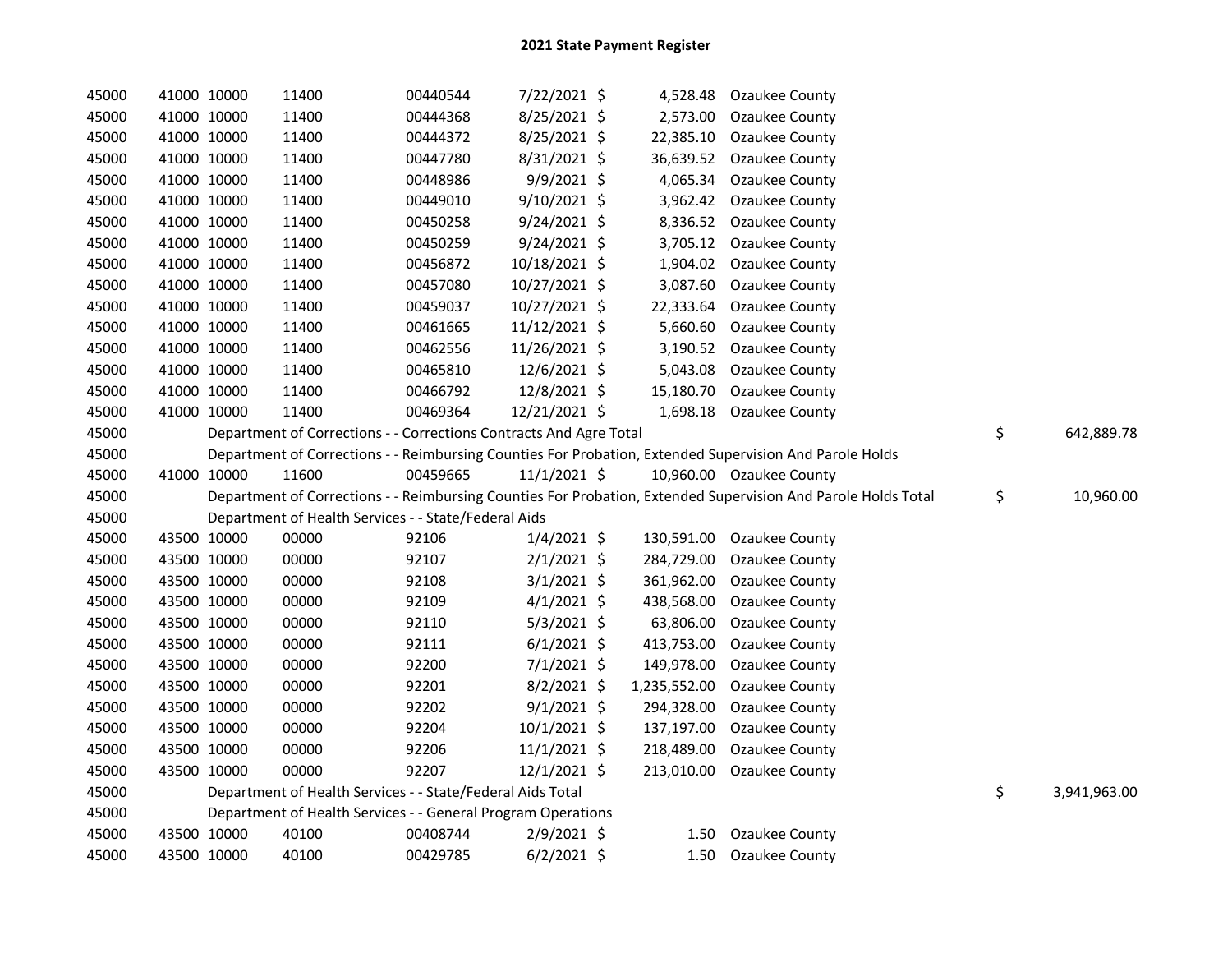| 45000 | 43500 10000 | 40100                                                                  | 00448501 | 9/8/2021 \$    | 1.50       | <b>Ozaukee County</b>     |    |          |
|-------|-------------|------------------------------------------------------------------------|----------|----------------|------------|---------------------------|----|----------|
| 45000 | 43500 10000 | 40100                                                                  | 00455412 | 10/13/2021 \$  | 1.50       | <b>Ozaukee County</b>     |    |          |
| 45000 |             | Department of Health Services - - General Program Operations Total     |          |                |            |                           | \$ | 6.00     |
| 45000 |             | Department of Health Services - - Medical Assistance State Admin       |          |                |            |                           |    |          |
| 45000 | 43500 10000 | 44000                                                                  | 00408744 | 2/9/2021 \$    | 1.50       | Ozaukee County            |    |          |
| 45000 | 43500 10000 | 44000                                                                  | 00429785 | $6/2/2021$ \$  | 1.50       | Ozaukee County            |    |          |
| 45000 | 43500 10000 | 44000                                                                  | 00448501 | $9/8/2021$ \$  | 1.50       | Ozaukee County            |    |          |
| 45000 | 43500 10000 | 44000                                                                  | 00455412 | 10/13/2021 \$  | 1.50       | Ozaukee County            |    |          |
| 45000 |             | Department of Health Services - - Medical Assistance State Admin Total |          |                |            |                           | \$ | 6.00     |
| 45000 |             | Department of Health Services - - Nursing Facility Resident Prot       |          |                |            |                           |    |          |
| 45000 | 43500 10000 | 62100                                                                  | 00410425 | $2/18/2021$ \$ |            | 2,792.64 Ozaukee County   |    |          |
| 45000 |             | Department of Health Services - - Nursing Facility Resident Prot Total |          |                |            |                           | \$ | 2,792.64 |
| 45000 |             | Department of Health Services - - Administrative And Support-Fis       |          |                |            |                           |    |          |
| 45000 | 43500 10000 | 82100                                                                  | 00452027 | $9/24/2021$ \$ | 5.00       | Ozaukee County            |    |          |
| 45000 | 43500 10000 | 82100                                                                  | 00458949 | 10/28/2021 \$  | 5.00       | Ozaukee County            |    |          |
| 45000 |             | Department of Health Services - - Administrative And Support-Fis Total |          |                |            |                           | \$ | 10.00    |
| 45000 |             | Dept of Children and Families - - Fees For Administrative Servic       |          |                |            |                           |    |          |
| 45000 | 43700 10000 | 23100                                                                  | 00080584 | $2/16/2021$ \$ | 45.00      | Ozaukee County            |    |          |
| 45000 | 43700 10000 | 23100                                                                  | 00083440 | $4/20/2021$ \$ | 15.00      | Ozaukee County            |    |          |
| 45000 | 43700 10000 | 23100                                                                  | 00087323 | 7/23/2021 \$   | 25.00      | Ozaukee County            |    |          |
| 45000 | 43700 10000 | 23100                                                                  | 00090938 | 11/2/2021 \$   | 10.00      | Ozaukee County            |    |          |
| 45000 |             | Dept of Children and Families - - Fees For Administrative Servic Total |          |                |            |                           | \$ | 95.00    |
| 45000 |             | Dept of Children and Families - - General Aids                         |          |                |            |                           |    |          |
| 45000 | 43700 10000 | 99000                                                                  | 00079018 | $1/5/2021$ \$  | 55,707.65  | <b>Ozaukee County</b>     |    |          |
| 45000 | 43700 10000 | 99000                                                                  | 00079774 | 1/29/2021 \$   | 106,838.00 | Ozaukee County            |    |          |
| 45000 | 43700 10000 | 99000                                                                  | 00079955 | $2/1/2021$ \$  | 86.87      | Ozaukee County            |    |          |
| 45000 | 43700 10000 | 99000                                                                  | 00080174 | $2/5/2021$ \$  | 21,593.69  | Ozaukee County            |    |          |
| 45000 | 43700 10000 | 99000                                                                  | 00080285 | $2/5/2021$ \$  | 35.69      | Ozaukee County            |    |          |
| 45000 | 43700 10000 | 99000                                                                  | 00081200 | $3/4/2021$ \$  | 949.00     | Ozaukee County            |    |          |
| 45000 | 43700 10000 | 99000                                                                  | 00081248 | $3/5/2021$ \$  | 125,060.50 | Ozaukee County            |    |          |
| 45000 | 43700 10000 | 99000                                                                  | 00081328 | $3/5/2021$ \$  | 164.31     | Ozaukee County            |    |          |
| 45000 | 43700 10000 | 99000                                                                  | 00081410 | $3/8/2021$ \$  | 15,860.00  | Ozaukee County            |    |          |
| 45000 | 43700 10000 | 99000                                                                  | 00081604 | 3/12/2021 \$   | 5,352.68   | Ozaukee County            |    |          |
| 45000 | 43700 10000 | 99000                                                                  | 00081993 | $3/19/2021$ \$ | 6,750.00   | Ozaukee County            |    |          |
| 45000 | 43700 10000 | 99000                                                                  | 00082660 | $4/5/2021$ \$  | 279,268.72 | Ozaukee County            |    |          |
| 45000 | 43700 10000 | 99000                                                                  | 00083905 | 4/30/2021 \$   | 123,333.86 | Ozaukee County            |    |          |
| 45000 | 43700 10000 | 99000                                                                  | 00084122 | $5/5/2021$ \$  |            | 165,596.82 Ozaukee County |    |          |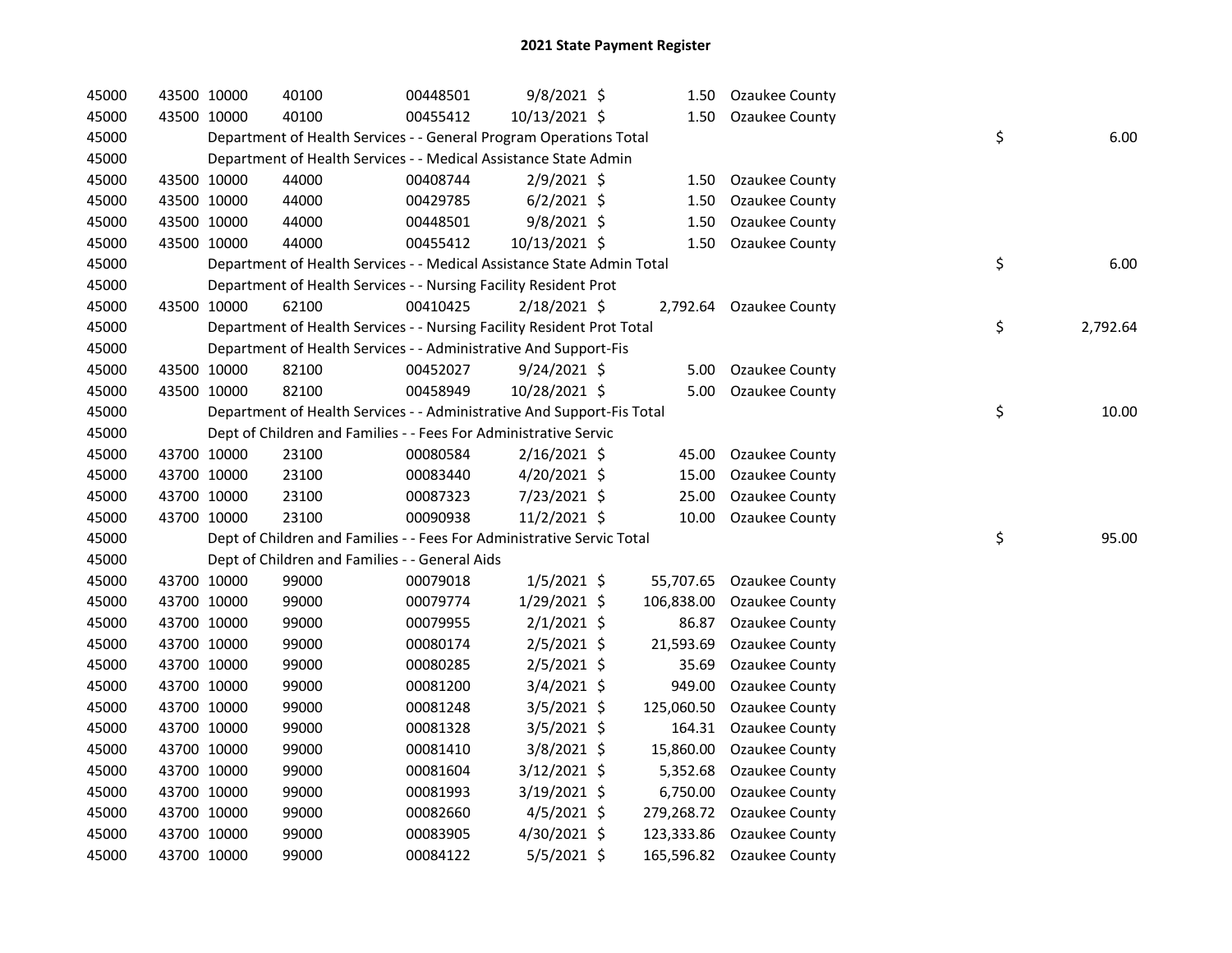| 45000 | 43700 10000 | 99000 | 00084932                                                   | 5/18/2021 \$  | 584.00       | Ozaukee County           |    |              |
|-------|-------------|-------|------------------------------------------------------------|---------------|--------------|--------------------------|----|--------------|
| 45000 | 43700 10000 | 99000 | 00085634                                                   | $6/7/2021$ \$ | 139,352.51   | Ozaukee County           |    |              |
| 45000 | 43700 10000 | 99000 | 00086566                                                   | 6/30/2021 \$  | 685.00       | Ozaukee County           |    |              |
| 45000 | 43700 10000 | 99000 | 00086694                                                   | $7/7/2021$ \$ | 88,275.61    | Ozaukee County           |    |              |
| 45000 | 43700 10000 | 99000 | 00087569                                                   | 7/30/2021 \$  | 878.49       | Ozaukee County           |    |              |
| 45000 | 43700 10000 | 99000 | 00087704                                                   | 7/30/2021 \$  | 115,395.46   | Ozaukee County           |    |              |
| 45000 | 43700 10000 | 99000 | 00087705                                                   | 7/30/2021 \$  | 29,695.00    | Ozaukee County           |    |              |
| 45000 | 43700 10000 | 99000 | 00087940                                                   | $8/5/2021$ \$ | 11,859.73    | Ozaukee County           |    |              |
| 45000 | 43700 10000 | 99000 | 00088178                                                   | 8/13/2021 \$  | 3,864.00     | Ozaukee County           |    |              |
| 45000 | 43700 10000 | 99000 | 00088943                                                   | $9/7/2021$ \$ | 1,110,295.00 | Ozaukee County           |    |              |
| 45000 | 43700 10000 | 99000 | 00089122                                                   | 9/10/2021 \$  | 31,289.40    | Ozaukee County           |    |              |
| 45000 | 43700 10000 | 99000 | 00089915                                                   | 10/5/2021 \$  | 91,397.69    | Ozaukee County           |    |              |
| 45000 | 43700 10000 | 99000 | 00090763                                                   | 10/29/2021 \$ | 101,745.63   | Ozaukee County           |    |              |
| 45000 | 43700 10000 | 99000 | 00090884                                                   | 11/3/2021 \$  | 1,486.61     | Ozaukee County           |    |              |
| 45000 | 43700 10000 | 99000 | 00091031                                                   | 11/5/2021 \$  | 62,356.79    | Ozaukee County           |    |              |
| 45000 | 43700 10000 | 99000 | 00092225                                                   | 12/6/2021 \$  |              | 88,912.91 Ozaukee County |    |              |
| 45000 |             |       | Dept of Children and Families - - General Aids Total       |               |              |                          | \$ | 2,784,671.62 |
| 45000 |             |       | Dept of Workforce Development - - Auxiliary Services       |               |              |                          |    |              |
| 45000 | 44500 10000 | 13000 | 00310364                                                   | $1/4/2021$ \$ | 95.00        | Ozaukee County           |    |              |
| 45000 | 44500 10000 | 13000 | 00313453                                                   | $2/2/2021$ \$ | 60.00        | Ozaukee County           |    |              |
| 45000 | 44500 10000 | 13000 | 00317083                                                   | 3/2/2021 \$   | 85.00        | Ozaukee County           |    |              |
| 45000 | 44500 10000 | 13000 | 00320891                                                   | $4/2/2021$ \$ | 80.00        | Ozaukee County           |    |              |
| 45000 | 44500 10000 | 13000 | 00324436                                                   | 5/4/2021 \$   | 85.00        | Ozaukee County           |    |              |
| 45000 | 44500 10000 | 13000 | 00327629                                                   | $6/2/2021$ \$ | 70.00        | Ozaukee County           |    |              |
| 45000 | 44500 10000 | 13000 | 00331413                                                   | $7/2/2021$ \$ | 80.00        | Ozaukee County           |    |              |
| 45000 | 44500 10000 | 13000 | 00335312                                                   | $8/3/2021$ \$ | 75.00        | Ozaukee County           |    |              |
| 45000 | 44500 10000 | 13000 | 00339105                                                   | $9/2/2021$ \$ | 90.00        | Ozaukee County           |    |              |
| 45000 | 44500 10000 | 13000 | 00343093                                                   | 10/4/2021 \$  | 100.00       | Ozaukee County           |    |              |
| 45000 | 44500 10000 | 13000 | 00347132                                                   | 11/2/2021 \$  | 45.00        | Ozaukee County           |    |              |
| 45000 | 44500 10000 | 13000 | 00350778                                                   | 12/2/2021 \$  | 30.00        | Ozaukee County           |    |              |
| 45000 |             |       | Dept of Workforce Development - - Auxiliary Services Total |               |              |                          | \$ | 895.00       |
| 45000 |             |       | Dept of Workforce Development - - Title Ib Aids State GPR  |               |              |                          |    |              |
| 45000 | 44500 10000 | 50900 | 00333928                                                   | $8/2/2021$ \$ | 25.56        | <b>Ozaukee County</b>    |    |              |
| 45000 | 44500 10000 | 50900 | 00334722                                                   | $8/6/2021$ \$ | 34.08        | Ozaukee County           |    |              |
| 45000 | 44500 10000 | 50900 | 00335553                                                   | 8/16/2021 \$  | 12.78        | Ozaukee County           |    |              |
| 45000 | 44500 10000 | 50900 | 00336383                                                   | 8/20/2021 \$  | 17.04        | Ozaukee County           |    |              |
| 45000 | 44500 10000 | 50900 | 00338260                                                   | 9/9/2021 \$   | 17.04        | <b>Ozaukee County</b>    |    |              |
|       |             |       |                                                            |               |              |                          |    |              |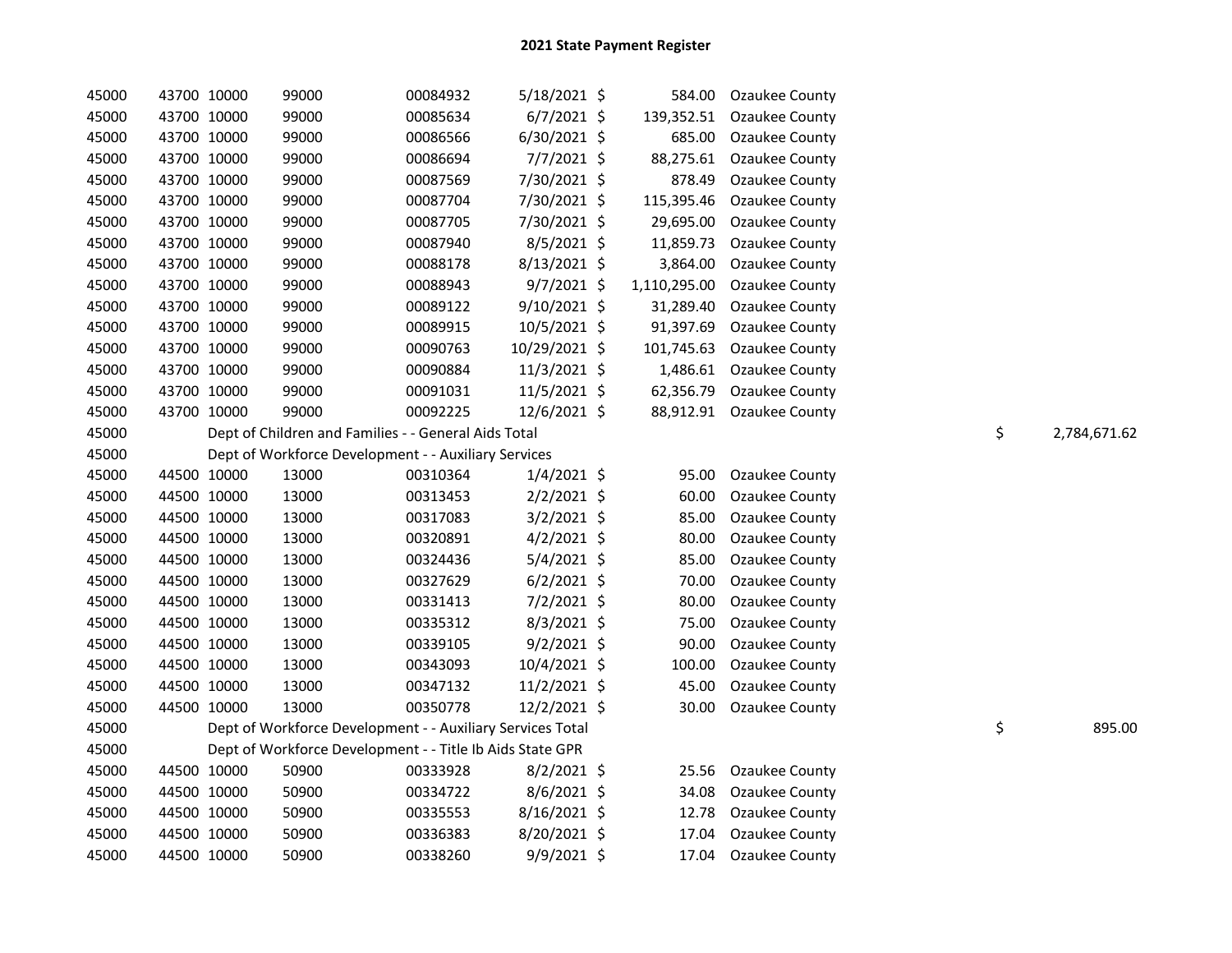| 45000 | 44500 10000 | 50900 | 00338653                                                        | 9/9/2021 \$    | 34.08  | Ozaukee County |    |        |
|-------|-------------|-------|-----------------------------------------------------------------|----------------|--------|----------------|----|--------|
| 45000 | 44500 10000 | 50900 | 00338654                                                        | 9/9/2021 \$    | 29.82  | Ozaukee County |    |        |
| 45000 | 44500 10000 | 50900 | 00340695                                                        | $9/27/2021$ \$ | 51.12  | Ozaukee County |    |        |
| 45000 | 44500 10000 | 50900 | 00340696                                                        | 9/27/2021 \$   | 51.12  | Ozaukee County |    |        |
| 45000 | 44500 10000 | 50900 | 00341420                                                        | 10/1/2021 \$   | 34.08  | Ozaukee County |    |        |
| 45000 | 44500 10000 | 50900 | 00342859                                                        | 10/7/2021 \$   | 25.56  | Ozaukee County |    |        |
| 45000 | 44500 10000 | 50900 | 00343252                                                        | 10/18/2021 \$  | 29.82  | Ozaukee County |    |        |
| 45000 | 44500 10000 | 50900 | 00343841                                                        | 10/18/2021 \$  | 4.26   | Ozaukee County |    |        |
| 45000 | 44500 10000 | 50900 | 00343842                                                        | 10/18/2021 \$  | 25.56  | Ozaukee County |    |        |
| 45000 | 44500 10000 | 50900 | 00348676                                                        | 11/22/2021 \$  | 21.30  | Ozaukee County |    |        |
| 45000 | 44500 10000 | 50900 | 00348677                                                        | 11/22/2021 \$  | 63.90  | Ozaukee County |    |        |
| 45000 | 44500 10000 | 50900 | 00349862                                                        | 12/3/2021 \$   | 34.08  | Ozaukee County |    |        |
| 45000 | 44500 10000 | 50900 | 00352889                                                        | 12/27/2021 \$  | 21.30  | Ozaukee County |    |        |
| 45000 | 44500 10000 | 50900 | 00352890                                                        | 12/27/2021 \$  | 21.30  | Ozaukee County |    |        |
| 45000 | 44500 10000 | 50900 | 00352891                                                        | 12/27/2021 \$  | 25.56  | Ozaukee County |    |        |
| 45000 | 44500 10000 | 50900 | 00352892                                                        | 12/27/2021 \$  | 34.08  | Ozaukee County |    |        |
| 45000 |             |       | Dept of Workforce Development - - Title Ib Aids State GPR Total |                |        |                | \$ | 613.44 |
| 45000 |             |       | Dept of Workforce Development - - Title Ib Aids Federal Prf     |                |        |                |    |        |
| 45000 | 44500 10000 | 54400 | 00333928                                                        | $8/2/2021$ \$  | 94.44  | Ozaukee County |    |        |
| 45000 | 44500 10000 | 54400 | 00334101                                                        | $8/2/2021$ \$  | 80.00  | Ozaukee County |    |        |
| 45000 | 44500 10000 | 54400 | 00334722                                                        | 8/6/2021 \$    | 125.92 | Ozaukee County |    |        |
| 45000 | 44500 10000 | 54400 | 00335553                                                        | 8/16/2021 \$   | 47.22  | Ozaukee County |    |        |
| 45000 | 44500 10000 | 54400 | 00336383                                                        | 8/20/2021 \$   | 62.96  | Ozaukee County |    |        |
| 45000 | 44500 10000 | 54400 | 00338260                                                        | 9/9/2021 \$    | 62.96  | Ozaukee County |    |        |
| 45000 | 44500 10000 | 54400 | 00338653                                                        | 9/9/2021 \$    | 125.92 | Ozaukee County |    |        |
| 45000 | 44500 10000 | 54400 | 00338654                                                        | $9/9/2021$ \$  | 110.18 | Ozaukee County |    |        |
| 45000 | 44500 10000 | 54400 | 00340695                                                        | 9/27/2021 \$   | 188.88 | Ozaukee County |    |        |
| 45000 | 44500 10000 | 54400 | 00340696                                                        | $9/27/2021$ \$ | 188.88 | Ozaukee County |    |        |
| 45000 | 44500 10000 | 54400 | 00341420                                                        | $10/1/2021$ \$ | 125.92 | Ozaukee County |    |        |
| 45000 | 44500 10000 | 54400 | 00342859                                                        | 10/7/2021 \$   | 94.44  | Ozaukee County |    |        |
| 45000 | 44500 10000 | 54400 | 00343252                                                        | 10/18/2021 \$  | 110.18 | Ozaukee County |    |        |
| 45000 | 44500 10000 | 54400 | 00343841                                                        | 10/18/2021 \$  | 15.74  | Ozaukee County |    |        |
| 45000 | 44500 10000 | 54400 | 00343842                                                        | 10/18/2021 \$  | 94.44  | Ozaukee County |    |        |
| 45000 | 44500 10000 | 54400 | 00348676                                                        | 11/22/2021 \$  | 78.70  | Ozaukee County |    |        |
| 45000 | 44500 10000 | 54400 | 00348677                                                        | 11/22/2021 \$  | 236.10 | Ozaukee County |    |        |
| 45000 | 44500 10000 | 54400 | 00349862                                                        | 12/3/2021 \$   | 125.92 | Ozaukee County |    |        |
| 45000 | 44500 10000 | 54400 | 00352889                                                        | 12/27/2021 \$  | 78.70  | Ozaukee County |    |        |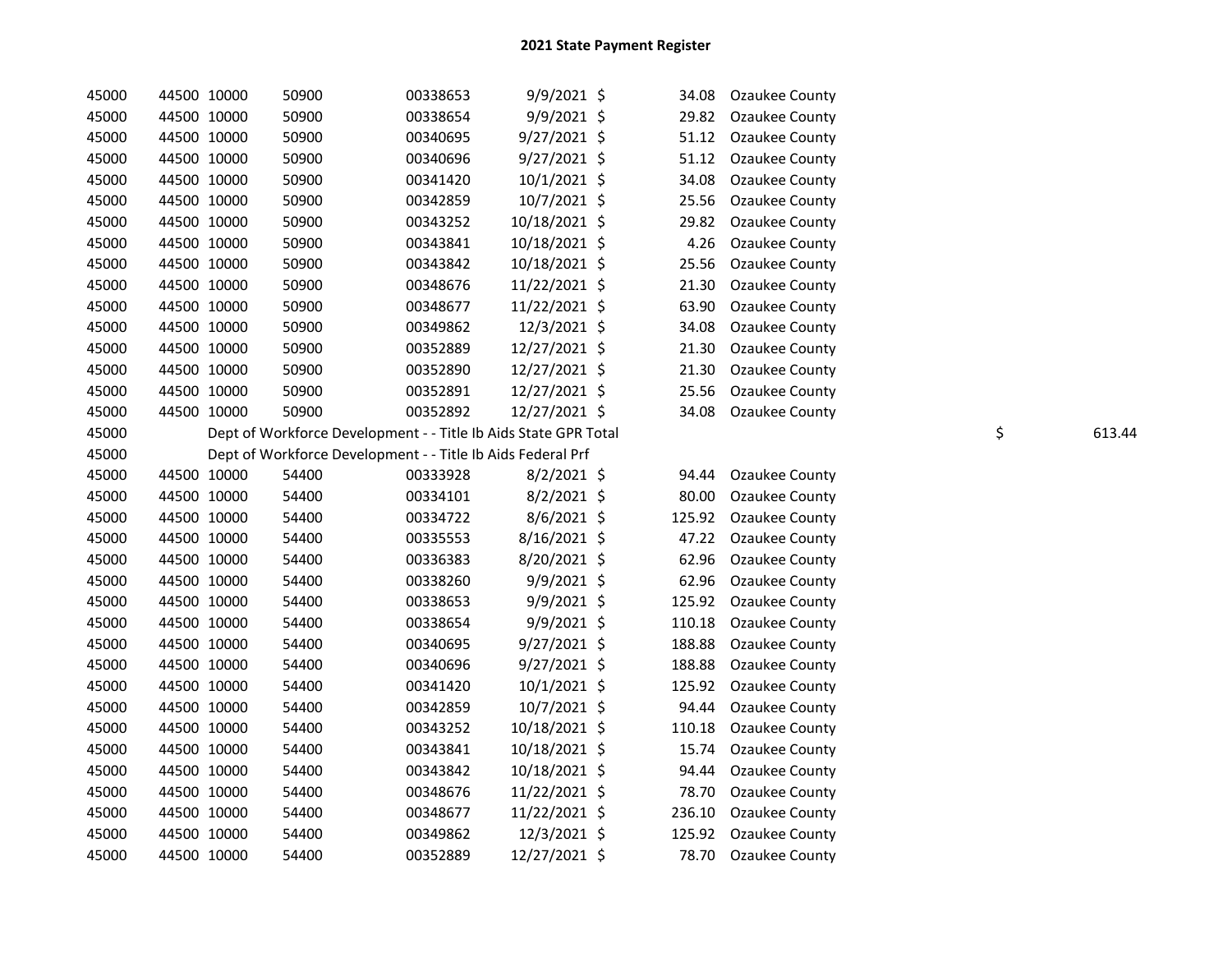| 45000 |             | 44500 10000 | 54400                                                                 | 00352890 | 12/27/2021 \$  |           | 78.70 Ozaukee County     |    |            |
|-------|-------------|-------------|-----------------------------------------------------------------------|----------|----------------|-----------|--------------------------|----|------------|
| 45000 |             | 44500 10000 | 54400                                                                 | 00352891 | 12/27/2021 \$  | 94.44     | <b>Ozaukee County</b>    |    |            |
| 45000 |             | 44500 10000 | 54400                                                                 | 00352892 | 12/27/2021 \$  |           | 125.92 Ozaukee County    |    |            |
| 45000 |             |             | Dept of Workforce Development - - Title Ib Aids Federal Prf Total     |          |                |           |                          | \$ | 2,346.56   |
| 45000 |             |             | Dept of Workforce Development - - Wc Ops Uninsured Emplyr Admin       |          |                |           |                          |    |            |
| 45000 |             | 44500 22700 | 17700                                                                 | 00315928 | $2/23/2021$ \$ | 20.00     | Ozaukee County           |    |            |
| 45000 |             | 44500 22700 | 17700                                                                 | 00315950 | 2/23/2021 \$   | 25.00     | Ozaukee County           |    |            |
| 45000 |             | 44500 22700 | 17700                                                                 | 00336273 | $8/13/2021$ \$ | 95.00     | Ozaukee County           |    |            |
| 45000 |             | 44500 22700 | 17700                                                                 | 00336274 | 8/13/2021 \$   | 20.00     | Ozaukee County           |    |            |
| 45000 |             |             | Dept of Workforce Development - - Wc Ops Uninsured Emplyr Admin Total |          |                |           |                          | \$ | 160.00     |
| 45000 |             |             | Department of Justice - - Drug Trafficking Resp Grants                |          |                |           |                          |    |            |
| 45000 |             | 45500 10000 | 20800                                                                 | 00094372 | 2/19/2021 \$   |           | 17,400.00 Ozaukee County |    |            |
| 45000 |             | 45500 10000 | 20800                                                                 | 00101344 | 8/30/2021 \$   |           | 1,326.00 Ozaukee County  |    |            |
| 45000 |             |             | Department of Justice - - Drug Trafficking Resp Grants Total          |          |                |           |                          | \$ | 18,726.00  |
| 45000 |             |             | Department of Justice - - Officer training reimbursement              |          |                |           |                          |    |            |
| 45000 |             | 45500 10000 | 21400                                                                 | 00105898 | 11/24/2021 \$  |           | 13,920.00 Ozaukee County |    |            |
| 45000 |             |             | Department of Justice - - Officer training reimbursement Total        |          |                |           |                          | \$ | 13,920.00  |
| 45000 |             |             | Department of Justice - - Crime Laboratories, Dna                     |          |                |           |                          |    |            |
| 45000 |             | 45500 10000 | 22100                                                                 | 00100363 | 7/14/2021 \$   |           | 3,880.00 Ozaukee County  |    |            |
| 45000 |             |             | Department of Justice - - Crime Laboratories, Dna Total               |          |                |           |                          | \$ | 3,880.00   |
| 45000 |             |             | Department of Justice - - Law Enforcement Train, Local                |          |                |           |                          |    |            |
| 45000 |             | 45500 10000 | 23100                                                                 | 00100994 | $8/3/2021$ \$  |           | 976.54 Ozaukee County    |    |            |
| 45000 |             |             | Department of Justice - - Law Enforcement Train, Local Total          |          |                |           |                          | \$ | 976.54     |
| 45000 |             |             | Department of Justice - - Federal Aid, Local Assistance               |          |                |           |                          |    |            |
| 45000 |             | 45500 10000 | 25100                                                                 | 00101222 | 8/24/2021 \$   |           | 1,500.00 Ozaukee County  |    |            |
| 45000 |             |             | Department of Justice - - Federal Aid, Local Assistance Total         |          |                |           |                          | \$ | 1,500.00   |
| 45000 |             |             | Department of Justice - - Alt Prosecution Alcohol Drugs               |          |                |           |                          |    |            |
| 45000 |             | 45500 10000 | 27100                                                                 | 00094862 | $2/19/2021$ \$ | 25,564.00 | Ozaukee County           |    |            |
| 45000 |             | 45500 10000 | 27100                                                                 | 00098079 | $5/14/2021$ \$ | 22,234.00 | Ozaukee County           |    |            |
| 45000 |             | 45500 10000 | 27100                                                                 | 00101469 | $8/31/2021$ \$ | 28,912.00 | Ozaukee County           |    |            |
| 45000 |             | 45500 10000 | 27100                                                                 | 00103996 | 10/26/2021 \$  | 29,110.00 | Ozaukee County           |    |            |
| 45000 |             |             | Department of Justice - - Alt Prosecution Alcohol Drugs Total         |          |                |           |                          | \$ | 105,820.00 |
| 45000 |             |             | Department of Justice - - Internet Crimes Against Childr              |          |                |           |                          |    |            |
| 45000 |             | 45500 10000 | 28400                                                                 | 00098656 | $6/1/2021$ \$  |           | 1,711.31 Ozaukee County  |    |            |
| 45000 |             | 45500 10000 | 28400                                                                 | 00098657 | $6/1/2021$ \$  | 1,917.47  | Ozaukee County           |    |            |
| 45000 |             | 45500 10000 | 28400                                                                 | 00098663 | $6/2/2021$ \$  | 560.33    | Ozaukee County           |    |            |
| 45000 | 45500 10000 |             | 28400                                                                 | 00098838 | $6/17/2021$ \$ |           | 1,690.97 Ozaukee County  |    |            |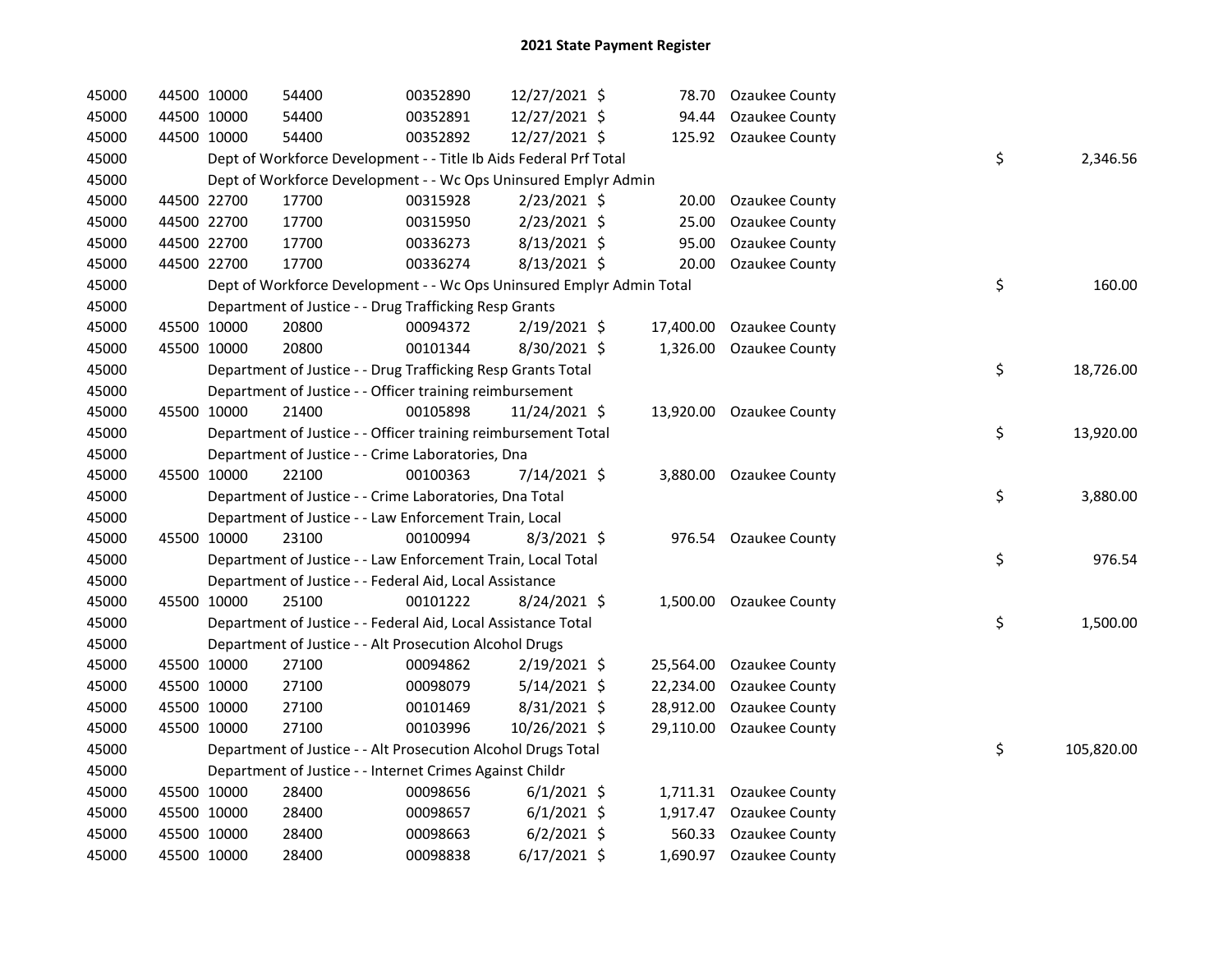| 45000 | 45500 10000 |             | 28400                                                                  | 00100963 | 8/13/2021 \$   | 1,268.36  | Ozaukee County           |    |            |
|-------|-------------|-------------|------------------------------------------------------------------------|----------|----------------|-----------|--------------------------|----|------------|
| 45000 |             | 45500 10000 | 28400                                                                  | 00101807 | 8/18/2021 \$   | 213.96    | Ozaukee County           |    |            |
| 45000 |             | 45500 10000 | 28400                                                                  | 00101888 | 9/3/2021 \$    | 841.09    | Ozaukee County           |    |            |
| 45000 | 45500 10000 |             | 28400                                                                  | 00106607 | 12/10/2021 \$  | 420.94    | Ozaukee County           |    |            |
| 45000 |             |             | Department of Justice - - Internet Crimes Against Childr Total         |          |                |           |                          | \$ | 8,624.43   |
| 45000 |             |             | Department of Justice - - Crime Victim Witness Assist                  |          |                |           |                          |    |            |
| 45000 |             | 45500 10000 | 53200                                                                  | 00095459 | 3/5/2021 \$    | 18,014.00 | Ozaukee County           |    |            |
| 45000 |             | 45500 10000 | 53200                                                                  | 00100553 | 7/15/2021 \$   | 27,159.77 | Ozaukee County           |    |            |
| 45000 |             |             | Department of Justice - - Crime Victim Witness Assist Total            |          |                |           |                          | \$ | 45,173.77  |
| 45000 |             |             | Department of Military Affairs - - Disaster Recovery Aid               |          |                |           |                          |    |            |
| 45000 | 46500 10000 |             | 30500                                                                  | 00089529 | $2/5/2021$ \$  | 1,911.61  | Ozaukee County           |    |            |
| 45000 | 46500 10000 |             | 30500                                                                  | 00092748 | 4/20/2021 \$   | 2,425.89  | Ozaukee County           |    |            |
| 45000 |             |             | Department of Military Affairs - - Disaster Recovery Aid Total         |          |                |           |                          | \$ | 4,337.50   |
| 45000 |             |             | Department of Military Affairs - - Emergency Response Equipment        |          |                |           |                          |    |            |
| 45000 | 46500 10000 |             | 30800                                                                  | 00088052 | $1/19/2021$ \$ | 7,284.56  | Ozaukee County           |    |            |
| 45000 |             |             | Department of Military Affairs - - Emergency Response Equipment Total  |          |                |           |                          | \$ | 7,284.56   |
| 45000 |             |             | Department of Military Affairs - - Local Emer Planning Grants          |          |                |           |                          |    |            |
| 45000 |             | 46500 10000 | 33700                                                                  | 00089315 | $2/5/2021$ \$  | 19,784.98 | <b>Ozaukee County</b>    |    |            |
| 45000 |             |             | Department of Military Affairs - - Local Emer Planning Grants Total    |          |                |           |                          | \$ | 19,784.98  |
| 45000 |             |             | Department of Military Affairs - - Federal Aid, Local Assistance       |          |                |           |                          |    |            |
| 45000 |             | 46500 10000 | 34200                                                                  | 00089203 | $2/4/2021$ \$  | 53,335.22 | Ozaukee County           |    |            |
| 45000 |             | 46500 10000 | 34200                                                                  | 00092748 | 4/20/2021 \$   | 14,555.36 | Ozaukee County           |    |            |
| 45000 | 46500 10000 |             | 34200                                                                  | 00093622 | 5/10/2021 \$   | 32,084.61 | <b>Ozaukee County</b>    |    |            |
| 45000 |             |             | Department of Military Affairs - - Federal Aid, Local Assistance Total |          |                |           |                          | \$ | 99,975.19  |
| 45000 |             |             | Department of Veterans Affairs - - County Grants                       |          |                |           |                          |    |            |
| 45000 |             | 48500 58200 | 26700                                                                  | 00091449 | 3/12/2021 \$   |           | 13,000.00 Ozaukee County |    |            |
| 45000 |             |             | Department of Veterans Affairs - - County Grants Total                 |          |                |           |                          | \$ | 13,000.00  |
| 45000 |             |             | Department of Veterans Affairs - - Veterans Transportation Grant       |          |                |           |                          |    |            |
| 45000 |             | 48500 58200 | 28000                                                                  | 00102984 | 12/3/2021 \$   | 3,014.24  | Ozaukee County           |    |            |
| 45000 |             |             | Department of Veterans Affairs - - Veterans Transportation Grant Total |          |                |           |                          | \$ | 3,014.24   |
| 45000 |             |             | Department of Administration - - Federal Aid                           |          |                |           |                          |    |            |
| 45000 |             | 50500 10000 | 14200                                                                  | 00145734 | 5/17/2021 \$   | 29,978.00 | Ozaukee County           |    |            |
| 45000 | 50500 10000 |             | 14200                                                                  | 00155971 | 12/6/2021 \$   | 25,000.00 | Ozaukee County           |    |            |
| 45000 | 50500 10000 |             | 14200                                                                  | 00155972 | 12/6/2021 \$   | 20,000.00 | Ozaukee County           |    |            |
| 45000 | 50500 10000 |             | 14200                                                                  | 00156195 | 12/20/2021 \$  | 83,227.38 | Ozaukee County           |    |            |
| 45000 |             | 50500 10000 | 14200                                                                  | 00156196 | 12/20/2021 \$  | 16,772.62 | Ozaukee County           |    |            |
| 45000 |             |             | Department of Administration - - Federal Aid Total                     |          |                |           |                          | \$ | 174,978.00 |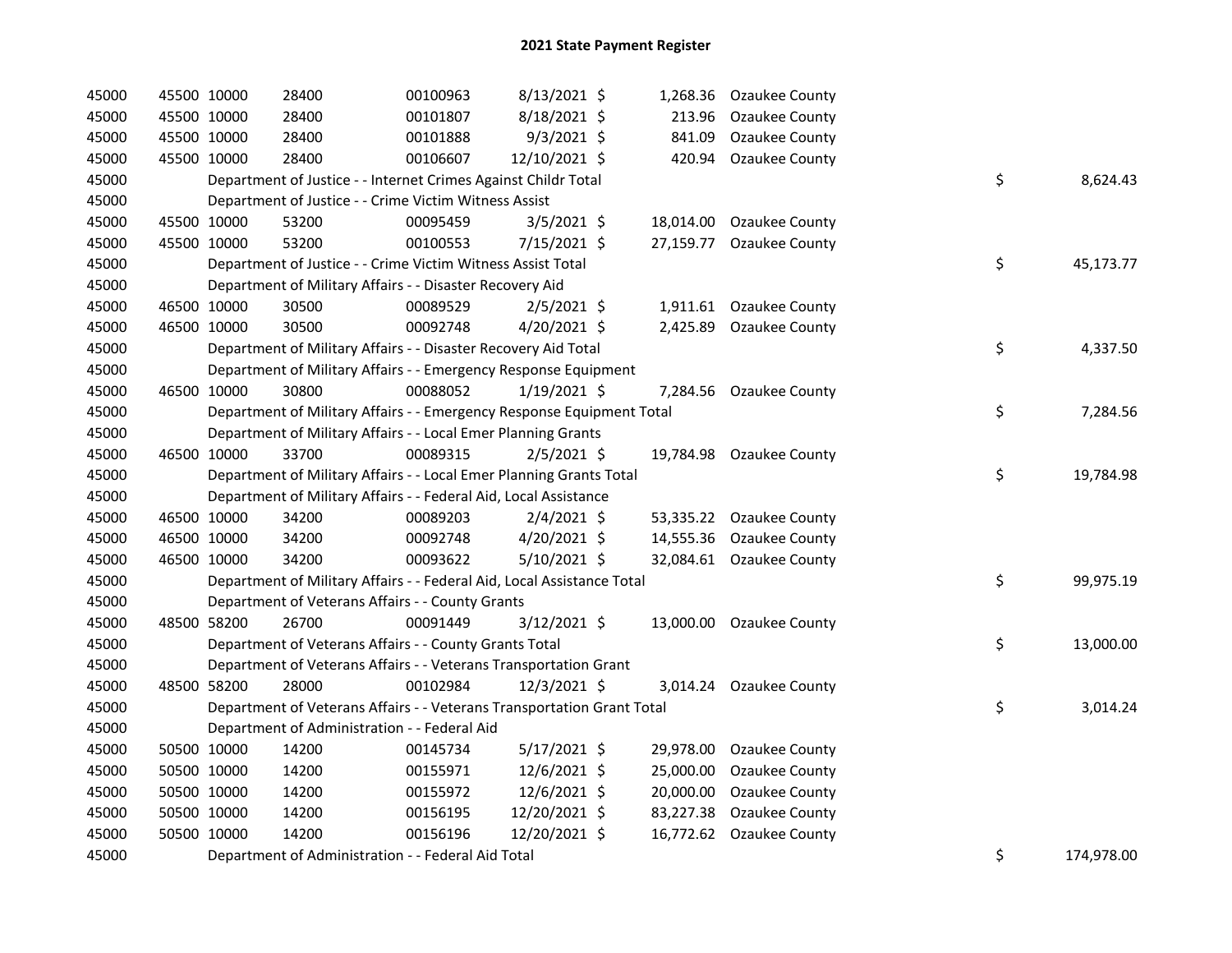| 45000 |             |             | Department of Administration - - Federal Aid, Local Assistance                                    |          |                |           |                                                                                                         |                  |
|-------|-------------|-------------|---------------------------------------------------------------------------------------------------|----------|----------------|-----------|---------------------------------------------------------------------------------------------------------|------------------|
| 45000 |             | 50500 10000 | 74300                                                                                             | 00152575 | 10/4/2021 \$   |           | 404,261.47 Ozaukee County                                                                               |                  |
| 45000 |             |             | Department of Administration - - Federal Aid, Local Assistance Total                              |          |                |           |                                                                                                         | \$<br>404,261.47 |
| 45000 |             |             | Department of Administration - - Low-Income Assistance Grants                                     |          |                |           |                                                                                                         |                  |
| 45000 |             | 50500 23500 | 37100                                                                                             | 00138422 | $1/15/2021$ \$ |           | 12,963.52 Ozaukee County                                                                                |                  |
| 45000 |             | 50500 23500 | 37100                                                                                             | 00141618 | $3/2/2021$ \$  | 10,149.55 | Ozaukee County                                                                                          |                  |
| 45000 |             | 50500 23500 | 37100                                                                                             | 00143149 | 3/30/2021 \$   | 8,389.95  | Ozaukee County                                                                                          |                  |
| 45000 |             | 50500 23500 | 37100                                                                                             | 00143934 | $4/15/2021$ \$ | 8,250.71  | Ozaukee County                                                                                          |                  |
| 45000 |             | 50500 23500 | 37100                                                                                             | 00145787 | 5/17/2021 \$   | 17,038.49 | Ozaukee County                                                                                          |                  |
| 45000 |             | 50500 23500 | 37100                                                                                             | 00147110 | $6/15/2021$ \$ | 5,073.58  | Ozaukee County                                                                                          |                  |
| 45000 |             | 50500 23500 | 37100                                                                                             | 00149836 | $8/5/2021$ \$  | 22,126.06 | Ozaukee County                                                                                          |                  |
| 45000 |             | 50500 23500 | 37100                                                                                             | 00150606 | 8/17/2021 \$   | 11,680.17 | <b>Ozaukee County</b>                                                                                   |                  |
| 45000 |             | 50500 23500 | 37100                                                                                             | 00152516 | 9/29/2021 \$   | 6,193.77  | Ozaukee County                                                                                          |                  |
| 45000 |             | 50500 23500 | 37100                                                                                             | 00155343 | 11/30/2021 \$  | 19,196.75 | Ozaukee County                                                                                          |                  |
| 45000 |             | 50500 23500 | 37100                                                                                             | 00156534 | 12/15/2021 \$  | 14,219.39 | Ozaukee County                                                                                          |                  |
| 45000 |             |             | Department of Administration - - Low-Income Assistance Grants Total                               |          |                |           |                                                                                                         | \$<br>135,281.94 |
| 45000 |             |             | Department of Administration - - Land Information Program; Loca                                   |          |                |           |                                                                                                         |                  |
| 45000 |             | 50500 26900 | 17300                                                                                             | 00138494 | 1/29/2021 \$   |           | 1,000.00 Ozaukee County                                                                                 |                  |
| 45000 |             | 50500 26900 | 17300                                                                                             | 00142845 | $4/13/2021$ \$ | 25,000.00 | Ozaukee County                                                                                          |                  |
| 45000 |             | 50500 26900 | 17300                                                                                             | 00142851 | $4/16/2021$ \$ | 20,000.00 | Ozaukee County                                                                                          |                  |
| 45000 |             | 50500 26900 | 17300                                                                                             | 00146532 | $6/15/2021$ \$ |           | 25,000.00 Ozaukee County                                                                                |                  |
| 45000 |             |             | Department of Administration - - Land Information Program; Loca Total                             |          |                |           |                                                                                                         | \$<br>71,000.00  |
| 45000 |             |             | Public Defender Board - - Trial Representation                                                    |          |                |           |                                                                                                         |                  |
| 45000 |             | 55000 10000 | 10300                                                                                             | 00293685 | $6/9/2021$ \$  |           | 13.00 Ozaukee County                                                                                    |                  |
| 45000 |             |             | Public Defender Board - - Trial Representation Total                                              |          |                |           |                                                                                                         | \$<br>13.00      |
| 45000 |             |             | Public Defender Board - - Transcript, Discovery and Records Provided to the Public Defender Board |          |                |           |                                                                                                         |                  |
| 45000 |             | 55000 10000 | 10600                                                                                             | 00291122 | 5/19/2021 \$   |           | 2,320.00 Ozaukee County                                                                                 |                  |
| 45000 |             | 55000 10000 | 10600                                                                                             | 00300039 | 7/14/2021 \$   | 5.00      | Ozaukee County                                                                                          |                  |
| 45000 |             | 55000 10000 | 10600                                                                                             | 00308928 | 10/29/2021 \$  |           | 2,735.00 Ozaukee County                                                                                 |                  |
| 45000 |             |             |                                                                                                   |          |                |           | Public Defender Board - - Transcript, Discovery and Records Provided to the Public Defender Board Total | \$<br>5,060.00   |
| 45000 |             |             | Department of Revenue - - GPR Earned                                                              |          |                |           |                                                                                                         |                  |
| 45000 |             | 56600 10000 | 100GE                                                                                             | 00216234 | 10/1/2021 \$   | 3.00      | Ozaukee County                                                                                          |                  |
| 45000 |             | 56600 10000 | 100GE                                                                                             | 00217981 | 10/21/2021 \$  | 3.00      | Ozaukee County                                                                                          |                  |
| 45000 |             | 56600 10000 | 100GE                                                                                             | 00219742 | 11/8/2021 \$   | 3.00      | Ozaukee County                                                                                          |                  |
| 45000 |             |             | Department of Revenue - - GPR Earned Total                                                        |          |                |           |                                                                                                         | \$<br>9.00       |
| 45000 |             |             | Department of Revenue - - Warrants and Satisfactions                                              |          |                |           |                                                                                                         |                  |
| 45000 | 56600 10000 |             | 10100                                                                                             | 00190212 | 2/10/2021 \$   |           | 210.50 Ozaukee County                                                                                   |                  |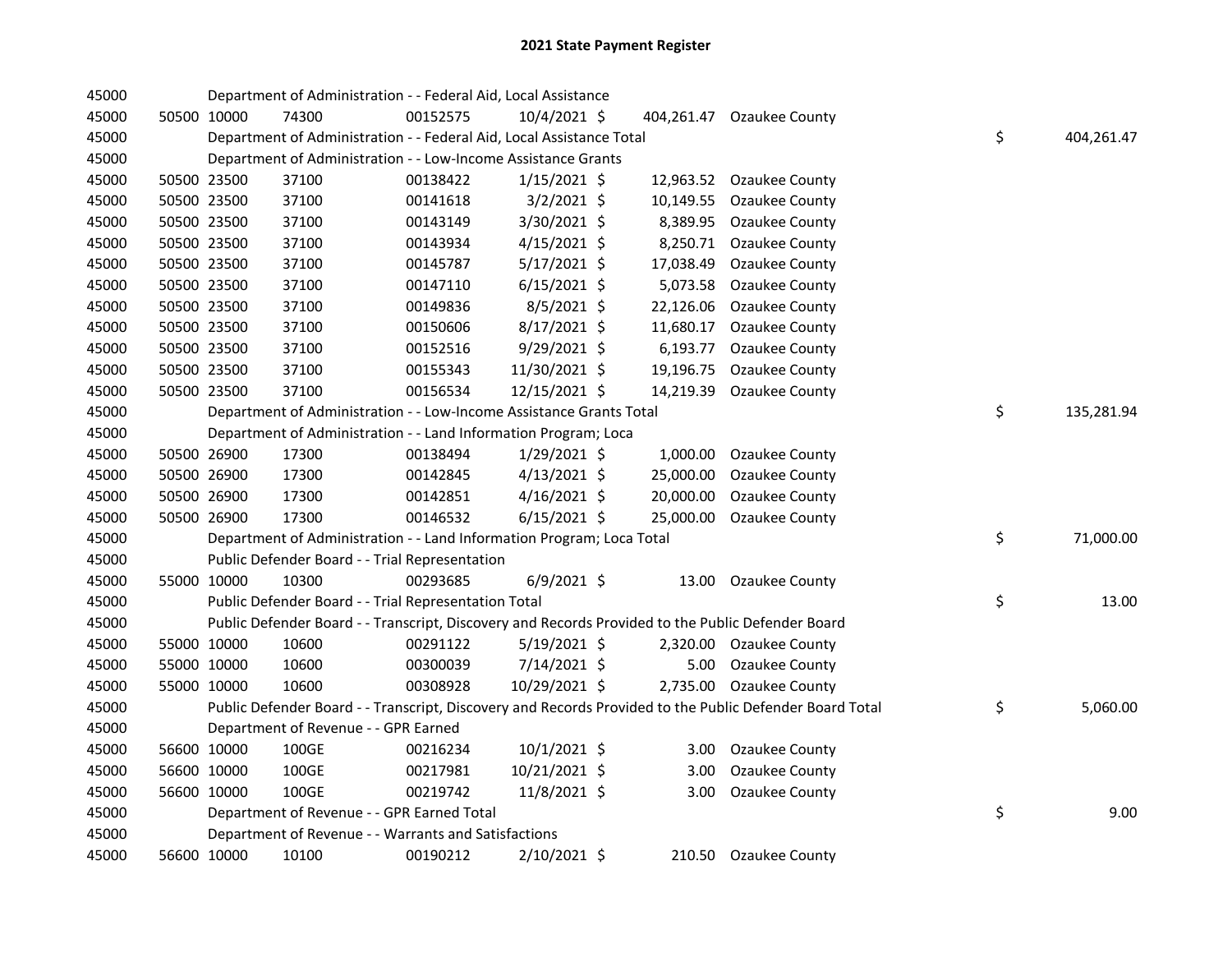| 45000 |             | 56600 10000 | 10100                                                      | 00191276 | 2/17/2021 \$   | 465.00    | Ozaukee County           |    |          |
|-------|-------------|-------------|------------------------------------------------------------|----------|----------------|-----------|--------------------------|----|----------|
| 45000 | 56600 10000 |             | 10100                                                      | 00199554 | 4/30/2021 \$   | 575.00    | Ozaukee County           |    |          |
| 45000 | 56600 10000 |             | 10100                                                      | 00213325 | 9/10/2021 \$   | 550.00    | Ozaukee County           |    |          |
| 45000 |             | 56600 10000 | 10100                                                      | 00220245 | 12/8/2021 \$   | 700.00    | Ozaukee County           |    |          |
| 45000 |             |             | Department of Revenue - - Warrants and Satisfactions Total |          |                |           |                          | \$ | 2,500.50 |
| 45000 |             |             | Department of Revenue - - Misc Revenue Holding Clearing    |          |                |           |                          |    |          |
| 45000 | 56600 10000 |             | 99500                                                      | 00188941 | $1/8/2021$ \$  | 1,219.88  | Ozaukee County           |    |          |
| 45000 | 56600 10000 |             | 99500                                                      | 00188942 | $1/8/2021$ \$  | 3,660.97  | Ozaukee County           |    |          |
| 45000 | 56600 10000 |             | 99500                                                      | 00188943 | $1/8/2021$ \$  | 19,346.98 | Ozaukee County           |    |          |
| 45000 | 56600 10000 |             | 99500                                                      | 00190478 | $2/1/2021$ \$  | 235.00    | Ozaukee County           |    |          |
| 45000 | 56600 10000 |             | 99500                                                      | 00190479 | $2/1/2021$ \$  | 986.33    | Ozaukee County           |    |          |
| 45000 | 56600 10000 |             | 99500                                                      | 00191010 | $2/5/2021$ \$  | 1,359.49  | Ozaukee County           |    |          |
| 45000 | 56600 10000 |             | 99500                                                      | 00191011 | 2/5/2021 \$    | 800.59    | Ozaukee County           |    |          |
| 45000 | 56600 10000 |             | 99500                                                      | 00191012 | $2/5/2021$ \$  | 28,532.18 | Ozaukee County           |    |          |
| 45000 | 56600 10000 |             | 99500                                                      | 00191644 | $2/16/2021$ \$ | 2,282.55  | Ozaukee County           |    |          |
| 45000 |             | 56600 10000 | 99500                                                      | 00191645 | $2/16/2021$ \$ | 404.00    | Ozaukee County           |    |          |
| 45000 |             | 56600 10000 | 99500                                                      | 00192820 | $3/1/2021$ \$  | 14,606.15 | Ozaukee County           |    |          |
| 45000 | 56600 10000 |             | 99500                                                      | 00192827 | $3/1/2021$ \$  | 2,505.40  | Ozaukee County           |    |          |
| 45000 |             | 56600 10000 | 99500                                                      | 00192828 | $3/1/2021$ \$  | 13,083.91 | Ozaukee County           |    |          |
| 45000 | 56600 10000 |             | 99500                                                      | 00193625 | 3/5/2021 \$    | 3,371.99  | Ozaukee County           |    |          |
| 45000 | 56600 10000 |             | 99500                                                      | 00193626 | 3/5/2021 \$    | 3,594.17  | Ozaukee County           |    |          |
| 45000 | 56600 10000 |             | 99500                                                      | 00193627 | 3/5/2021 \$    | 55,532.24 | Ozaukee County           |    |          |
| 45000 | 56600 10000 |             | 99500                                                      | 00194223 | 3/8/2021 \$    | 3,246.30  | Ozaukee County           |    |          |
| 45000 | 56600 10000 |             | 99500                                                      | 00194230 | 3/8/2021 \$    | 89.00     | Ozaukee County           |    |          |
| 45000 | 56600 10000 |             | 99500                                                      | 00194231 | 3/8/2021 \$    | 1,588.88  | Ozaukee County           |    |          |
| 45000 | 56600 10000 |             | 99500                                                      | 00195084 | $3/15/2021$ \$ | 3,799.55  | Ozaukee County           |    |          |
| 45000 | 56600 10000 |             | 99500                                                      | 00195089 | 3/15/2021 \$   | 3,194.87  | Ozaukee County           |    |          |
| 45000 | 56600 10000 |             | 99500                                                      | 00195908 | $3/22/2021$ \$ | 588.20    | Ozaukee County           |    |          |
| 45000 | 56600 10000 |             | 99500                                                      | 00195913 | $3/22/2021$ \$ | 1,657.30  | Ozaukee County           |    |          |
| 45000 |             | 56600 10000 | 99500                                                      | 00196582 | $3/29/2021$ \$ | 3,369.22  | Ozaukee County           |    |          |
| 45000 |             | 56600 10000 | 99500                                                      | 00196585 | 3/29/2021 \$   | 338.00    | Ozaukee County           |    |          |
| 45000 | 56600 10000 |             | 99500                                                      | 00196586 | 3/29/2021 \$   | 1,961.18  | Ozaukee County           |    |          |
| 45000 |             | 56600 10000 | 99500                                                      | 00197325 | $4/5/2021$ \$  | 2,119.10  | Ozaukee County           |    |          |
| 45000 | 56600 10000 |             | 99500                                                      | 00197329 | $4/5/2021$ \$  | 3,691.30  | Ozaukee County           |    |          |
| 45000 | 56600 10000 |             | 99500                                                      | 00197908 | $4/7/2021$ \$  | 4,856.10  | Ozaukee County           |    |          |
| 45000 |             | 56600 10000 | 99500                                                      | 00197909 | $4/7/2021$ \$  | 5,493.61  | Ozaukee County           |    |          |
| 45000 |             | 56600 10000 | 99500                                                      | 00197910 | 4/7/2021 \$    |           | 45,396.46 Ozaukee County |    |          |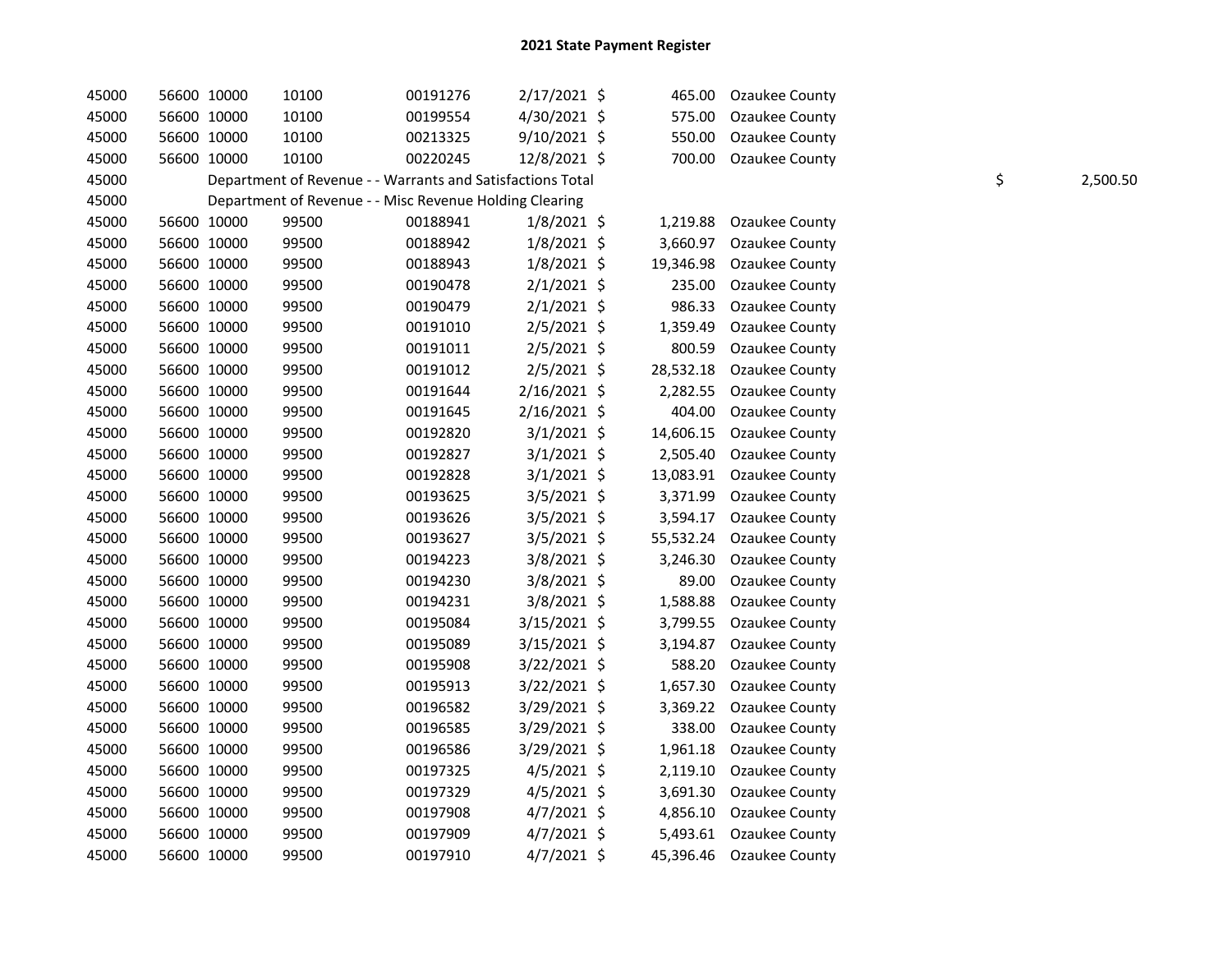| 45000 | 56600 10000 | 99500 | 00198525 | 4/12/2021 \$   | 1,248.30  | Ozaukee County |
|-------|-------------|-------|----------|----------------|-----------|----------------|
| 45000 | 56600 10000 | 99500 | 00198531 | 4/12/2021 \$   | 81.61     | Ozaukee County |
| 45000 | 56600 10000 | 99500 | 00198532 | 4/12/2021 \$   | 308.76    | Ozaukee County |
| 45000 | 56600 10000 | 99500 | 00199259 | 4/20/2021 \$   | 2,878.98  | Ozaukee County |
| 45000 | 56600 10000 | 99500 | 00199262 | 4/20/2021 \$   | 2,029.69  | Ozaukee County |
| 45000 | 56600 10000 | 99500 | 00199902 | 4/26/2021 \$   | 2,331.58  | Ozaukee County |
| 45000 | 56600 10000 | 99500 | 00199906 | 4/26/2021 \$   | 1,095.41  | Ozaukee County |
| 45000 | 56600 10000 | 99500 | 00200493 | 5/3/2021 \$    | 1,709.14  | Ozaukee County |
| 45000 | 56600 10000 | 99500 | 00200497 | 5/3/2021 \$    | 1,415.69  | Ozaukee County |
| 45000 | 56600 10000 | 99500 | 00201266 | 5/7/2021 \$    | 1,673.02  | Ozaukee County |
| 45000 | 56600 10000 | 99500 | 00201267 | 5/7/2021 \$    | 1,173.54  | Ozaukee County |
| 45000 | 56600 10000 | 99500 | 00201268 | 5/7/2021 \$    | 32,286.50 | Ozaukee County |
| 45000 | 56600 10000 | 99500 | 00201694 | 5/10/2021 \$   | 338.96    | Ozaukee County |
| 45000 | 56600 10000 | 99500 | 00201697 | 5/10/2021 \$   | 745.37    | Ozaukee County |
| 45000 | 56600 10000 | 99500 | 00201698 | 5/10/2021 \$   | 1,113.89  | Ozaukee County |
| 45000 | 56600 10000 | 99500 | 00202336 | 5/17/2021 \$   | 70.11     | Ozaukee County |
| 45000 | 56600 10000 | 99500 | 00202339 | 5/17/2021 \$   | 65.85     | Ozaukee County |
| 45000 | 56600 10000 | 99500 | 00202340 | 5/17/2021 \$   | 2,633.57  | Ozaukee County |
| 45000 | 56600 10000 | 99500 | 00203060 | 5/24/2021 \$   | 1,984.97  | Ozaukee County |
| 45000 | 56600 10000 | 99500 | 00203066 | 5/24/2021 \$   | 628.21    | Ozaukee County |
| 45000 | 56600 10000 | 99500 | 00203067 | 5/24/2021 \$   | 909.00    | Ozaukee County |
| 45000 | 56600 10000 | 99500 | 00203754 | $6/1/2021$ \$  | 965.11    | Ozaukee County |
| 45000 | 56600 10000 | 99500 | 00203760 | $6/1/2021$ \$  | 588.16    | Ozaukee County |
| 45000 | 56600 10000 | 99500 | 00204494 | 6/7/2021 \$    | 1,704.93  | Ozaukee County |
| 45000 | 56600 10000 | 99500 | 00204495 | $6/7/2021$ \$  | 5,950.13  | Ozaukee County |
| 45000 | 56600 10000 | 99500 | 00204496 | $6/7/2021$ \$  | 37,329.42 | Ozaukee County |
| 45000 | 56600 10000 | 99500 | 00204811 | $6/7/2021$ \$  | 680.76    | Ozaukee County |
| 45000 | 56600 10000 | 99500 | 00204812 | 6/7/2021 \$    | 264.35    | Ozaukee County |
| 45000 | 56600 10000 | 99500 | 00205411 | $6/14/2021$ \$ | 1,324.38  | Ozaukee County |
| 45000 | 56600 10000 | 99500 | 00205413 | $6/14/2021$ \$ | 872.30    | Ozaukee County |
| 45000 | 56600 10000 | 99500 | 00205909 | 6/21/2021 \$   | 290.60    | Ozaukee County |
| 45000 | 56600 10000 | 99500 | 00208566 | 7/6/2021 \$    | 218.00    | Ozaukee County |
| 45000 | 56600 10000 | 99500 | 00209061 | 7/8/2021 \$    | 2,241.80  | Ozaukee County |
| 45000 | 56600 10000 | 99500 | 00209062 | 7/8/2021 \$    | 2,685.82  | Ozaukee County |
| 45000 | 56600 10000 | 99500 | 00209063 | 7/8/2021 \$    | 35,099.66 | Ozaukee County |
| 45000 | 56600 10000 | 99500 | 00209436 | 7/12/2021 \$   | 81.28     | Ozaukee County |
| 45000 | 56600 10000 | 99500 | 00210226 | 7/19/2021 \$   | 367.43    | Ozaukee County |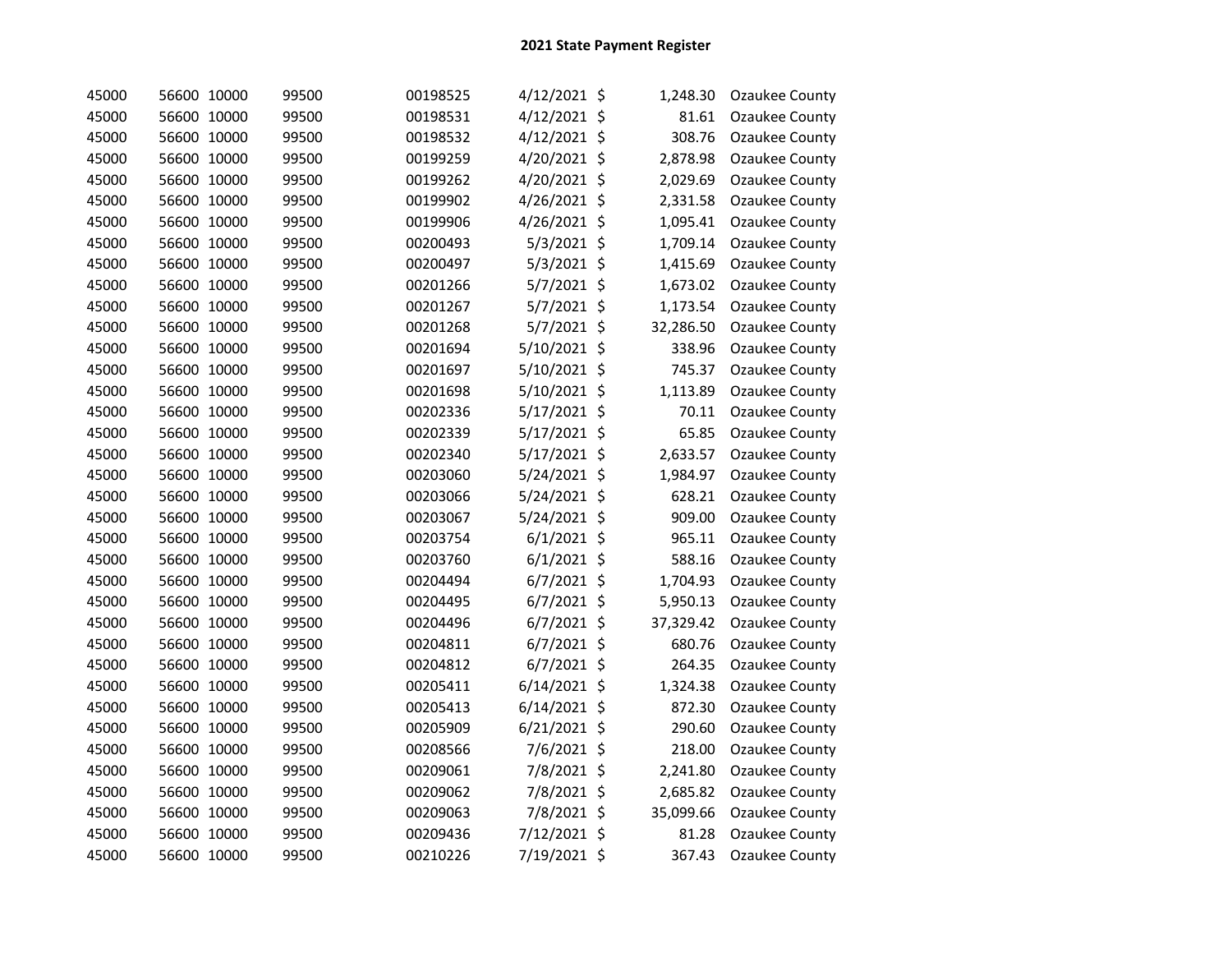| 45000 | 56600 10000 |             | 99500                                                         | 00210228 | 7/19/2021 \$   | 189.12    | Ozaukee County        |    |            |
|-------|-------------|-------------|---------------------------------------------------------------|----------|----------------|-----------|-----------------------|----|------------|
| 45000 |             | 56600 10000 | 99500                                                         | 00210229 | 7/19/2021 \$   | 69.51     | <b>Ozaukee County</b> |    |            |
| 45000 |             | 56600 10000 | 99500                                                         | 00211810 | 8/6/2021 \$    | 3,331.43  | Ozaukee County        |    |            |
| 45000 |             | 56600 10000 | 99500                                                         | 00211811 | 8/6/2021 \$    | 1,809.27  | Ozaukee County        |    |            |
| 45000 |             | 56600 10000 | 99500                                                         | 00211812 | $8/6/2021$ \$  | 17,728.79 | Ozaukee County        |    |            |
| 45000 |             | 56600 10000 | 99500                                                         | 00212178 | 8/9/2021 \$    | 93.00     | Ozaukee County        |    |            |
| 45000 |             | 56600 10000 | 99500                                                         | 00212182 | 8/9/2021 \$    | 1,304.98  | Ozaukee County        |    |            |
| 45000 |             | 56600 10000 | 99500                                                         | 00212685 | 8/16/2021 \$   | 222.00    | Ozaukee County        |    |            |
| 45000 |             | 56600 10000 | 99500                                                         | 00213154 | 8/23/2021 \$   | 29.24     | Ozaukee County        |    |            |
| 45000 |             | 56600 10000 | 99500                                                         | 00213578 | 8/30/2021 \$   | 1,088.33  | Ozaukee County        |    |            |
| 45000 |             | 56600 10000 | 99500                                                         | 00213579 | 8/30/2021 \$   | 577.71    | Ozaukee County        |    |            |
| 45000 |             | 56600 10000 | 99500                                                         | 00214422 | 9/8/2021 \$    | 1,587.73  | Ozaukee County        |    |            |
| 45000 |             | 56600 10000 | 99500                                                         | 00214423 | $9/8/2021$ \$  | 1,009.20  | Ozaukee County        |    |            |
| 45000 |             | 56600 10000 | 99500                                                         | 00214424 | $9/8/2021$ \$  | 22,720.12 | Ozaukee County        |    |            |
| 45000 |             | 56600 10000 | 99500                                                         | 00214810 | 9/13/2021 \$   | 127.16    | Ozaukee County        |    |            |
| 45000 |             | 56600 10000 | 99500                                                         | 00215341 | 9/20/2021 \$   | 111.39    | Ozaukee County        |    |            |
| 45000 |             | 56600 10000 | 99500                                                         | 00215343 | 9/20/2021 \$   | 128.00    | Ozaukee County        |    |            |
| 45000 |             | 56600 10000 | 99500                                                         | 00215344 | 9/20/2021 \$   | 386.92    | Ozaukee County        |    |            |
| 45000 |             | 56600 10000 | 99500                                                         | 00215700 | $9/27/2021$ \$ | 105.54    | Ozaukee County        |    |            |
| 45000 |             | 56600 10000 | 99500                                                         | 00215701 | 9/27/2021 \$   | 51.50     | Ozaukee County        |    |            |
| 45000 |             | 56600 10000 | 99500                                                         | 00216671 | 10/7/2021 \$   | 1,464.05  | Ozaukee County        |    |            |
| 45000 |             | 56600 10000 | 99500                                                         | 00216672 | 10/7/2021 \$   | 1,682.36  | Ozaukee County        |    |            |
| 45000 |             | 56600 10000 | 99500                                                         | 00216673 | 10/7/2021 \$   | 33,247.06 | <b>Ozaukee County</b> |    |            |
| 45000 |             | 56600 10000 | 99500                                                         | 00217509 | 10/18/2021 \$  | 754.24    | Ozaukee County        |    |            |
| 45000 |             | 56600 10000 | 99500                                                         | 00217510 | 10/18/2021 \$  | 76.63     | Ozaukee County        |    |            |
| 45000 |             | 56600 10000 | 99500                                                         | 00218136 | 10/25/2021 \$  | 226.50    | Ozaukee County        |    |            |
| 45000 |             | 56600 10000 | 99500                                                         | 00218623 | $11/1/2021$ \$ | 71.90     | Ozaukee County        |    |            |
| 45000 |             | 56600 10000 | 99500                                                         | 00219262 | 11/5/2021 \$   | 1,993.83  | Ozaukee County        |    |            |
| 45000 |             | 56600 10000 | 99500                                                         | 00219263 | 11/5/2021 \$   | 2,064.75  | Ozaukee County        |    |            |
| 45000 |             | 56600 10000 | 99500                                                         | 00219264 | 11/5/2021 \$   | 14,572.93 | Ozaukee County        |    |            |
| 45000 |             | 56600 10000 | 99500                                                         | 00219561 | 11/8/2021 \$   | 59.84     | Ozaukee County        |    |            |
| 45000 |             | 56600 10000 | 99500                                                         | 00220786 | 11/30/2021 \$  | 20.61     | Ozaukee County        |    |            |
| 45000 |             | 56600 10000 | 99500                                                         | 00221413 | 12/7/2021 \$   | 1,536.09  | Ozaukee County        |    |            |
| 45000 |             | 56600 10000 | 99500                                                         | 00221414 | 12/7/2021 \$   | 18,470.83 | <b>Ozaukee County</b> |    |            |
| 45000 |             | 56600 10000 | 99500                                                         | 00221415 | $12/7/2021$ \$ | 22,530.91 | Ozaukee County        |    |            |
| 45000 |             |             | Department of Revenue - - Misc Revenue Holding Clearing Total |          |                |           |                       | \$ | 531,740.65 |
| 45000 |             |             | Circuit Courts - - Circuit Court Costs                        |          |                |           |                       |    |            |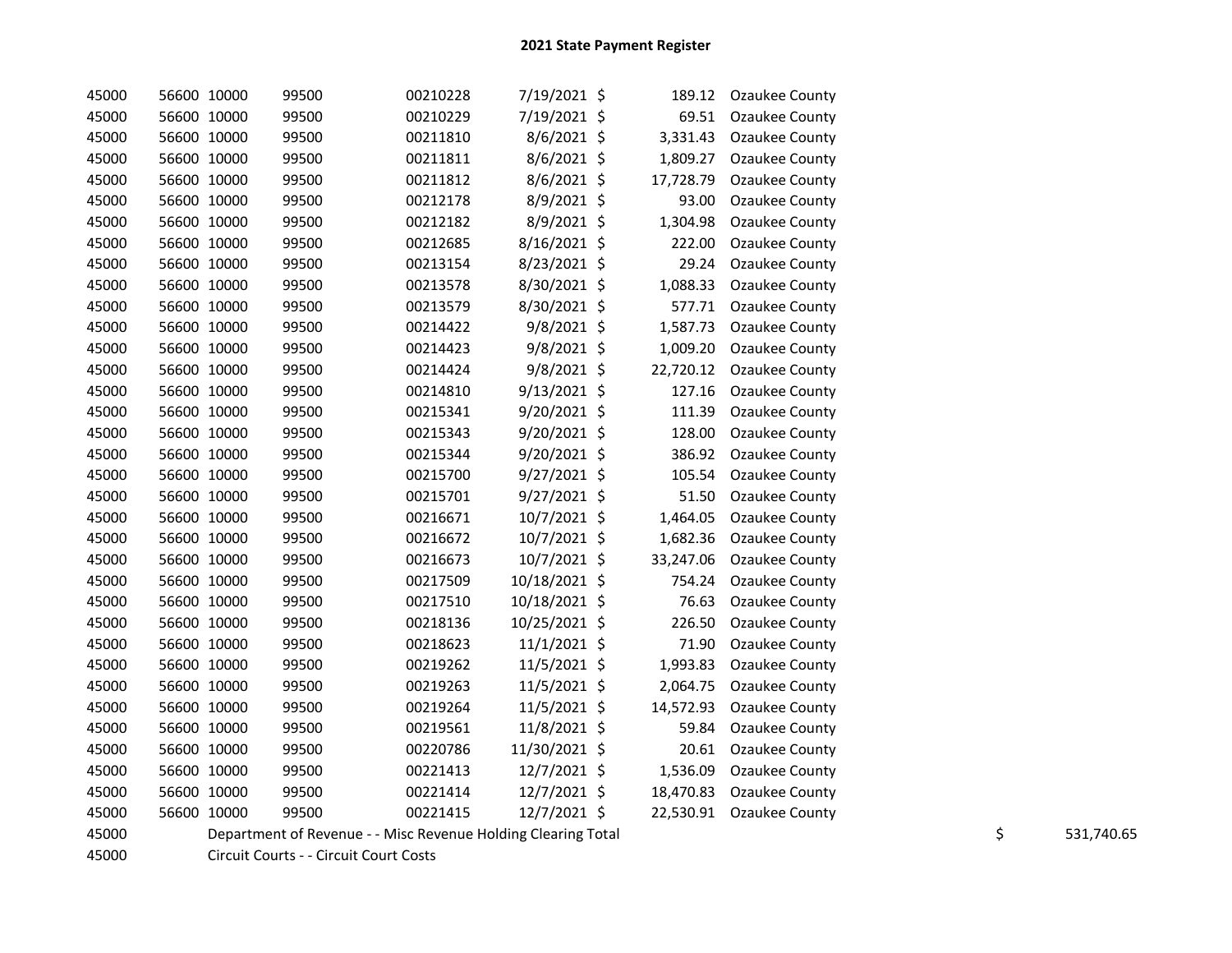| 45000 | 62500 10000 | 10500                                                                 | 00002122 | $2/1/2021$ \$  | 133,979.00   | Ozaukee County               |    |               |
|-------|-------------|-----------------------------------------------------------------------|----------|----------------|--------------|------------------------------|----|---------------|
| 45000 | 62500 10000 | 10500                                                                 | 00002255 | 7/26/2021 \$   | 207,122.00   | <b>Ozaukee County</b>        |    |               |
| 45000 |             | Circuit Courts - - Circuit Court Costs Total                          |          |                |              |                              | \$ | 341,101.00    |
| 45000 |             | Supreme Court - - Office Of Lawyer Regulation                         |          |                |              |                              |    |               |
| 45000 | 68000 10000 | 33300                                                                 | 00013503 | 8/11/2021 \$   | 38.25        | <b>Ozaukee County</b>        |    |               |
| 45000 |             | Supreme Court - - Office Of Lawyer Regulation Total                   |          |                |              |                              | \$ | 38.25         |
| 45000 |             | Shared Revenue and Tax Relief - - County And Municipal Aid            |          |                |              |                              |    |               |
| 45000 | 83500 10000 | 10500                                                                 | 00081901 | 7/26/2021 \$   | 21,075.03    | Ozaukee County               |    |               |
| 45000 | 83500 10000 | 10500                                                                 | 00089004 | 11/15/2021 \$  | 119,425.16   | <b>Ozaukee County</b>        |    |               |
| 45000 |             | Shared Revenue and Tax Relief - - County And Municipal Aid Total      |          |                |              |                              | \$ | 140,500.19    |
| 45000 |             | Shared Revenue and Tax Relief - - Exempt Computer Aid                 |          |                |              |                              |    |               |
| 45000 | 83500 10000 | 10900                                                                 | 00083359 | 7/26/2021 \$   |              | 54,016.36 Ozaukee County     |    |               |
| 45000 |             | Shared Revenue and Tax Relief - - Exempt Computer Aid Total           |          |                |              |                              | \$ | 54,016.36     |
| 45000 |             | Shared Revenue and Tax Relief - - Utility Aid                         |          |                |              |                              |    |               |
| 45000 | 83500 10000 | 11000                                                                 | 00081901 | 7/26/2021 \$   | 229,039.15   | Ozaukee County               |    |               |
| 45000 | 83500 10000 | 11000                                                                 | 00089004 | 11/15/2021 \$  | 1,310,238.19 | Ozaukee County               |    |               |
| 45000 |             | Shared Revenue and Tax Relief - - Utility Aid Total                   |          |                |              |                              | \$ | 1,539,277.34  |
| 45000 |             | Shared Revenue and Tax Relief - - Personal Property Aid               |          |                |              |                              |    |               |
| 45000 | 83500 10000 | 11100                                                                 | 00076545 | $5/3/2021$ \$  |              | 54,756.13 Ozaukee County     |    |               |
| 45000 |             | Shared Revenue and Tax Relief - - Personal Property Aid Total         |          |                |              |                              | \$ | 54,756.13     |
| 45000 |             | Shared Revenue and Tax Relief - - School Lvy Tx/First Dollar Cr       |          |                |              |                              |    |               |
| 45000 | 83500 10000 | 30200                                                                 | 00082719 | 7/26/2021 \$   |              | 13,971,819.56 Ozaukee County |    |               |
| 45000 | 83500 10000 | 30200                                                                 | 00086114 | 7/26/2021 \$   | 1,423,118.93 | Ozaukee County               |    |               |
| 45000 |             | Shared Revenue and Tax Relief - - School Lvy Tx/First Dollar Cr Total |          |                |              |                              | \$ | 15,394,938.49 |
| 45000 |             | Shared Revenue and Tax Relief - - County Sales Tax Reptd/Distd        |          |                |              |                              |    |               |
| 45000 | 83500 10000 | 43100                                                                 | 00073902 | $1/29/2021$ \$ | 835,957.89   | Ozaukee County               |    |               |
| 45000 | 83500 10000 | 43100                                                                 | 00073990 | 2/26/2021 \$   | 837,360.93   | Ozaukee County               |    |               |
| 45000 | 83500 10000 | 43100                                                                 | 00074703 | 3/31/2021 \$   | 709,655.13   | Ozaukee County               |    |               |
| 45000 | 83500 10000 | 43100                                                                 | 00079146 | 4/30/2021 \$   | 794,643.37   | Ozaukee County               |    |               |
| 45000 | 83500 10000 | 43100                                                                 | 00079950 | 5/28/2021 \$   | 749,818.39   | Ozaukee County               |    |               |
| 45000 | 83500 10000 | 43100                                                                 | 00080681 | 6/30/2021 \$   | 942,045.12   | Ozaukee County               |    |               |
| 45000 | 83500 10000 | 43100                                                                 | 00086223 | 7/30/2021 \$   | 988,439.73   | Ozaukee County               |    |               |
| 45000 | 83500 10000 | 43100                                                                 | 00086786 | 8/31/2021 \$   | 807,041.60   | Ozaukee County               |    |               |
| 45000 | 83500 10000 | 43100                                                                 | 00087088 | $9/30/2021$ \$ | 1,074,803.00 | Ozaukee County               |    |               |
| 45000 | 83500 10000 | 43100                                                                 | 00087777 | 10/29/2021 \$  | 852,524.15   | Ozaukee County               |    |               |
| 45000 | 83500 10000 | 43100                                                                 | 00089787 | 11/30/2021 \$  | 909,058.17   | Ozaukee County               |    |               |
| 45000 | 83500 10000 | 43100                                                                 | 00089871 | 12/30/2021 \$  | 1,000,697.96 | Ozaukee County               |    |               |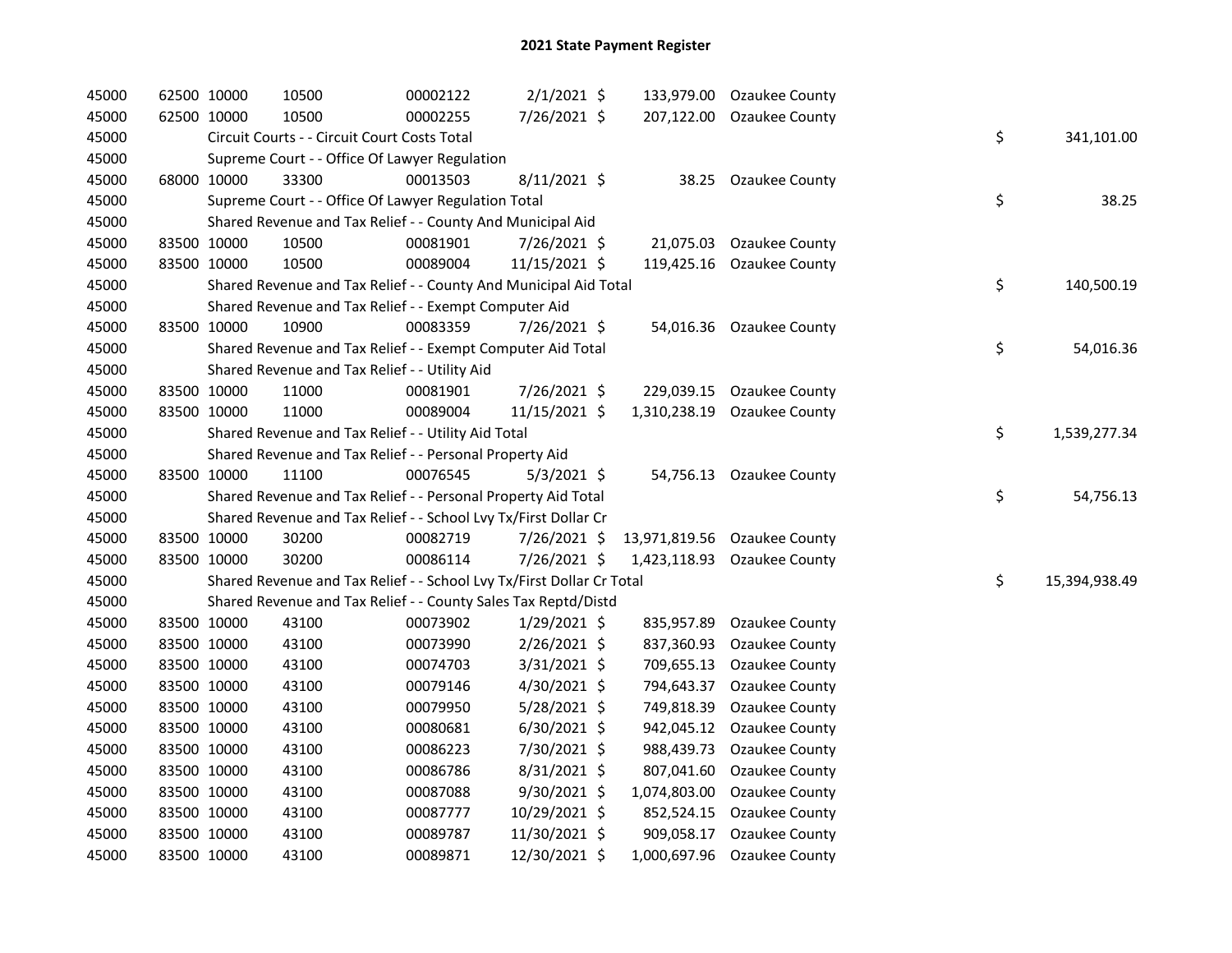| 45000       |       |                                                                 |                                                           | Shared Revenue and Tax Relief - - County Sales Tax Reptd/Distd Total  |              |  | 10,502,045.44 |                |  |  |               |
|-------------|-------|-----------------------------------------------------------------|-----------------------------------------------------------|-----------------------------------------------------------------------|--------------|--|---------------|----------------|--|--|---------------|
| 45000       |       |                                                                 |                                                           | Shared Revenue and Tax Relief - - Baseball Stadium District Tax       |              |  |               |                |  |  |               |
| 45000       | 83500 | 10000                                                           | 43300                                                     | 00087804                                                              | 11/1/2021 \$ |  | 35.758.27     | Ozaukee County |  |  |               |
| 45000       |       |                                                                 |                                                           | Shared Revenue and Tax Relief - - Baseball Stadium District Tax Total |              |  | 35.758.27     |                |  |  |               |
| 45000       |       |                                                                 | Shared Revenue and Tax Relief - - Lottery & Gaming Credit |                                                                       |              |  |               |                |  |  |               |
| 45000       |       | 83500 52100                                                     | 36300                                                     | 00074597                                                              | 3/22/2021 \$ |  | 2.829.288.47  | Ozaukee County |  |  |               |
| 45000       |       | Shared Revenue and Tax Relief - - Lottery & Gaming Credit Total |                                                           |                                                                       |              |  |               |                |  |  | 2,829,288.47  |
| 45000 Total |       |                                                                 |                                                           |                                                                       |              |  |               |                |  |  | 45.612.211.08 |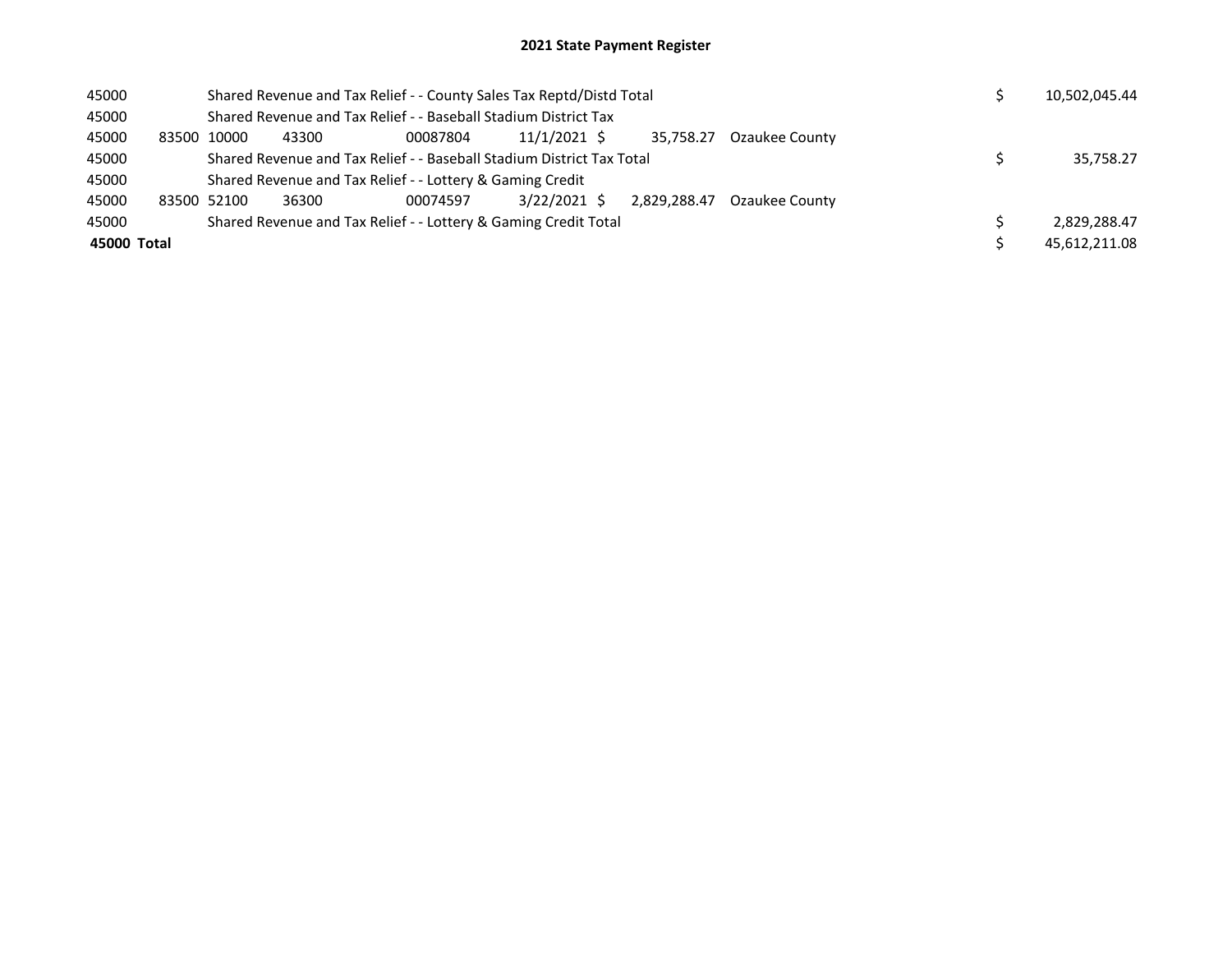| 45002 |             | Dept of Safety & Prof Services - - Fire Dues Distribution               |          |                |  |                           |    |            |
|-------|-------------|-------------------------------------------------------------------------|----------|----------------|--|---------------------------|----|------------|
| 45002 | 16500 10000 | 22500                                                                   | 00041359 | 7/16/2021 \$   |  | 7,855.98 Town Of Belgium  |    |            |
| 45002 |             | Dept of Safety & Prof Services - - Fire Dues Distribution Total         |          |                |  |                           | \$ | 7,855.98   |
| 45002 |             | Dept of Natural Resources - - Aids In Lieu Of Taxes - Gener             |          |                |  |                           |    |            |
| 45002 | 37000 10000 | 50300                                                                   | 00455849 | $1/13/2021$ \$ |  | 11,361.64 Town Of Belgium |    |            |
| 45002 | 37000 10000 | 50300                                                                   | 00475792 | $4/21/2021$ \$ |  | 720.16 Town Of Belgium    |    |            |
| 45002 |             | Dept of Natural Resources - - Aids In Lieu Of Taxes - Gener Total       |          |                |  |                           | \$ | 12,081.80  |
| 45002 |             | Dept of Natural Resources - - Resaids - Cnty Forst, Cl & Mfl            |          |                |  |                           |    |            |
| 45002 | 37000 21200 | 57100                                                                   | 00488153 | $6/14/2021$ \$ |  | 24.80 Town Of Belgium     |    |            |
| 45002 |             | Dept of Natural Resources - - Resaids - Cnty Forst, CI & Mfl Total      |          |                |  |                           | \$ | 24.80      |
| 45002 |             | Dept of Natural Resources - - Aids In Lieu Of Taxes - Sum S             |          |                |  |                           |    |            |
| 45002 | 37000 21200 | 57900                                                                   | 00475793 | $4/21/2021$ \$ |  | 18.48 Town Of Belgium     |    |            |
| 45002 |             | Dept of Natural Resources - - Aids In Lieu Of Taxes - Sum S Total       |          |                |  |                           | \$ | 18.48      |
| 45002 |             | Dept of Natural Resources - - Fin Asst For Responsible Units            |          |                |  |                           |    |            |
| 45002 | 37000 27400 | 67000                                                                   | 00483910 | $5/21/2021$ \$ |  | 1,168.15 Town Of Belgium  |    |            |
| 45002 |             | Dept of Natural Resources - - Fin Asst For Responsible Units Total      |          |                |  |                           | \$ | 1,168.15   |
| 45002 |             | WI Dept of Transportation - - Trns Aids To Mnc.-Sf                      |          |                |  |                           |    |            |
| 45002 | 39500 21100 | 19100                                                                   | 00632806 | $1/4/2021$ \$  |  | 31,470.30 Town Of Belgium |    |            |
| 45002 | 39500 21100 | 19100                                                                   | 00668413 | $4/5/2021$ \$  |  | 31,470.30 Town Of Belgium |    |            |
| 45002 | 39500 21100 | 19100                                                                   | 00711901 | 7/6/2021 \$    |  | 31,470.30 Town Of Belgium |    |            |
| 45002 | 39500 21100 | 19100                                                                   | 00752460 | 10/4/2021 \$   |  | 31,470.30 Town Of Belgium |    |            |
| 45002 |             | WI Dept of Transportation - - Trns Aids To Mnc.-Sf Total                |          |                |  |                           | \$ | 125,881.20 |
| 45002 |             | Department of Revenue - - Gifts And Grants                              |          |                |  |                           |    |            |
| 45002 | 56600 10000 | 12100                                                                   | 00207219 | $6/25/2021$ \$ |  | 74,942.69 Town Of Belgium |    |            |
| 45002 |             | Department of Revenue - - Gifts And Grants Total                        |          |                |  |                           | \$ | 74,942.69  |
| 45002 |             | Shared Revenue and Tax Relief - - County And Municipal Aid              |          |                |  |                           |    |            |
| 45002 | 83500 10000 | 10500                                                                   | 00081887 | 7/26/2021 \$   |  | 2,927.35 Town Of Belgium  |    |            |
| 45002 | 83500 10000 | 10500                                                                   | 00088990 | 11/15/2021 \$  |  | 16,588.33 Town Of Belgium |    |            |
| 45002 |             | Shared Revenue and Tax Relief - - County And Municipal Aid Total        |          |                |  |                           | \$ | 19,515.68  |
| 45002 |             | Shared Revenue and Tax Relief - - Exempt Computer Aid                   |          |                |  |                           |    |            |
| 45002 | 83500 10000 | 10900                                                                   | 00084463 | 7/26/2021 \$   |  | 62.35 Town Of Belgium     |    |            |
| 45002 |             | Shared Revenue and Tax Relief - - Exempt Computer Aid Total             |          |                |  |                           | \$ | 62.35      |
| 45002 |             | Shared Revenue and Tax Relief - - Personal Property Aid                 |          |                |  |                           |    |            |
| 45002 | 83500 10000 | 11100                                                                   | 00077635 | $5/3/2021$ \$  |  | 325.41 Town Of Belgium    |    |            |
| 45002 |             | Shared Revenue and Tax Relief - - Personal Property Aid Total           |          |                |  |                           | \$ | 325.41     |
| 45002 |             | Shared Revenue and Tax Relief - - State Aid; Video Service Provider Fee |          |                |  |                           |    |            |
| 45002 | 83500 10000 | 11200                                                                   | 00083084 | 7/26/2021 \$   |  | 2,457.81 Town Of Belgium  |    |            |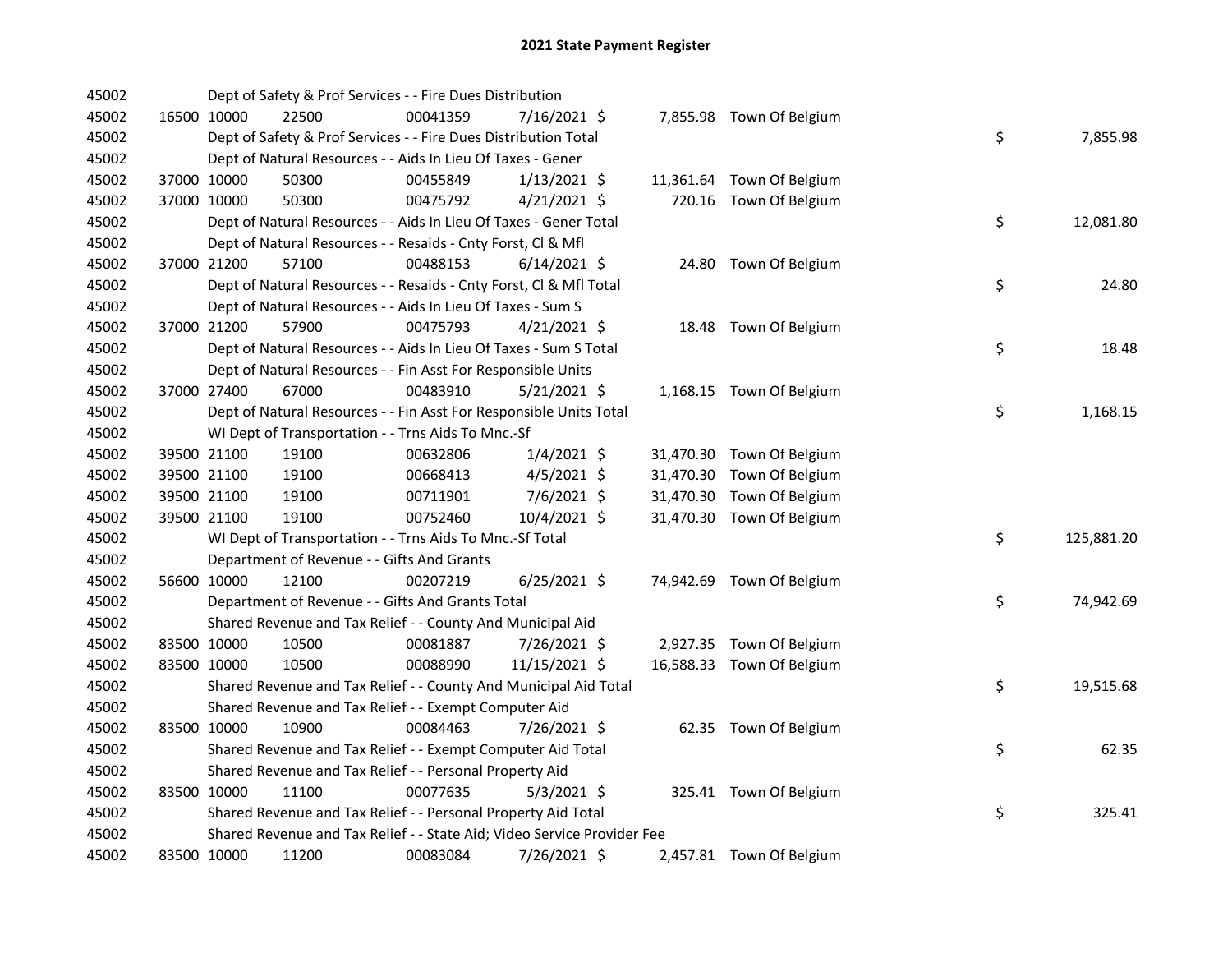| 45002       |  | Shared Revenue and Tax Relief - - State Aid; Video Service Provider Fee Total |  |  |  |  |  |  |            |  | 2.457.81 |
|-------------|--|-------------------------------------------------------------------------------|--|--|--|--|--|--|------------|--|----------|
| 45002       |  | Shared Revenue and Tax Relief - - Payments For Municipal Svcs                 |  |  |  |  |  |  |            |  |          |
| 45002       |  | $2/1/2021$ \$<br>937.23 Town Of Belgium<br>50100<br>83500 10000<br>00073724   |  |  |  |  |  |  |            |  |          |
| 45002       |  | Shared Revenue and Tax Relief - - Payments For Municipal Svcs Total           |  |  |  |  |  |  |            |  | 937.23   |
| 45002 Total |  |                                                                               |  |  |  |  |  |  | 245,271.58 |  |          |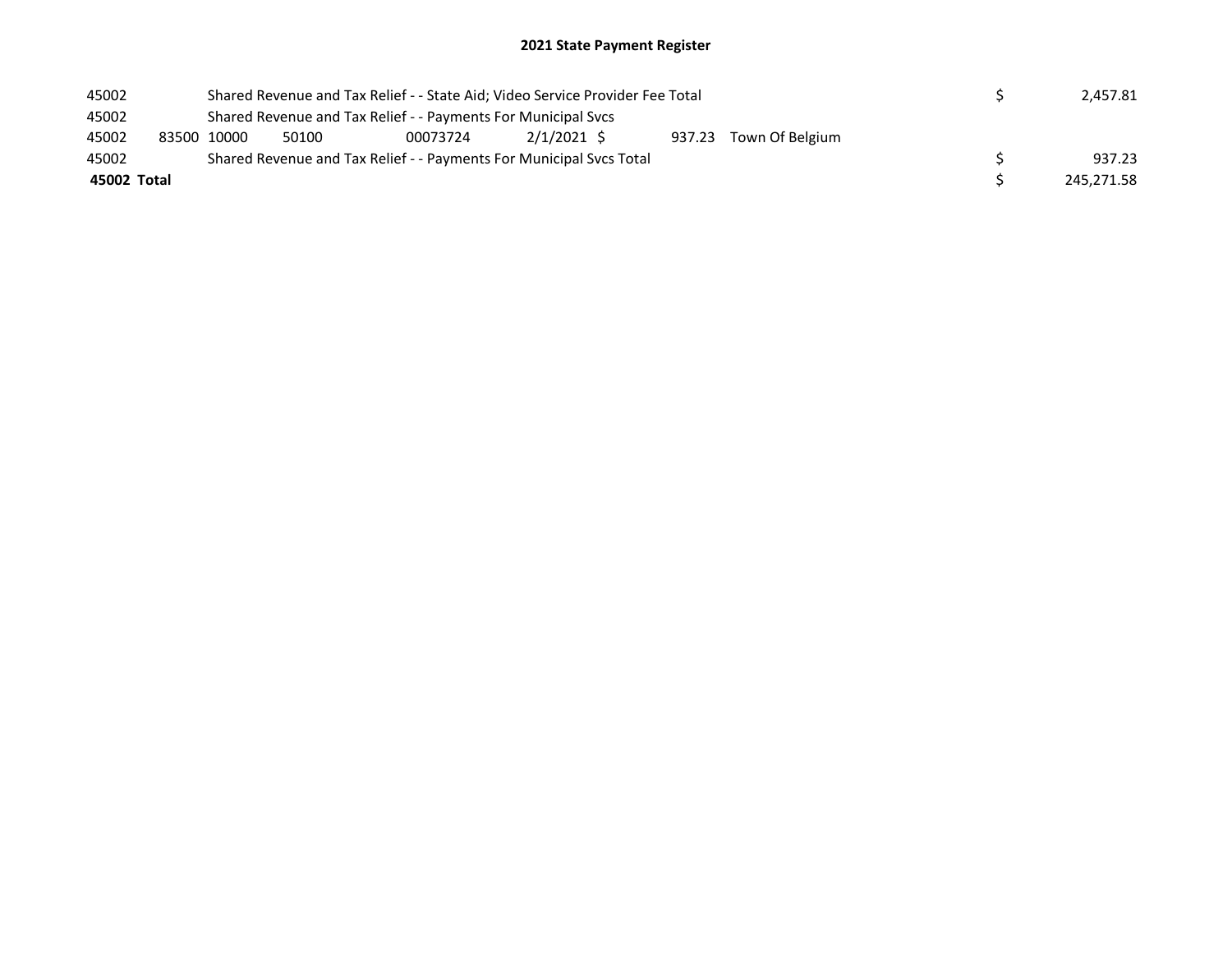| 45004 |             | Dept of Safety & Prof Services - - Fire Dues Distribution          |          |                |  |                              |    |            |
|-------|-------------|--------------------------------------------------------------------|----------|----------------|--|------------------------------|----|------------|
| 45004 | 16500 10000 | 22500                                                              | 00041362 | 7/16/2021 \$   |  | 35,993.54 Town Of Cedarburg  |    |            |
| 45004 |             | Dept of Safety & Prof Services - - Fire Dues Distribution Total    |          |                |  |                              | \$ | 35,993.54  |
| 45004 |             | Dept of Natural Resources - - Resaids - Cnty Forst, Cl & Mfl       |          |                |  |                              |    |            |
| 45004 | 37000 21200 | 57100                                                              | 00488154 | $6/14/2021$ \$ |  | 54.77 Town Of Cedarburg      |    |            |
| 45004 |             | Dept of Natural Resources - - Resaids - Cnty Forst, Cl & Mfl Total |          |                |  |                              | \$ | 54.77      |
| 45004 |             | Dept of Natural Resources - - Aids In Lieu Of Taxes - Sum S        |          |                |  |                              |    |            |
| 45004 | 37000 21200 | 57900                                                              | 00476142 | $4/21/2021$ \$ |  | 16.28 Town Of Cedarburg      |    |            |
| 45004 |             | Dept of Natural Resources - - Aids In Lieu Of Taxes - Sum S Total  |          |                |  |                              | \$ | 16.28      |
| 45004 |             | Dept of Natural Resources - - Fin Asst For Responsible Units       |          |                |  |                              |    |            |
| 45004 | 37000 27400 | 67000                                                              | 00483867 | $5/21/2021$ \$ |  | 5,100.57 Town Of Cedarburg   |    |            |
| 45004 |             | Dept of Natural Resources - - Fin Asst For Responsible Units Total |          |                |  |                              | \$ | 5,100.57   |
| 45004 |             | WI Dept of Transportation - - Trns Aids To Mnc.-Sf                 |          |                |  |                              |    |            |
| 45004 | 39500 21100 | 19100                                                              | 00632807 | $1/4/2021$ \$  |  | 43,756.20 Town Of Cedarburg  |    |            |
| 45004 | 39500 21100 | 19100                                                              | 00668414 | $4/5/2021$ \$  |  | 43,756.20 Town Of Cedarburg  |    |            |
| 45004 | 39500 21100 | 19100                                                              | 00711902 | 7/6/2021 \$    |  | 43,756.20 Town Of Cedarburg  |    |            |
| 45004 | 39500 21100 | 19100                                                              | 00752461 | 10/4/2021 \$   |  | 43,756.20 Town Of Cedarburg  |    |            |
| 45004 |             | WI Dept of Transportation - - Trns Aids To Mnc.-Sf Total           |          |                |  |                              | \$ | 175,024.80 |
| 45004 |             | WI Dept of Transportation - - Loc Rd Imp Prg St Fd                 |          |                |  |                              |    |            |
| 45004 | 39500 21100 | 27800                                                              | 00685779 | 4/28/2021 \$   |  | 14,429.55 Town Of Cedarburg  |    |            |
| 45004 |             | WI Dept of Transportation - - Loc Rd Imp Prg St Fd Total           |          |                |  |                              | \$ | 14,429.55  |
| 45004 |             | Elections Commission - - General Program Ops, GPR                  |          |                |  |                              |    |            |
| 45004 | 51000 10000 | 10100                                                              | 00005091 | $1/8/2021$ \$  |  | 500.45 Town Of Cedarburg     |    |            |
| 45004 |             | Elections Commission - - General Program Ops, GPR Total            |          |                |  |                              | \$ | 500.45     |
| 45004 |             | Department of Revenue - - Gifts And Grants                         |          |                |  |                              |    |            |
| 45004 | 56600 10000 | 12100                                                              | 00207220 | $6/25/2021$ \$ |  | 317,198.06 Town Of Cedarburg |    |            |
| 45004 |             | Department of Revenue - - Gifts And Grants Total                   |          |                |  |                              | \$ | 317,198.06 |
| 45004 |             | Shared Revenue and Tax Relief - - County And Municipal Aid         |          |                |  |                              |    |            |
| 45004 | 83500 10000 | 10500                                                              | 00081888 | 7/26/2021 \$   |  | 10,673.09 Town Of Cedarburg  |    |            |
| 45004 | 83500 10000 | 10500                                                              | 00088991 | 11/15/2021 \$  |  | 60,480.86 Town Of Cedarburg  |    |            |
| 45004 |             | Shared Revenue and Tax Relief - - County And Municipal Aid Total   |          |                |  |                              | \$ | 71,153.95  |
| 45004 |             | Shared Revenue and Tax Relief - - Exempt Computer Aid              |          |                |  |                              |    |            |
| 45004 | 83500 10000 | 10900                                                              | 00084464 | $7/26/2021$ \$ |  | 1,873.77 Town Of Cedarburg   |    |            |
| 45004 |             | Shared Revenue and Tax Relief - - Exempt Computer Aid Total        |          |                |  |                              | \$ | 1,873.77   |
| 45004 |             | Shared Revenue and Tax Relief - - Utility Aid                      |          |                |  |                              |    |            |
| 45004 | 83500 10000 | 11000                                                              | 00081888 | 7/26/2021 \$   |  | 39.30 Town Of Cedarburg      |    |            |
| 45004 | 83500 10000 | 11000                                                              | 00088991 | 11/15/2021 \$  |  | 227.97 Town Of Cedarburg     |    |            |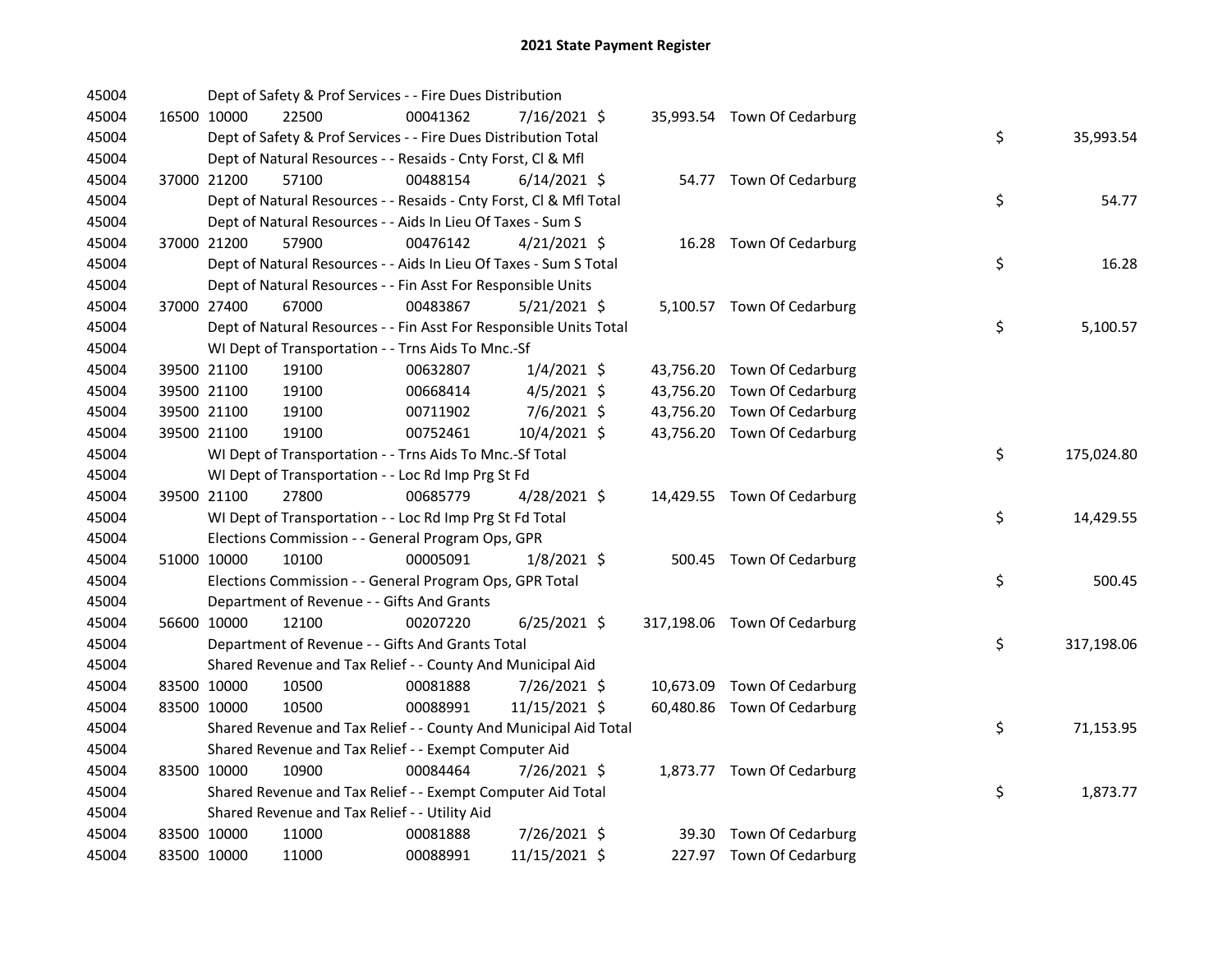| 45004       |             |                                                               | Shared Revenue and Tax Relief - - Utility Aid Total                           |               | 267.27    |                   |            |
|-------------|-------------|---------------------------------------------------------------|-------------------------------------------------------------------------------|---------------|-----------|-------------------|------------|
| 45004       |             |                                                               | Shared Revenue and Tax Relief - - Personal Property Aid                       |               |           |                   |            |
| 45004       | 83500 10000 | 11100                                                         | 00077636                                                                      | $5/3/2021$ \$ | 4.985.24  | Town Of Cedarburg |            |
| 45004       |             | Shared Revenue and Tax Relief - - Personal Property Aid Total | 4.985.24                                                                      |               |           |                   |            |
| 45004       |             |                                                               | Shared Revenue and Tax Relief - - State Aid; Video Service Provider Fee       |               |           |                   |            |
| 45004       | 83500 10000 | 11200                                                         | 00083085                                                                      | 7/26/2021 \$  | 15.478.14 | Town Of Cedarburg |            |
| 45004       |             |                                                               | Shared Revenue and Tax Relief - - State Aid; Video Service Provider Fee Total |               |           |                   | 15.478.14  |
| 45004 Total |             |                                                               |                                                                               |               |           |                   | 642.076.39 |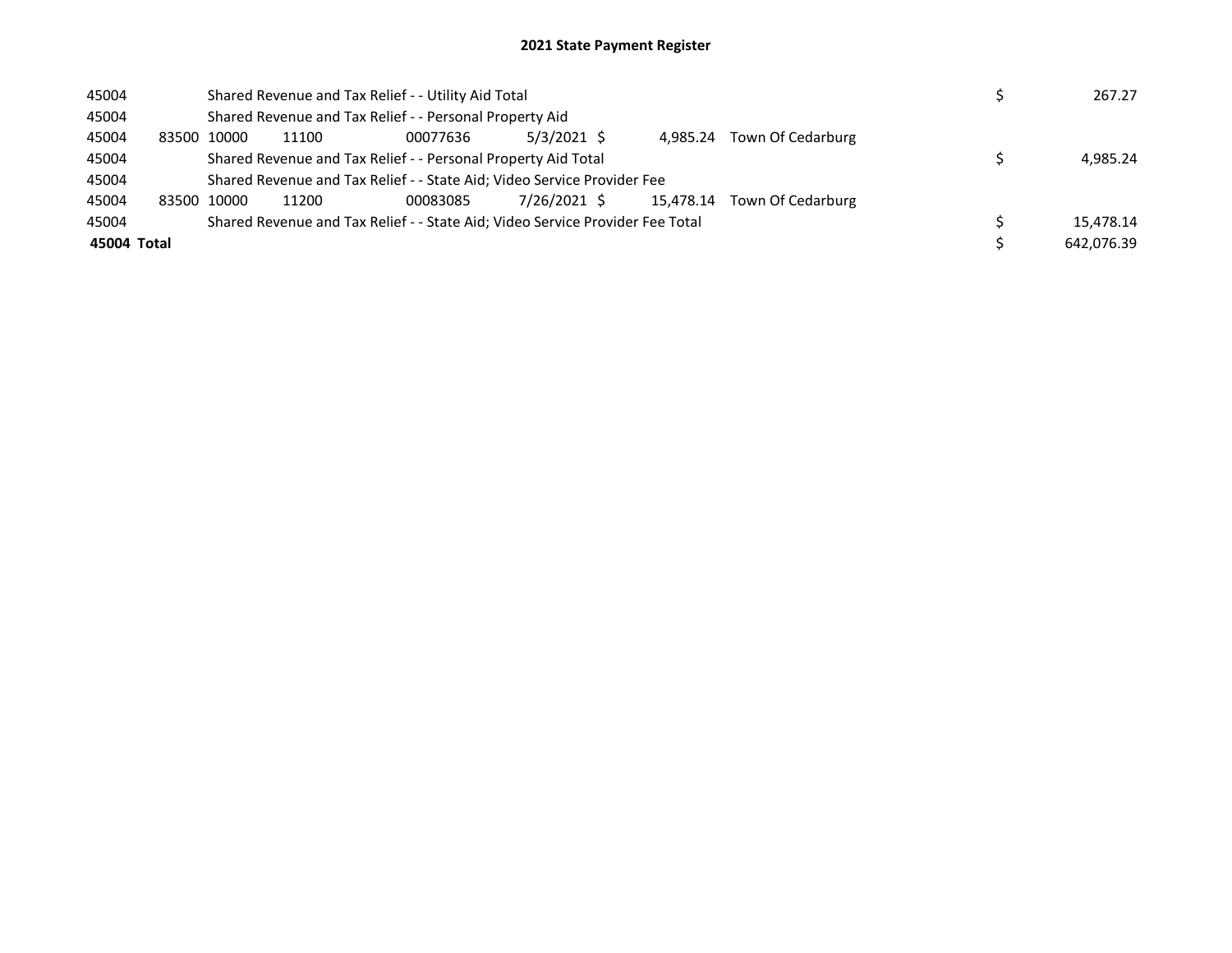| 45006 |             | Dept of Safety & Prof Services - - Fire Dues Distribution               |          |                |  |                             |    |            |
|-------|-------------|-------------------------------------------------------------------------|----------|----------------|--|-----------------------------|----|------------|
| 45006 | 16500 10000 | 22500                                                                   | 00041363 | 7/16/2021 \$   |  | 9,602.55 Town Of Fredonia   |    |            |
| 45006 |             | Dept of Safety & Prof Services - - Fire Dues Distribution Total         |          |                |  |                             | \$ | 9,602.55   |
| 45006 |             | Dept of Natural Resources - - Aids In Lieu Of Taxes - Gener             |          |                |  |                             |    |            |
| 45006 | 37000 10000 | 50300                                                                   | 00455850 | $1/13/2021$ \$ |  | 27,219.72 Town Of Fredonia  |    |            |
| 45006 | 37000 10000 | 50300                                                                   | 00475821 | $4/21/2021$ \$ |  | 40.00 Town Of Fredonia      |    |            |
| 45006 |             | Dept of Natural Resources - - Aids In Lieu Of Taxes - Gener Total       |          |                |  |                             | \$ | 27,259.72  |
| 45006 |             | Dept of Natural Resources - - Resaids - Cnty Forst, Cl & Mfl            |          |                |  |                             |    |            |
| 45006 | 37000 21200 | 57100                                                                   | 00488155 | $6/14/2021$ \$ |  | 41.94 Town Of Fredonia      |    |            |
| 45006 |             | Dept of Natural Resources - - Resaids - Cnty Forst, Cl & Mfl Total      |          |                |  |                             | \$ | 41.94      |
| 45006 |             | Dept of Natural Resources - - Fin Asst For Responsible Units            |          |                |  |                             |    |            |
| 45006 | 37000 27400 | 67000                                                                   | 00483700 | $5/21/2021$ \$ |  | 4,724.56 Town Of Fredonia   |    |            |
| 45006 |             | Dept of Natural Resources - - Fin Asst For Responsible Units Total      |          |                |  |                             | \$ | 4,724.56   |
| 45006 |             | WI Dept of Transportation - - Trns Aids To Mnc.-Sf                      |          |                |  |                             |    |            |
| 45006 | 39500 21100 | 19100                                                                   | 00632808 | $1/4/2021$ \$  |  | 32,922.27 Town Of Fredonia  |    |            |
| 45006 | 39500 21100 | 19100                                                                   | 00668415 | $4/5/2021$ \$  |  | 32,922.27 Town Of Fredonia  |    |            |
| 45006 | 39500 21100 | 19100                                                                   | 00711903 | 7/6/2021 \$    |  | 32,922.27 Town Of Fredonia  |    |            |
| 45006 | 39500 21100 | 19100                                                                   | 00752462 | 10/4/2021 \$   |  | 32,922.27 Town Of Fredonia  |    |            |
| 45006 |             | WI Dept of Transportation - - Trns Aids To Mnc.-Sf Total                |          |                |  |                             | \$ | 131,689.08 |
| 45006 |             | Department of Revenue - - Gifts And Grants                              |          |                |  |                             |    |            |
| 45006 | 56600 10000 | 12100                                                                   | 00207221 | $6/25/2021$ \$ |  | 113,356.04 Town Of Fredonia |    |            |
| 45006 |             | Department of Revenue - - Gifts And Grants Total                        |          |                |  |                             | \$ | 113,356.04 |
| 45006 |             | Shared Revenue and Tax Relief - - County And Municipal Aid              |          |                |  |                             |    |            |
| 45006 | 83500 10000 | 10500                                                                   | 00081889 | 7/26/2021 \$   |  | 4,393.10 Town Of Fredonia   |    |            |
| 45006 | 83500 10000 | 10500                                                                   | 00088992 | 11/15/2021 \$  |  | 24,894.20 Town Of Fredonia  |    |            |
| 45006 |             | Shared Revenue and Tax Relief - - County And Municipal Aid Total        |          |                |  |                             | \$ | 29,287.30  |
| 45006 |             | Shared Revenue and Tax Relief - - Exempt Computer Aid                   |          |                |  |                             |    |            |
| 45006 | 83500 10000 | 10900                                                                   | 00084465 | 7/26/2021 \$   |  | 504.04 Town Of Fredonia     |    |            |
| 45006 |             | Shared Revenue and Tax Relief - - Exempt Computer Aid Total             |          |                |  |                             | \$ | 504.04     |
| 45006 |             | Shared Revenue and Tax Relief - - Utility Aid                           |          |                |  |                             |    |            |
| 45006 | 83500 10000 | 11000                                                                   | 00081889 | 7/26/2021 \$   |  | 1,623.36 Town Of Fredonia   |    |            |
| 45006 | 83500 10000 | 11000                                                                   | 00088992 | 11/15/2021 \$  |  | 9,949.84 Town Of Fredonia   |    |            |
| 45006 |             | Shared Revenue and Tax Relief - - Utility Aid Total                     |          |                |  |                             | \$ | 11,573.20  |
| 45006 |             | Shared Revenue and Tax Relief - - Personal Property Aid                 |          |                |  |                             |    |            |
| 45006 | 83500 10000 | 11100                                                                   | 00077637 | $5/3/2021$ \$  |  | 844.78 Town Of Fredonia     |    |            |
| 45006 |             | Shared Revenue and Tax Relief - - Personal Property Aid Total           |          |                |  |                             | \$ | 844.78     |
| 45006 |             | Shared Revenue and Tax Relief - - State Aid; Video Service Provider Fee |          |                |  |                             |    |            |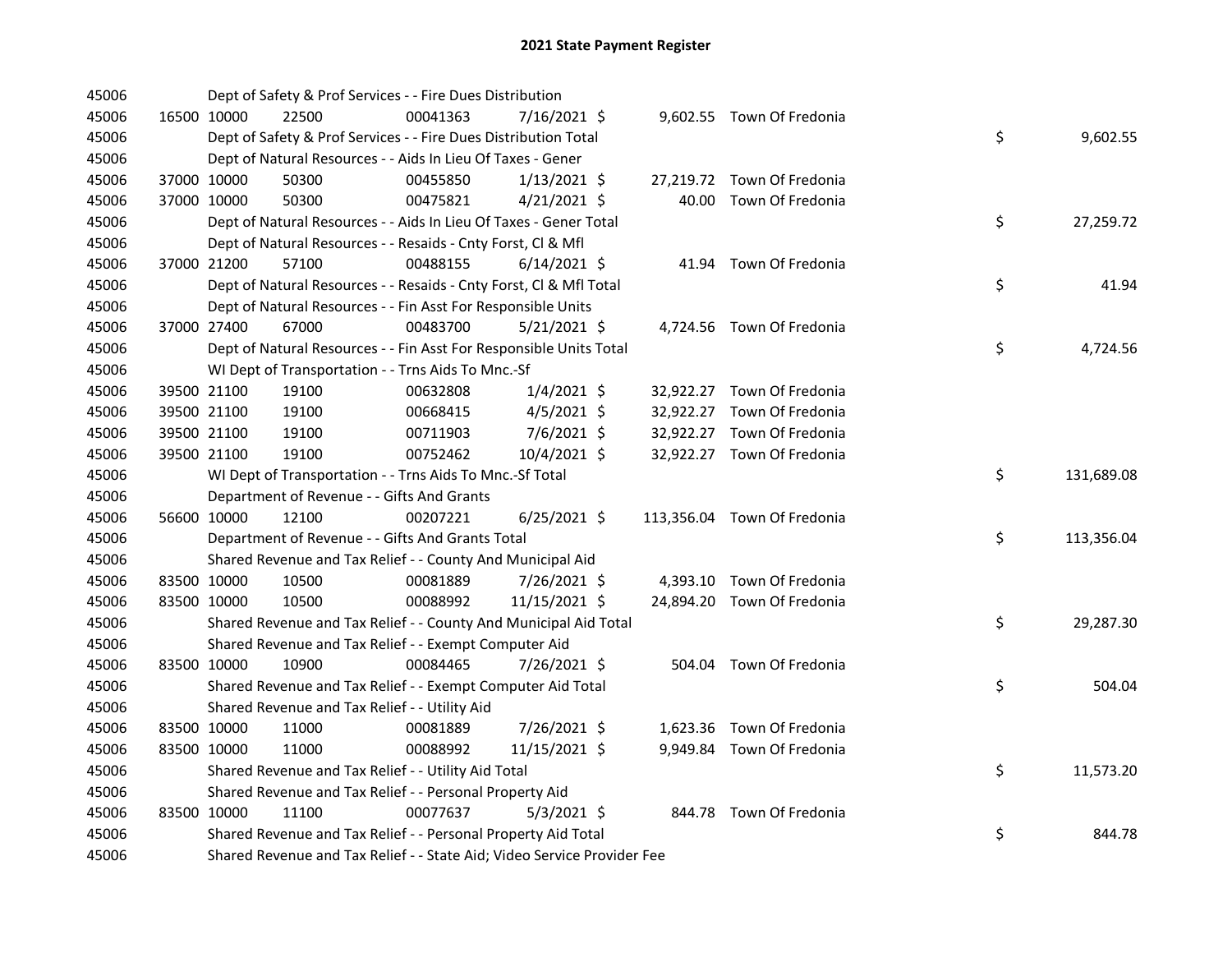| 45006       | 83500 10000 | 11200                                                                         | 00083086 | 7/26/2021 \$ |  | 1.537.92 Town Of Fredonia |            |
|-------------|-------------|-------------------------------------------------------------------------------|----------|--------------|--|---------------------------|------------|
| 45006       |             | Shared Revenue and Tax Relief - - State Aid; Video Service Provider Fee Total |          |              |  |                           | 1.537.92   |
| 45006 Total |             |                                                                               |          |              |  |                           | 330.421.13 |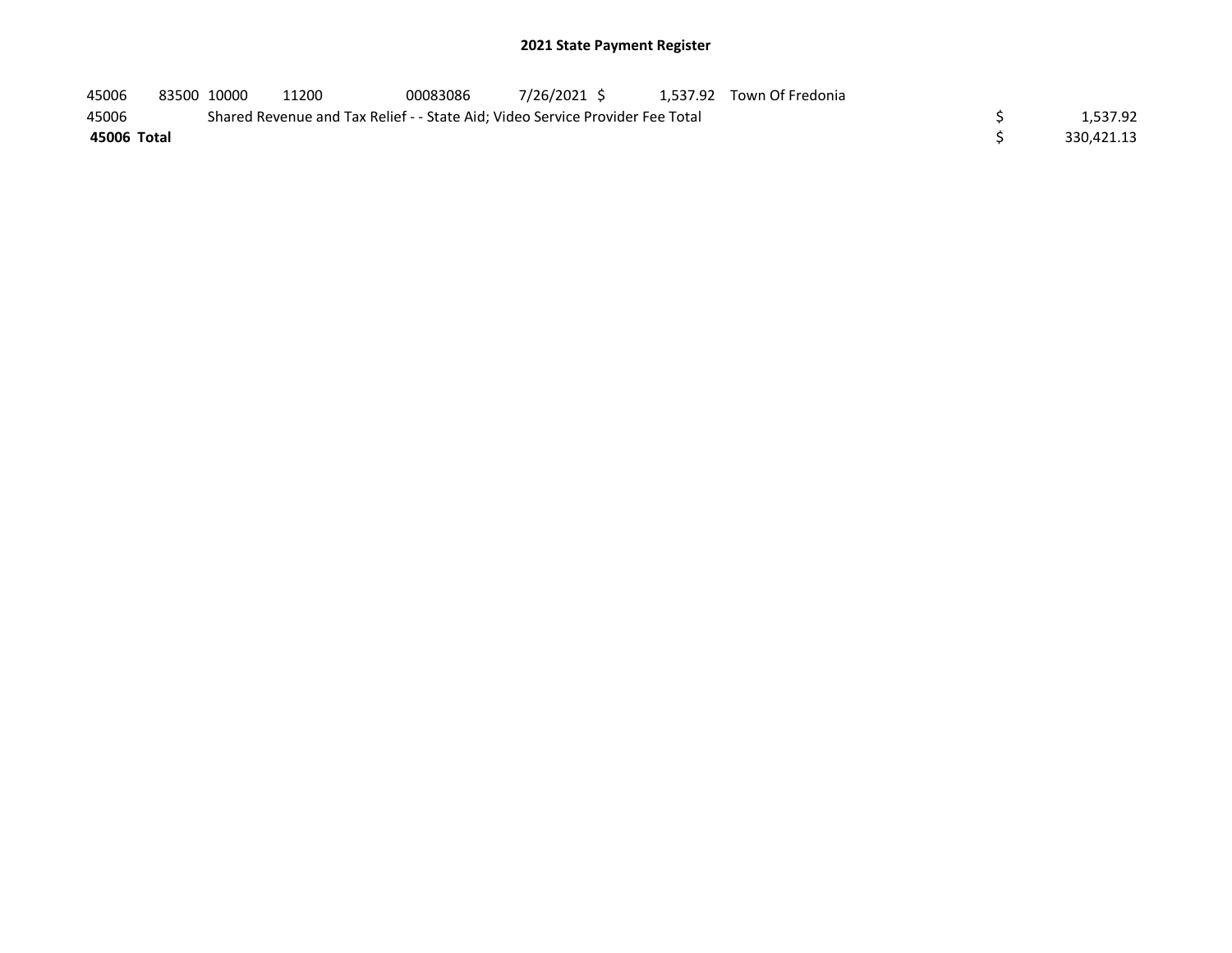| 45008 |             | Dept of Safety & Prof Services - - Fire Dues Distribution               |          |                |  |                            |    |            |
|-------|-------------|-------------------------------------------------------------------------|----------|----------------|--|----------------------------|----|------------|
| 45008 | 16500 10000 | 22500                                                                   | 00041365 | 7/16/2021 \$   |  | 26,137.68 Town Of Grafton  |    |            |
| 45008 |             | Dept of Safety & Prof Services - - Fire Dues Distribution Total         |          |                |  |                            | \$ | 26,137.68  |
| 45008 |             | Dept of Natural Resources - - Aids In Lieu Of Taxes - Gener             |          |                |  |                            |    |            |
| 45008 | 37000 10000 | 50300                                                                   | 00475314 | $4/21/2021$ \$ |  | 47.49 Town Of Grafton      |    |            |
| 45008 |             | Dept of Natural Resources - - Aids In Lieu Of Taxes - Gener Total       |          |                |  |                            | \$ | 47.49      |
| 45008 |             | Dept of Natural Resources - - Resaids - Cnty Forst, Cl & Mfl            |          |                |  |                            |    |            |
| 45008 | 37000 21200 | 57100                                                                   | 00488156 | $6/14/2021$ \$ |  | 7.60 Town Of Grafton       |    |            |
| 45008 |             | Dept of Natural Resources - - Resaids - Cnty Forst, Cl & Mfl Total      |          |                |  |                            | \$ | 7.60       |
| 45008 |             | Dept of Natural Resources - - Fin Asst For Responsible Units            |          |                |  |                            |    |            |
| 45008 | 37000 27400 | 67000                                                                   | 00483078 | $5/21/2021$ \$ |  | 10,063.24 Town Of Grafton  |    |            |
| 45008 |             | Dept of Natural Resources - - Fin Asst For Responsible Units Total      |          |                |  |                            | \$ | 10,063.24  |
| 45008 |             | WI Dept of Transportation - - Trns Aids To Mnc.-Sf                      |          |                |  |                            |    |            |
| 45008 | 39500 21100 | 19100                                                                   | 00632809 | $1/4/2021$ \$  |  | 28,993.41 Town Of Grafton  |    |            |
| 45008 | 39500 21100 | 19100                                                                   | 00668416 | $4/5/2021$ \$  |  | 28,993.41 Town Of Grafton  |    |            |
| 45008 | 39500 21100 | 19100                                                                   | 00711904 | 7/6/2021 \$    |  | 28,993.41 Town Of Grafton  |    |            |
| 45008 | 39500 21100 | 19100                                                                   | 00752463 | 10/4/2021 \$   |  | 28,993.41 Town Of Grafton  |    |            |
| 45008 |             | WI Dept of Transportation - - Trns Aids To Mnc.-Sf Total                |          |                |  |                            | \$ | 115,973.64 |
| 45008 |             | Department of Revenue - - Gifts And Grants                              |          |                |  |                            |    |            |
| 45008 | 56600 10000 | 12100                                                                   | 00207222 | $6/25/2021$ \$ |  | 218,443.27 Town Of Grafton |    |            |
| 45008 |             | Department of Revenue - - Gifts And Grants Total                        |          |                |  |                            | \$ | 218,443.27 |
| 45008 |             | Shared Revenue and Tax Relief - - County And Municipal Aid              |          |                |  |                            |    |            |
| 45008 | 83500 10000 | 10500                                                                   | 00081890 | 7/26/2021 \$   |  | 8,008.04 Town Of Grafton   |    |            |
| 45008 | 83500 10000 | 10500                                                                   | 00088993 | 11/15/2021 \$  |  | 45,378.89 Town Of Grafton  |    |            |
| 45008 |             | Shared Revenue and Tax Relief - - County And Municipal Aid Total        |          |                |  |                            | \$ | 53,386.93  |
| 45008 |             | Shared Revenue and Tax Relief - - Exempt Computer Aid                   |          |                |  |                            |    |            |
| 45008 | 83500 10000 | 10900                                                                   | 00084466 | 7/26/2021 \$   |  | 929.09 Town Of Grafton     |    |            |
| 45008 |             | Shared Revenue and Tax Relief - - Exempt Computer Aid Total             |          |                |  |                            | \$ | 929.09     |
| 45008 |             | Shared Revenue and Tax Relief - - Utility Aid                           |          |                |  |                            |    |            |
| 45008 | 83500 10000 | 11000                                                                   | 00081890 | 7/26/2021 \$   |  | 541.14 Town Of Grafton     |    |            |
| 45008 | 83500 10000 | 11000                                                                   | 00088993 | 11/15/2021 \$  |  | 3,082.12 Town Of Grafton   |    |            |
| 45008 |             | Shared Revenue and Tax Relief - - Utility Aid Total                     |          |                |  |                            | \$ | 3,623.26   |
| 45008 |             | Shared Revenue and Tax Relief - - Personal Property Aid                 |          |                |  |                            |    |            |
| 45008 | 83500 10000 | 11100                                                                   | 00077638 | $5/3/2021$ \$  |  | 4,569.14 Town Of Grafton   |    |            |
| 45008 |             | Shared Revenue and Tax Relief - - Personal Property Aid Total           |          |                |  |                            | \$ | 4,569.14   |
| 45008 |             | Shared Revenue and Tax Relief - - State Aid; Video Service Provider Fee |          |                |  |                            |    |            |
| 45008 | 83500 10000 | 11200                                                                   | 00083087 | 7/26/2021 \$   |  | 11,027.86 Town Of Grafton  |    |            |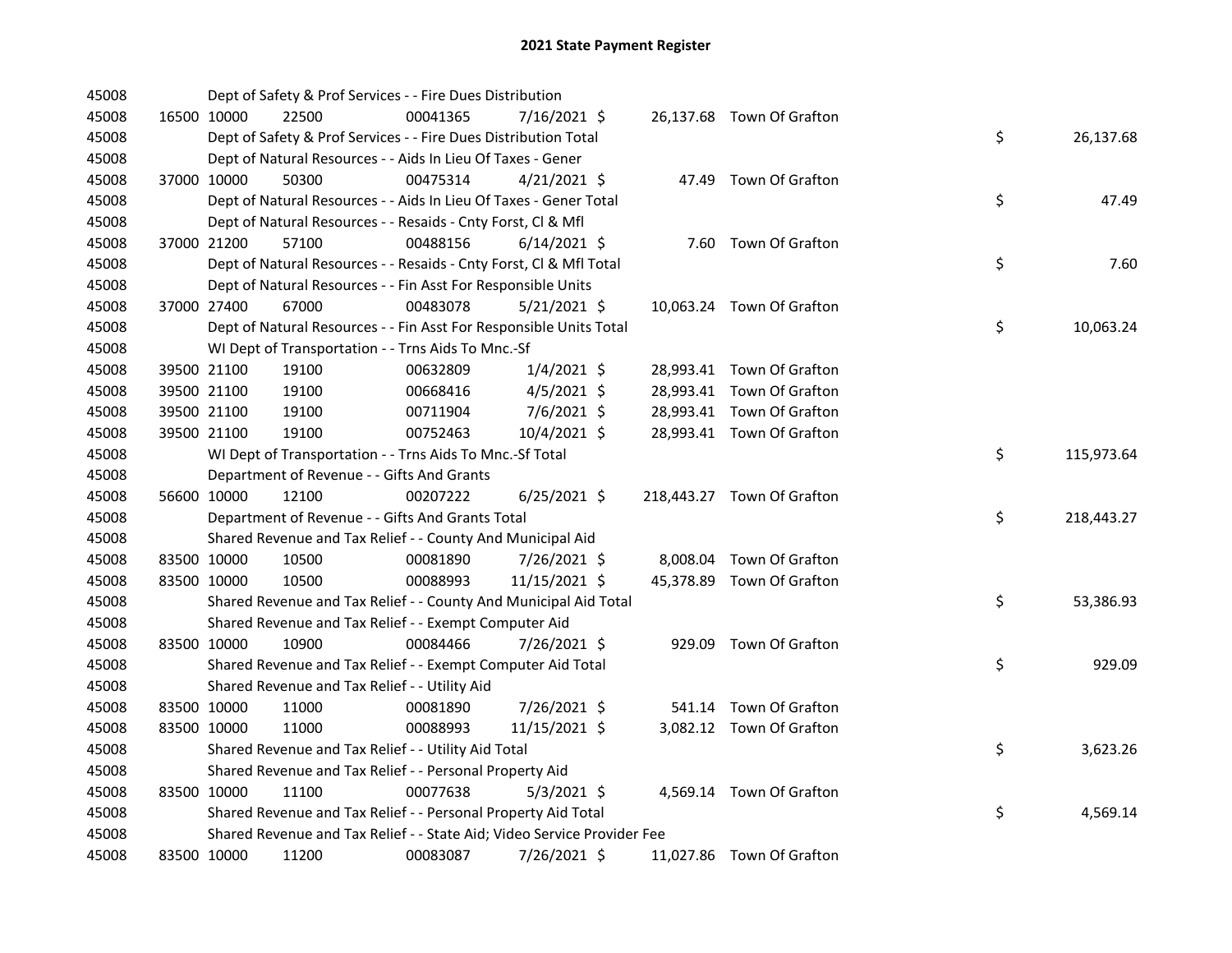| 45008       |             | Shared Revenue and Tax Relief - - State Aid; Video Service Provider Fee Total |                                                                 | 11,027.86      |              |                 |  |              |
|-------------|-------------|-------------------------------------------------------------------------------|-----------------------------------------------------------------|----------------|--------------|-----------------|--|--------------|
| 45008       |             |                                                                               | Shared Revenue and Tax Relief - - School Lvy Tx/First Dollar Cr |                |              |                 |  |              |
| 45008       | 83500 10000 | 30200                                                                         | 00082715                                                        | 7/26/2021 \$   | 1,235,217.21 | Town Of Grafton |  |              |
| 45008       | 83500 10000 | 30200                                                                         | 00086110                                                        | 7/26/2021 \$   | 114.279.40   | Town Of Grafton |  |              |
| 45008       |             | Shared Revenue and Tax Relief - - School Lvy Tx/First Dollar Cr Total         |                                                                 |                | 1,349,496.61 |                 |  |              |
| 45008       |             |                                                                               | Shared Revenue and Tax Relief - - Lottery & Gaming Credit       |                |              |                 |  |              |
| 45008       | 83500 52100 | 36300                                                                         | 00074329                                                        | $3/22/2021$ \$ | 4.822.80     | Town Of Grafton |  |              |
| 45008       | 83500 52100 | 36300                                                                         | 00074593                                                        | $3/22/2021$ \$ | 241.633.00   | Town Of Grafton |  |              |
| 45008       |             |                                                                               | Shared Revenue and Tax Relief - - Lottery & Gaming Credit Total |                |              |                 |  | 246.455.80   |
| 45008 Total |             |                                                                               |                                                                 |                |              |                 |  | 2,040,161.61 |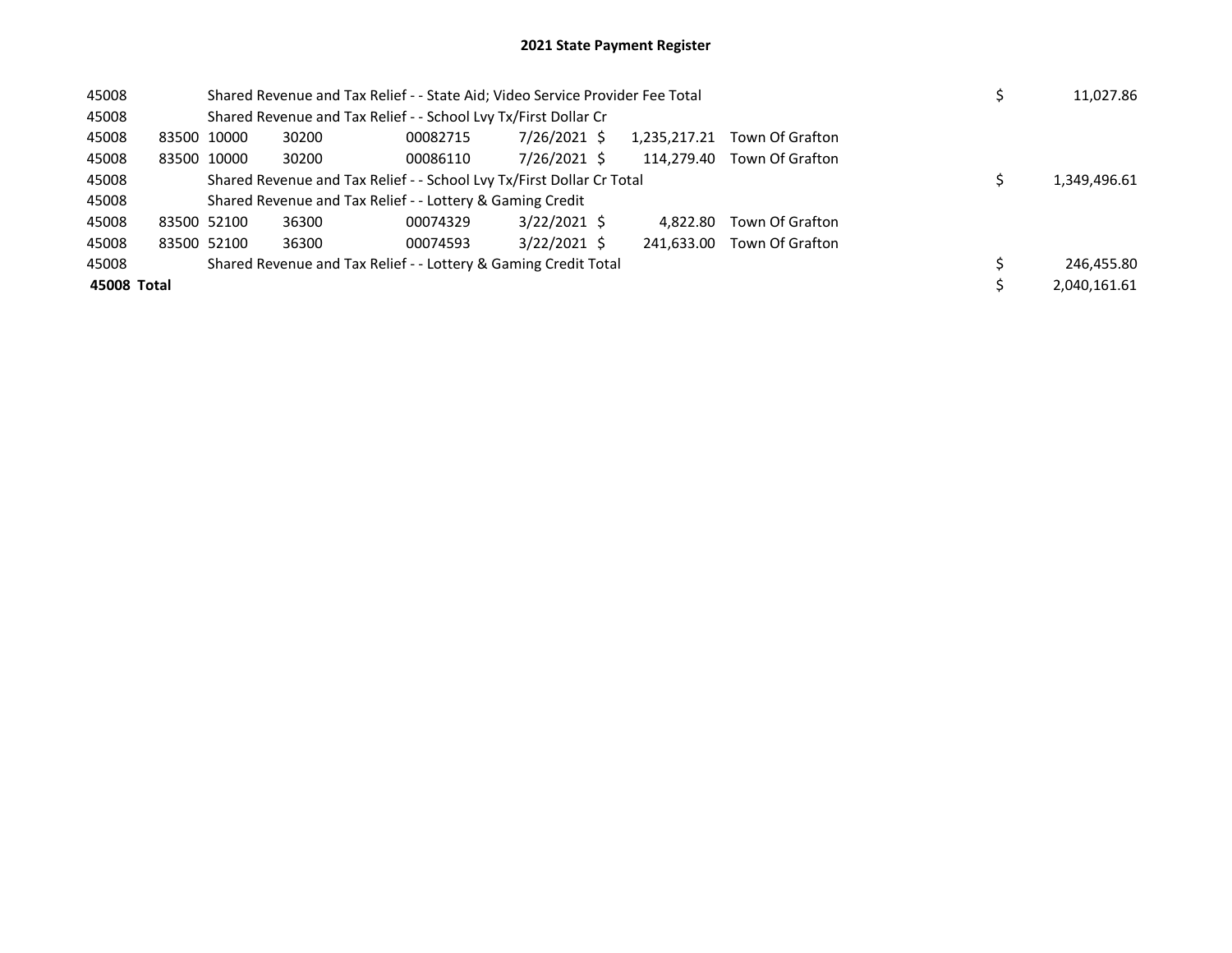| 45012       |             | Dept of Safety & Prof Services - - Fire Dues Distribution          |          |                |  |                                   |    |            |
|-------------|-------------|--------------------------------------------------------------------|----------|----------------|--|-----------------------------------|----|------------|
| 45012       | 16500 10000 | 22500                                                              | 00041369 | 7/16/2021 \$   |  | 8,758.03 Town Of Port Washington  |    |            |
| 45012       |             | Dept of Safety & Prof Services - - Fire Dues Distribution Total    |          |                |  |                                   | \$ | 8,758.03   |
| 45012       |             | Dept of Natural Resources - - Resaids - Cnty Forst, Cl & Mfl       |          |                |  |                                   |    |            |
| 45012       | 37000 21200 | 57100                                                              | 00488157 | $6/14/2021$ \$ |  | 4.00 Town Of Port Washington      |    |            |
| 45012       |             | Dept of Natural Resources - - Resaids - Cnty Forst, Cl & Mfl Total |          |                |  |                                   | \$ | 4.00       |
| 45012       |             | Dept of Natural Resources - - Fin Asst For Responsible Units       |          |                |  |                                   |    |            |
| 45012       | 37000 27400 | 67000                                                              | 00483269 | $5/21/2021$ \$ |  | 5,751.21 Town Of Port Washington  |    |            |
| 45012       |             | Dept of Natural Resources - - Fin Asst For Responsible Units Total |          |                |  |                                   | \$ | 5,751.21   |
| 45012       |             | WI Dept of Transportation - - Trns Aids To Mnc.-Sf                 |          |                |  |                                   |    |            |
| 45012       | 39500 21100 | 19100                                                              | 00632810 | $1/4/2021$ \$  |  | 15,321.24 Town Of Port Washington |    |            |
| 45012       | 39500 21100 | 19100                                                              | 00668417 | $4/5/2021$ \$  |  | 15,321.24 Town Of Port Washington |    |            |
| 45012       | 39500 21100 | 19100                                                              | 00711905 | $7/6/2021$ \$  |  | 15,321.24 Town Of Port Washington |    |            |
| 45012       | 39500 21100 | 19100                                                              | 00752464 | 10/4/2021 \$   |  | 15,321.24 Town Of Port Washington |    |            |
| 45012       |             | WI Dept of Transportation - - Trns Aids To Mnc.-Sf Total           |          |                |  |                                   | \$ | 61,284.96  |
| 45012       |             | Department of Revenue - - Gifts And Grants                         |          |                |  |                                   |    |            |
| 45012       | 56600 10000 | 12100                                                              | 00207223 | $6/25/2021$ \$ |  | 83,316.17 Town Of Port Washington |    |            |
| 45012       |             | Department of Revenue - - Gifts And Grants Total                   |          |                |  |                                   | \$ | 83,316.17  |
| 45012       |             | Shared Revenue and Tax Relief - - County And Municipal Aid         |          |                |  |                                   |    |            |
| 45012       | 83500 10000 | 10500                                                              | 00081891 | 7/26/2021 \$   |  | 3,108.64 Town Of Port Washington  |    |            |
| 45012       | 83500 10000 | 10500                                                              | 00088994 | 11/15/2021 \$  |  | 17,615.63 Town Of Port Washington |    |            |
| 45012       |             | Shared Revenue and Tax Relief - - County And Municipal Aid Total   |          |                |  |                                   | \$ | 20,724.27  |
| 45012       |             | Shared Revenue and Tax Relief - - Exempt Computer Aid              |          |                |  |                                   |    |            |
| 45012       | 83500 10000 | 10900                                                              | 00084467 | 7/26/2021 \$   |  | 76.91 Town Of Port Washington     |    |            |
| 45012       |             | Shared Revenue and Tax Relief - - Exempt Computer Aid Total        |          |                |  |                                   | \$ | 76.91      |
| 45012       |             | Shared Revenue and Tax Relief - - Utility Aid                      |          |                |  |                                   |    |            |
| 45012       | 83500 10000 | 11000                                                              | 00081891 | 7/26/2021 \$   |  | 250.90 Town Of Port Washington    |    |            |
| 45012       | 83500 10000 | 11000                                                              | 00088994 | 11/15/2021 \$  |  | 2,817.47 Town Of Port Washington  |    |            |
| 45012       |             | Shared Revenue and Tax Relief - - Utility Aid Total                |          |                |  |                                   | \$ | 3,068.37   |
| 45012       |             | Shared Revenue and Tax Relief - - Personal Property Aid            |          |                |  |                                   |    |            |
| 45012       | 83500 10000 | 11100                                                              | 00077639 | $5/3/2021$ \$  |  | 1,183.20 Town Of Port Washington  |    |            |
| 45012       |             | Shared Revenue and Tax Relief - - Personal Property Aid Total      |          |                |  |                                   | \$ | 1,183.20   |
| 45012       |             | Shared Revenue and Tax Relief - - Lottery & Gaming Credit          |          |                |  |                                   |    |            |
| 45012       | 83500 52100 | 36300                                                              | 00074330 | $3/22/2021$ \$ |  | 1,579.30 Town Of Port Washington  |    |            |
| 45012       |             | Shared Revenue and Tax Relief - - Lottery & Gaming Credit Total    |          |                |  |                                   | \$ | 1,579.30   |
| 45012 Total |             |                                                                    |          |                |  |                                   | \$ | 185,746.42 |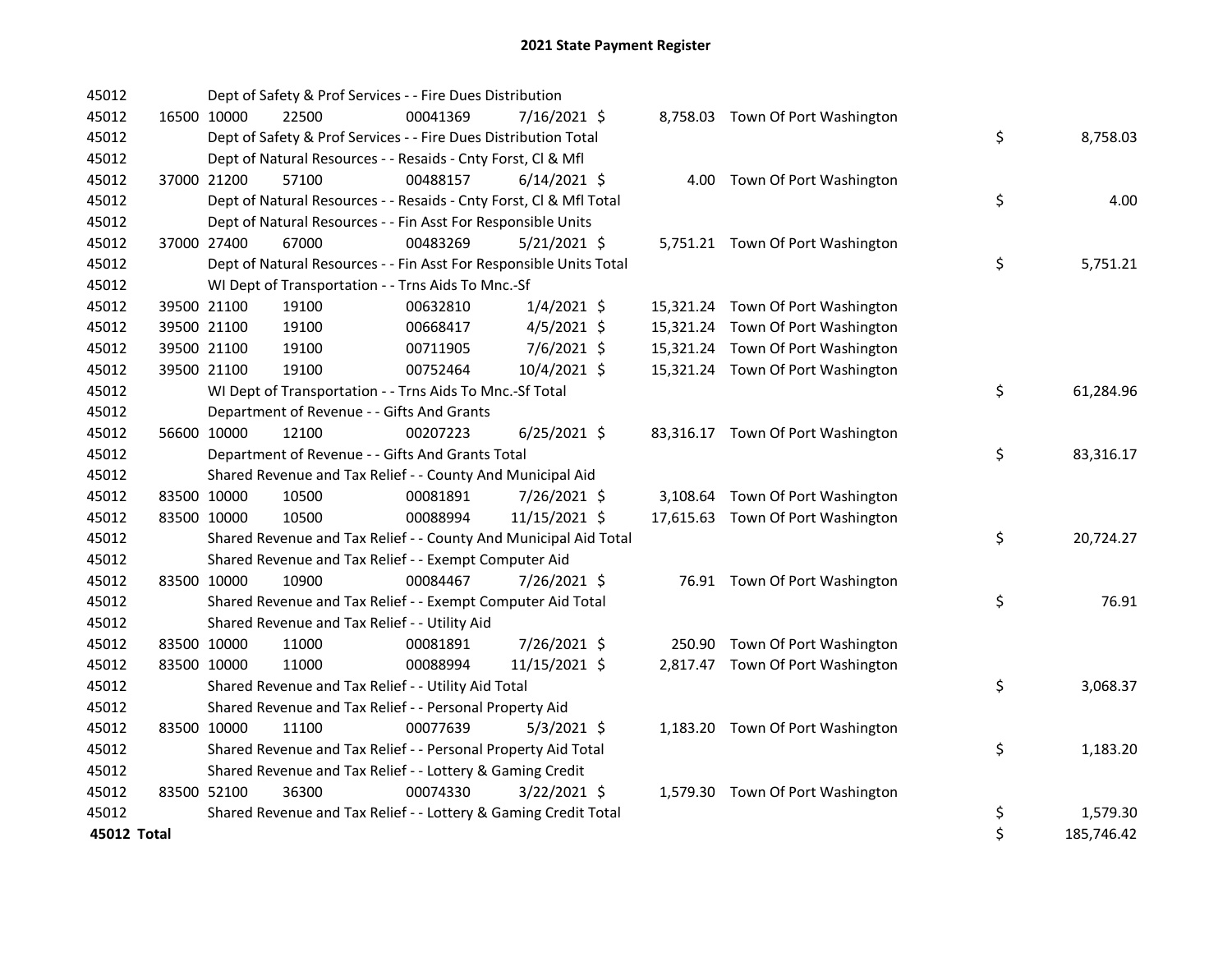| 45014 |             | Dept of Safety & Prof Services - - Fire Dues Distribution          |          |                |  |                             |    |            |
|-------|-------------|--------------------------------------------------------------------|----------|----------------|--|-----------------------------|----|------------|
| 45014 | 16500 10000 | 22500                                                              | 00041370 | 7/16/2021 \$   |  | 9,434.97 Town Of Saukville  |    |            |
| 45014 |             | Dept of Safety & Prof Services - - Fire Dues Distribution Total    |          |                |  |                             | \$ | 9,434.97   |
| 45014 |             | Dept of Natural Resources - - Aids In Lieu Of Taxes - Gener        |          |                |  |                             |    |            |
| 45014 | 37000 10000 | 50300                                                              | 00455845 | $1/13/2021$ \$ |  | 4,531.52 Town Of Saukville  |    |            |
| 45014 | 37000 10000 | 50300                                                              | 00475351 | $4/21/2021$ \$ |  | 914.43 Town Of Saukville    |    |            |
| 45014 |             | Dept of Natural Resources - - Aids In Lieu Of Taxes - Gener Total  |          |                |  |                             | \$ | 5,445.95   |
| 45014 |             | Dept of Natural Resources - - Seg Earned                           |          |                |  |                             |    |            |
| 45014 | 37000 21200 | 100SE                                                              | 00474015 | $4/15/2021$ \$ |  | 3,164.26 Town Of Saukville  |    |            |
| 45014 |             | Dept of Natural Resources - - Seg Earned Total                     |          |                |  |                             | \$ | 3,164.26   |
| 45014 |             | Dept of Natural Resources - - Resaids - Cnty Forst, Cl & Mfl       |          |                |  |                             |    |            |
| 45014 | 37000 21200 | 57100                                                              | 00488158 | $6/14/2021$ \$ |  | 91.47 Town Of Saukville     |    |            |
| 45014 |             | Dept of Natural Resources - - Resaids - Cnty Forst, Cl & Mfl Total |          |                |  |                             | \$ | 91.47      |
| 45014 |             | Dept of Natural Resources - - Aids In Lieu Of Taxes - Sum S        |          |                |  |                             |    |            |
| 45014 | 37000 21200 | 57900                                                              | 00475352 | $4/21/2021$ \$ |  | 778.88 Town Of Saukville    |    |            |
| 45014 |             | Dept of Natural Resources - - Aids In Lieu Of Taxes - Sum S Total  |          |                |  |                             | \$ | 778.88     |
| 45014 |             | Dept of Natural Resources - - Fin Asst For Responsible Units       |          |                |  |                             |    |            |
| 45014 | 37000 27400 | 67000                                                              | 00483978 | $5/21/2021$ \$ |  | 2,495.85 Town Of Saukville  |    |            |
| 45014 |             | Dept of Natural Resources - - Fin Asst For Responsible Units Total |          |                |  |                             | \$ | 2,495.85   |
| 45014 |             | WI Dept of Transportation - - Trns Aids To Mnc.-Sf                 |          |                |  |                             |    |            |
| 45014 | 39500 21100 | 19100                                                              | 00632811 | $1/4/2021$ \$  |  | 26,036.91 Town Of Saukville |    |            |
| 45014 | 39500 21100 | 19100                                                              | 00668418 | $4/5/2021$ \$  |  | 26,036.91 Town Of Saukville |    |            |
| 45014 | 39500 21100 | 19100                                                              | 00711906 | 7/6/2021 \$    |  | 26,036.91 Town Of Saukville |    |            |
| 45014 | 39500 21100 | 19100                                                              | 00752465 | 10/4/2021 \$   |  | 26,036.91 Town Of Saukville |    |            |
| 45014 |             | WI Dept of Transportation - - Trns Aids To Mnc.-Sf Total           |          |                |  |                             | \$ | 104,147.64 |
| 45014 |             | Department of Revenue - - Gifts And Grants                         |          |                |  |                             |    |            |
| 45014 | 56600 10000 | 12100                                                              | 00207224 | 6/25/2021 \$   |  | 96,556.74 Town Of Saukville |    |            |
| 45014 |             | Department of Revenue - - Gifts And Grants Total                   |          |                |  |                             | \$ | 96,556.74  |
| 45014 |             | Shared Revenue and Tax Relief - - County And Municipal Aid         |          |                |  |                             |    |            |
| 45014 | 83500 10000 | 10500                                                              | 00081892 | 7/26/2021 \$   |  | 3,577.41 Town Of Saukville  |    |            |
| 45014 | 83500 10000 | 10500                                                              | 00088995 | 11/15/2021 \$  |  | 20,272.00 Town Of Saukville |    |            |
| 45014 |             | Shared Revenue and Tax Relief - - County And Municipal Aid Total   |          |                |  |                             | \$ | 23,849.41  |
| 45014 |             | Shared Revenue and Tax Relief - - Exempt Computer Aid              |          |                |  |                             |    |            |
| 45014 | 83500 10000 | 10900                                                              | 00084468 | 7/26/2021 \$   |  | 68.59 Town Of Saukville     |    |            |
| 45014 |             | Shared Revenue and Tax Relief - - Exempt Computer Aid Total        |          |                |  |                             | \$ | 68.59      |
| 45014 |             | Shared Revenue and Tax Relief - - Personal Property Aid            |          |                |  |                             |    |            |
| 45014 | 83500 10000 | 11100                                                              | 00077640 | $5/3/2021$ \$  |  | 3,030.24 Town Of Saukville  |    |            |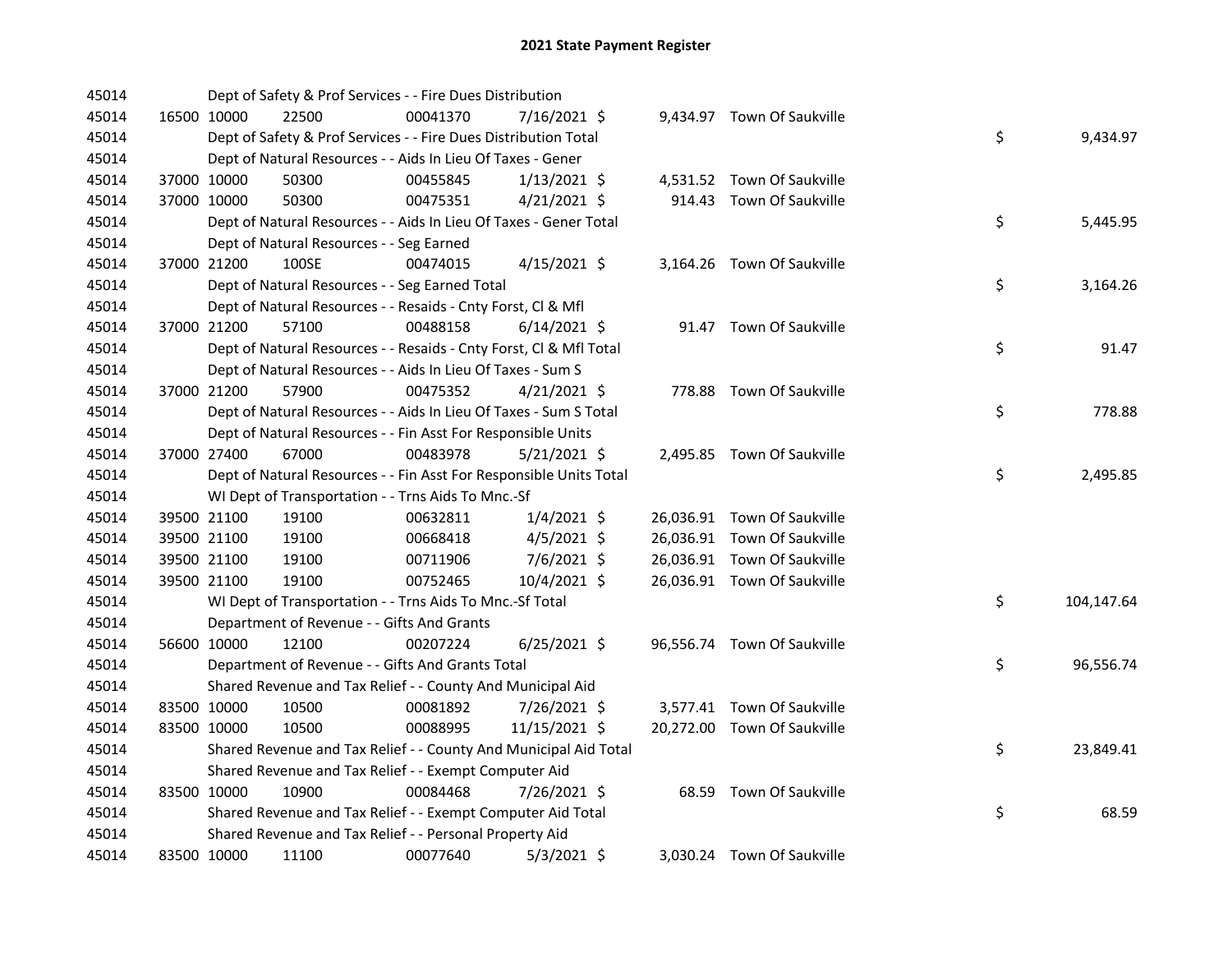| 45014       |             |       | Shared Revenue and Tax Relief - - Personal Property Aid Total       |            |  | 3,030.24                 |  |            |
|-------------|-------------|-------|---------------------------------------------------------------------|------------|--|--------------------------|--|------------|
| 45014       |             |       | Shared Revenue and Tax Relief - - Payments For Municipal Svcs       |            |  |                          |  |            |
| 45014       | 83500 10000 | 50100 | 00073725                                                            | 2/1/2021 S |  | 336.58 Town Of Saukville |  |            |
| 45014       |             |       | Shared Revenue and Tax Relief - - Payments For Municipal Svcs Total |            |  |                          |  | 336.58     |
| 45014 Total |             |       |                                                                     |            |  |                          |  | 249,400.58 |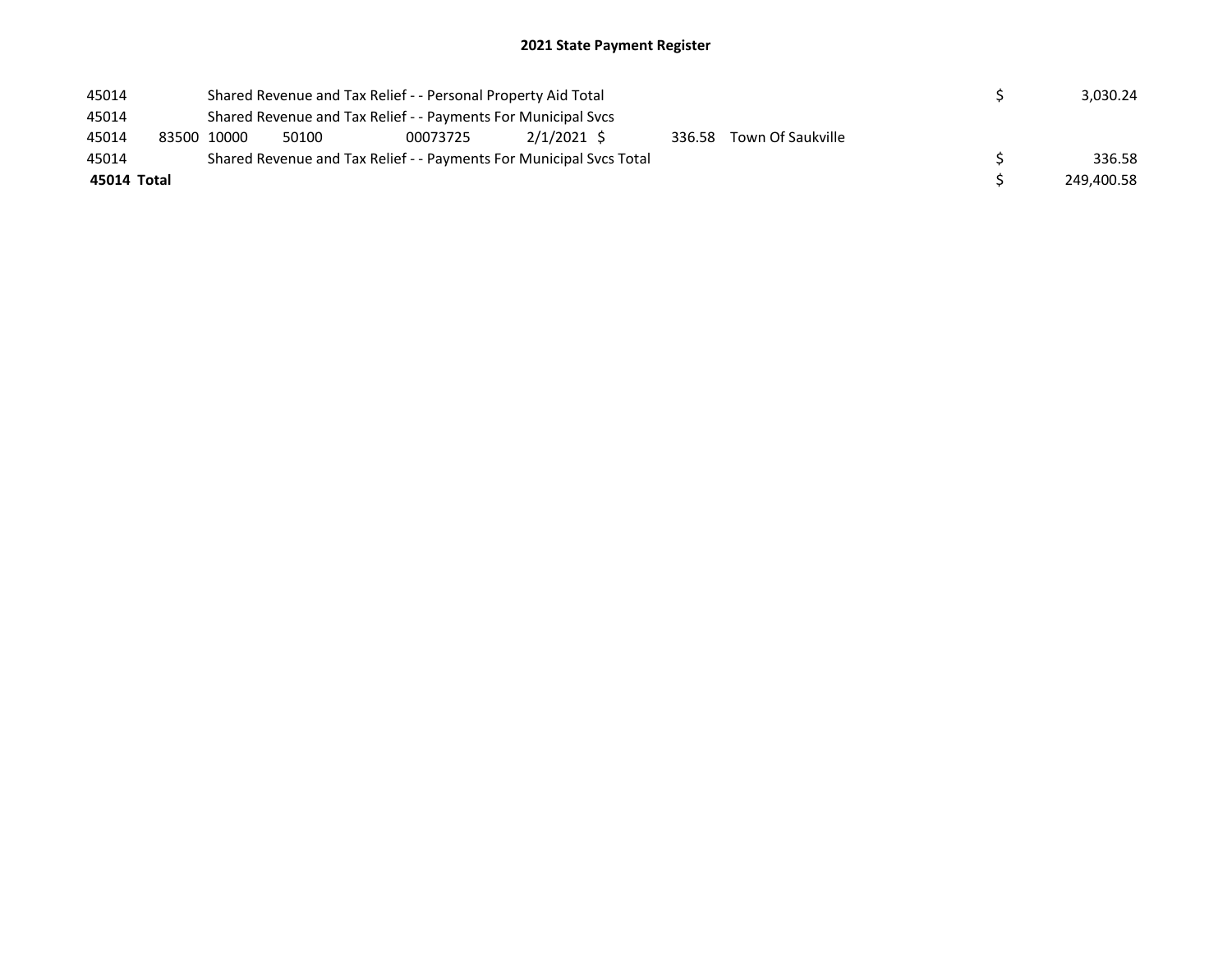| 45105       |             |             | Shared Revenue and Tax Relief - - School Lvy Tx/First Dollar Cr       |          |              |           |                    |  |           |
|-------------|-------------|-------------|-----------------------------------------------------------------------|----------|--------------|-----------|--------------------|--|-----------|
| 45105       |             | 83500 10000 | 30200                                                                 | 00082716 | 7/26/2021 \$ | 62.803.89 | Village Of Bayside |  |           |
| 45105       | 83500 10000 |             | 30200                                                                 | 00086111 | 7/26/2021 \$ | 3.622.32  | Village Of Bayside |  |           |
| 45105       |             |             | Shared Revenue and Tax Relief - - School Lvy Tx/First Dollar Cr Total |          |              |           |                    |  | 66,426.21 |
| 45105       |             |             | Shared Revenue and Tax Relief - - Lottery & Gaming Credit             |          |              |           |                    |  |           |
| 45105       | 83500 52100 |             | 36300                                                                 | 00074594 | 3/22/2021 \$ | 8.649.56  | Village Of Bayside |  |           |
| 45105       |             |             | Shared Revenue and Tax Relief - - Lottery & Gaming Credit Total       |          |              |           |                    |  | 8.649.56  |
| 45105 Total |             |             |                                                                       |          |              |           |                    |  | 75.075.77 |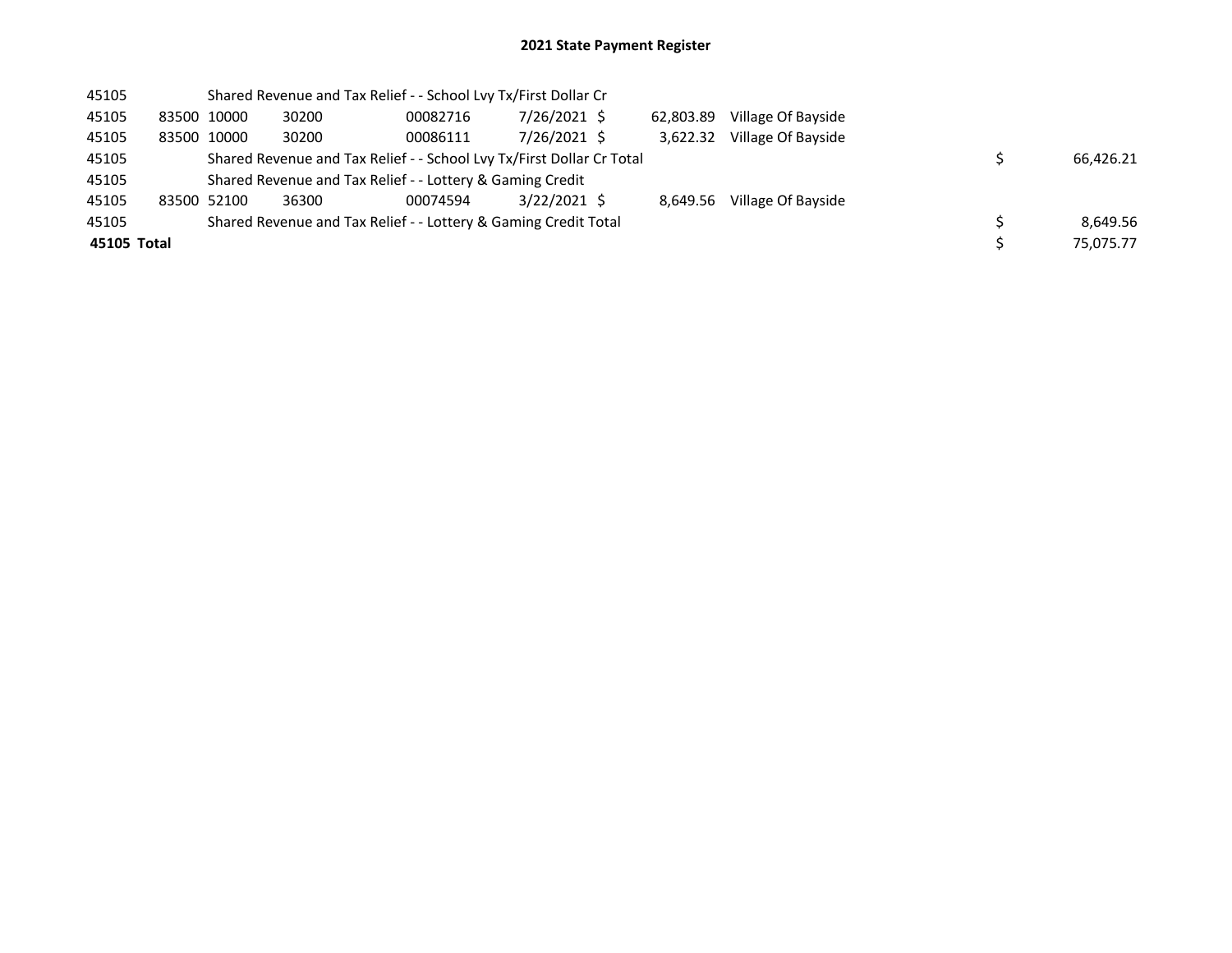| 45106 |             | Dept of Safety & Prof Services - - Fire Dues Distribution               |          |                |  |                               |    |            |
|-------|-------------|-------------------------------------------------------------------------|----------|----------------|--|-------------------------------|----|------------|
| 45106 | 16500 10000 | 22500                                                                   | 00041360 | 7/16/2021 \$   |  | 10,029.66 Village Of Belgium  |    |            |
| 45106 |             | Dept of Safety & Prof Services - - Fire Dues Distribution Total         |          |                |  |                               | \$ | 10,029.66  |
| 45106 |             | Environmental Improvement Prog - - Clean Water Fund Program Finan       |          |                |  |                               |    |            |
| 45106 | 32000 57300 | 16300                                                                   | 00000319 | 2/18/2021 \$   |  | 5,407.22 Village Of Belgium   |    |            |
| 45106 |             | Environmental Improvement Prog - - Clean Water Fund Program Finan Total |          |                |  |                               | \$ | 5,407.22   |
| 45106 |             | Dept of Natural Resources - - Fin Asst For Responsible Units            |          |                |  |                               |    |            |
| 45106 | 37000 27400 | 67000                                                                   | 00483257 | $5/21/2021$ \$ |  | 5,386.66 Village Of Belgium   |    |            |
| 45106 |             | Dept of Natural Resources - - Fin Asst For Responsible Units Total      |          |                |  |                               | \$ | 5,386.66   |
| 45106 |             | WI Dept of Transportation - - Trns Aids To Mnc.-Sf                      |          |                |  |                               |    |            |
| 45106 | 39500 21100 | 19100                                                                   | 00632812 | $1/4/2021$ \$  |  | 27,691.18 Village Of Belgium  |    |            |
| 45106 | 39500 21100 | 19100                                                                   | 00668419 | $4/5/2021$ \$  |  | 27,691.18 Village Of Belgium  |    |            |
| 45106 | 39500 21100 | 19100                                                                   | 00711907 | $7/6/2021$ \$  |  | 27,691.18 Village Of Belgium  |    |            |
| 45106 | 39500 21100 | 19100                                                                   | 00752466 | 10/4/2021 \$   |  | 27,691.21 Village Of Belgium  |    |            |
| 45106 |             | WI Dept of Transportation - - Trns Aids To Mnc.-Sf Total                |          |                |  |                               | \$ | 110,764.75 |
| 45106 |             | Department of Military Affairs - - Federal Aid, Local Assistance        |          |                |  |                               |    |            |
| 45106 | 46500 10000 | 34200                                                                   | 00101594 | 10/20/2021 \$  |  | 284.18 Village Of Belgium     |    |            |
| 45106 |             | Department of Military Affairs - - Federal Aid, Local Assistance Total  |          |                |  |                               | \$ | 284.18     |
| 45106 |             | Department of Revenue - - Gifts And Grants                              |          |                |  |                               |    |            |
| 45106 | 56600 10000 | 12100                                                                   | 00207225 | 6/25/2021 \$   |  | 122,723.88 Village Of Belgium |    |            |
| 45106 |             | Department of Revenue - - Gifts And Grants Total                        |          |                |  |                               | \$ | 122,723.88 |
| 45106 |             | Shared Revenue and Tax Relief - - County And Municipal Aid              |          |                |  |                               |    |            |
| 45106 | 83500 10000 | 10500                                                                   | 00081893 | 7/26/2021 \$   |  | 6,508.01 Village Of Belgium   |    |            |
| 45106 | 83500 10000 | 10500                                                                   | 00088996 | 11/15/2021 \$  |  | 36,878.69 Village Of Belgium  |    |            |
| 45106 |             | Shared Revenue and Tax Relief - - County And Municipal Aid Total        |          |                |  |                               | \$ | 43,386.70  |
| 45106 |             | Shared Revenue and Tax Relief - - Exempt Computer Aid                   |          |                |  |                               |    |            |
| 45106 | 83500 10000 | 10900                                                                   | 00084469 | 7/26/2021 \$   |  | 336.72 Village Of Belgium     |    |            |
| 45106 | 83500 10000 | 10900                                                                   | 00085870 | 7/26/2021 \$   |  | 360.62 Village Of Belgium     |    |            |
| 45106 |             | Shared Revenue and Tax Relief - - Exempt Computer Aid Total             |          |                |  |                               | \$ | 697.34     |
| 45106 |             | Shared Revenue and Tax Relief - - Utility Aid                           |          |                |  |                               |    |            |
| 45106 | 83500 10000 | 11000                                                                   | 00081893 | 7/26/2021 \$   |  | 1,270.81 Village Of Belgium   |    |            |
| 45106 | 83500 10000 | 11000                                                                   | 00088996 | 11/15/2021 \$  |  | 8,325.07 Village Of Belgium   |    |            |
| 45106 |             | Shared Revenue and Tax Relief - - Utility Aid Total                     |          |                |  |                               | \$ | 9,595.88   |
| 45106 |             | Shared Revenue and Tax Relief - - Personal Property Aid                 |          |                |  |                               |    |            |
| 45106 | 83500 10000 | 11100                                                                   | 00077641 | $5/3/2021$ \$  |  | 5,187.41 Village Of Belgium   |    |            |
| 45106 | 83500 10000 | 11100                                                                   | 00078959 | $5/3/2021$ \$  |  | 10,150.02 Village Of Belgium  |    |            |
| 45106 |             | Shared Revenue and Tax Relief - - Personal Property Aid Total           |          |                |  |                               | \$ | 15,337.43  |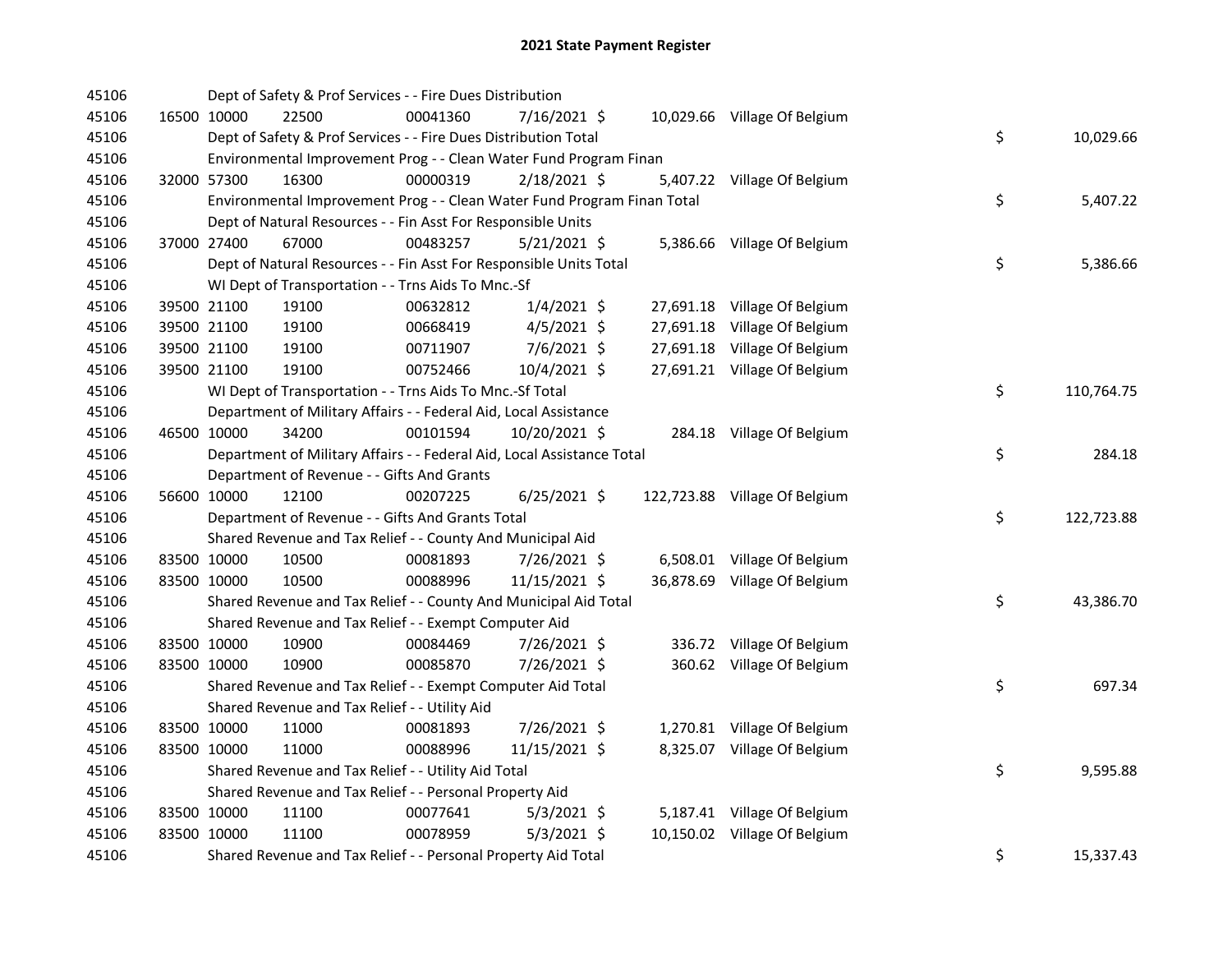| 45106       |             | Shared Revenue and Tax Relief - - State Aid; Video Service Provider Fee       |          |  |                                         |            |
|-------------|-------------|-------------------------------------------------------------------------------|----------|--|-----------------------------------------|------------|
| 45106       | 83500 10000 | 11200                                                                         | 00083088 |  | 7/26/2021 \$4,726.76 Village Of Belgium |            |
| 45106       |             | Shared Revenue and Tax Relief - - State Aid; Video Service Provider Fee Total |          |  |                                         | 4.726.76   |
| 45106 Total |             |                                                                               |          |  |                                         | 328,340.46 |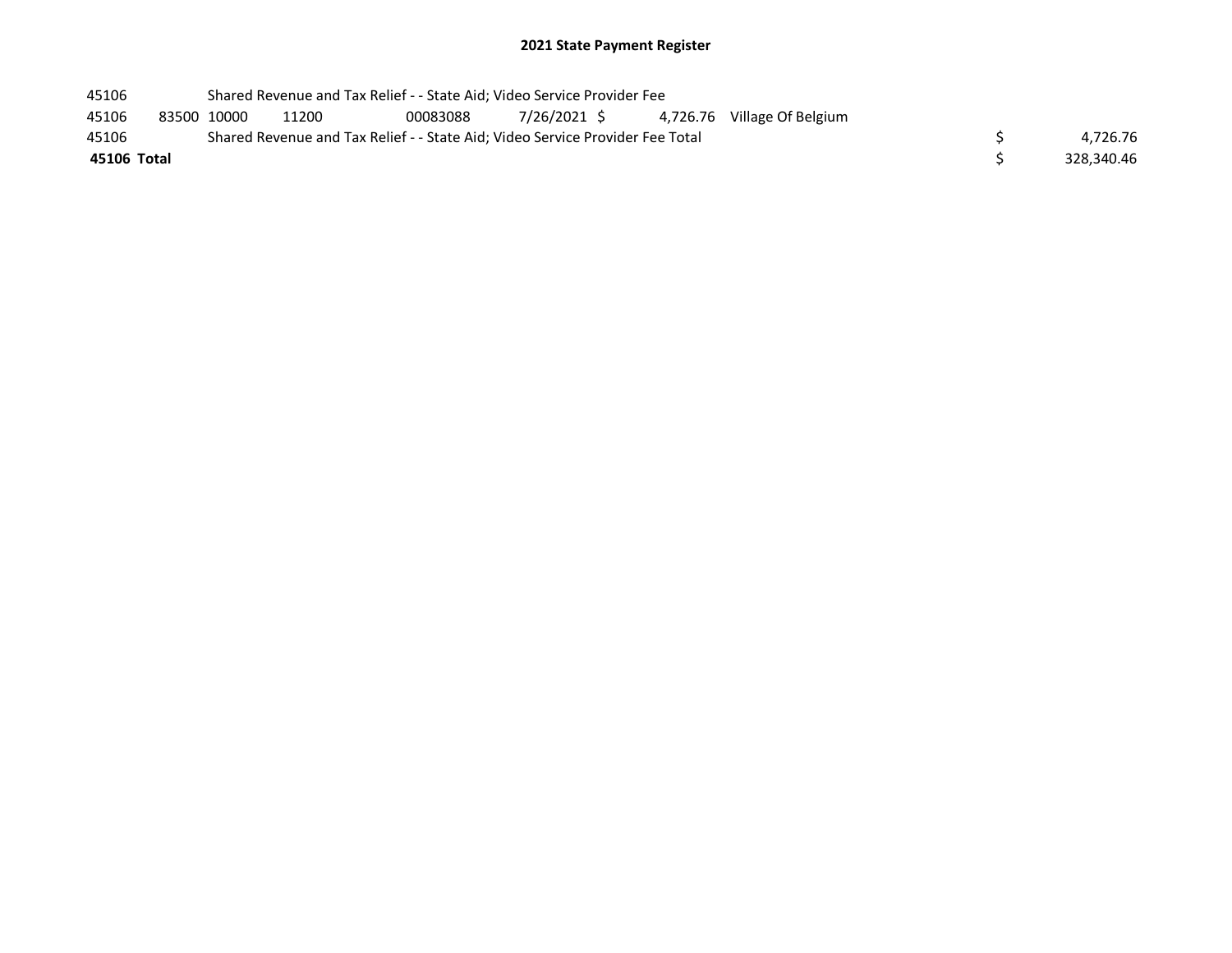| 45126 |                      | Dept of Safety & Prof Services - - Fire Dues Distribution                       |                         |                                  |                    |
|-------|----------------------|---------------------------------------------------------------------------------|-------------------------|----------------------------------|--------------------|
| 45126 | 16500 10000<br>22500 | 00041364                                                                        | 7/16/2021 \$            | 7,876.85 Village Of Fredonia     |                    |
| 45126 |                      | Dept of Safety & Prof Services - - Fire Dues Distribution Total                 |                         |                                  | \$<br>7,876.85     |
| 45126 |                      | Environmental Improvement Prog - - Clean Water Fund Program Finan               |                         |                                  |                    |
| 45126 | 32000 57300<br>16300 | CWF03314                                                                        | $4/23/2021$ \$          | 19,006.38 Village Of Fredonia    |                    |
| 45126 |                      | Environmental Improvement Prog - - Clean Water Fund Program Finan Total         |                         |                                  | \$<br>19,006.38    |
| 45126 |                      | Dept of Natural Resources - - Resaids - Cnty Forst, Cl & Mfl                    |                         |                                  |                    |
| 45126 | 37000 21200<br>57100 | 00488159                                                                        | $6/14/2021$ \$          | 2.00 Village Of Fredonia         |                    |
| 45126 |                      | Dept of Natural Resources - - Resaids - Cnty Forst, Cl & Mfl Total              |                         |                                  | \$<br>2.00         |
| 45126 |                      | Dept of Natural Resources - - Fin Asst For Responsible Units                    |                         |                                  |                    |
| 45126 | 37000 27400<br>67000 | 00483497                                                                        | $5/21/2021$ \$          | 6,699.05 Village Of Fredonia     |                    |
| 45126 |                      | Dept of Natural Resources - - Fin Asst For Responsible Units Total              |                         |                                  | \$<br>6,699.05     |
| 45126 |                      | WI Dept of Transportation - - Trns Aids To Mnc.-Sf                              |                         |                                  |                    |
| 45126 | 39500 21100<br>19100 | 00632813                                                                        | $1/4/2021$ \$           | 32,317.69 Village Of Fredonia    |                    |
| 45126 | 39500 21100<br>19100 | 00668420                                                                        | $4/5/2021$ \$           | 32,317.69 Village Of Fredonia    |                    |
| 45126 | 39500 21100<br>19100 | 00711908                                                                        | 7/6/2021 \$             | 32,317.69 Village Of Fredonia    |                    |
| 45126 | 39500 21100<br>19100 | 00752467                                                                        | 10/4/2021 \$            | 32,317.71 Village Of Fredonia    |                    |
| 45126 |                      | WI Dept of Transportation - - Trns Aids To Mnc.-Sf Total                        |                         |                                  | \$<br>129,270.78   |
| 45126 |                      | Department of Health Services - - Prepaid Medical Transport Reimbursement       |                         |                                  |                    |
| 45126 | 43500 10000<br>16300 |                                                                                 | AMBULANCE 11/15/2021 \$ | 6,032.49 Village Of Fredonia     |                    |
| 45126 |                      | Department of Health Services - - Prepaid Medical Transport Reimbursement Total |                         |                                  | \$<br>6,032.49     |
| 45126 |                      | Department of Justice - - Officer training reimbursement                        |                         |                                  |                    |
| 45126 | 21400<br>45500 10000 | 00105273                                                                        | $11/16/2021$ \$         | 160.00 Village Of Fredonia       |                    |
| 45126 |                      | Department of Justice - - Officer training reimbursement Total                  |                         |                                  | \$<br>160.00       |
| 45126 |                      | Commissioners of Public Lands - - Balsht Common School Fund                     |                         |                                  |                    |
| 45126 | 57700<br>50700 37400 | 00003747                                                                        | 7/20/2021 \$            | 1,086,200.00 Village Of Fredonia |                    |
| 45126 | 50700 37400<br>57700 | 00003860                                                                        |                         |                                  |                    |
| 45126 |                      |                                                                                 | 10/19/2021 \$           | 488,800.00 Village Of Fredonia   |                    |
|       |                      | Commissioners of Public Lands - - Balsht Common School Fund Total               |                         |                                  | \$<br>1,575,000.00 |
| 45126 |                      | Department of Revenue - - Gifts And Grants                                      |                         |                                  |                    |
| 45126 | 12100<br>56600 10000 | 00207226                                                                        | $6/25/2021$ \$          | 117,909.13 Village Of Fredonia   |                    |
| 45126 |                      | Department of Revenue - - Gifts And Grants Total                                |                         |                                  | \$<br>117,909.13   |
| 45126 |                      | Department of Revenue - - Misc Revenue Holding Clearing                         |                         |                                  |                    |
| 45126 | 56600 10000<br>99500 | 00192822                                                                        | $3/1/2021$ \$           | 4,805.47 Village Of Fredonia     |                    |
| 45126 | 99500<br>56600 10000 | 00195086                                                                        | $3/15/2021$ \$          | 679.35 Village Of Fredonia       |                    |
| 45126 | 56600 10000<br>99500 | 00195910                                                                        | $3/22/2021$ \$          | 537.00 Village Of Fredonia       |                    |
| 45126 | 56600 10000<br>99500 | 00197327                                                                        | $4/5/2021$ \$           | 1,423.00 Village Of Fredonia     |                    |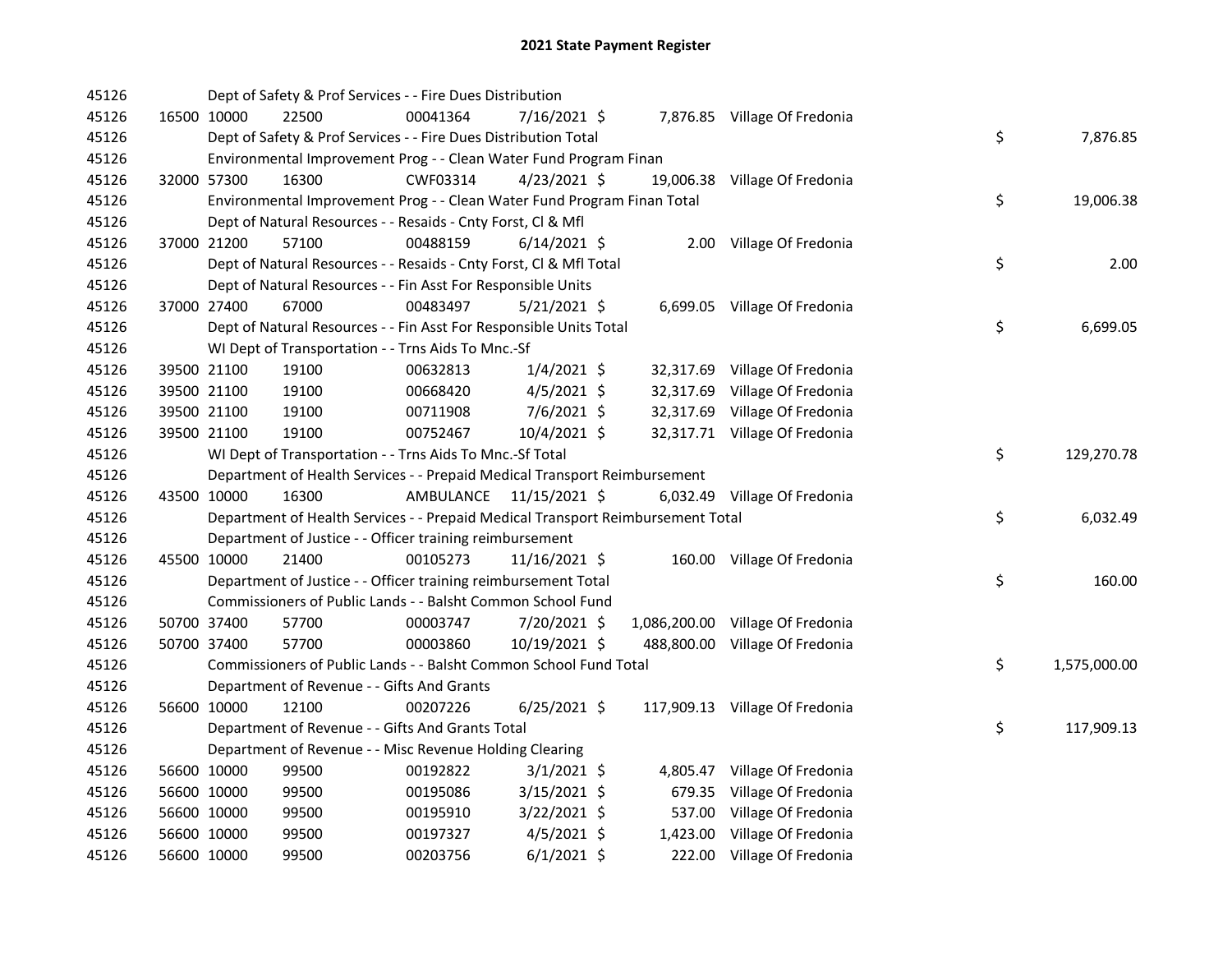| 45126       | 56600 10000 | 99500                                                                         | 00208126 | $6/28/2021$ \$  | 422.00     | Village Of Fredonia |    |              |
|-------------|-------------|-------------------------------------------------------------------------------|----------|-----------------|------------|---------------------|----|--------------|
| 45126       | 56600 10000 | 99500                                                                         | 00212180 | 8/9/2021 \$     | 34.00      | Village Of Fredonia |    |              |
| 45126       | 56600 10000 | 99500                                                                         | 00215342 | $9/20/2021$ \$  | 444.00     | Village Of Fredonia |    |              |
| 45126       |             | Department of Revenue - - Misc Revenue Holding Clearing Total                 |          |                 |            |                     | \$ | 8,566.82     |
| 45126       |             | Shared Revenue and Tax Relief - - Expenditure Restraint Program               |          |                 |            |                     |    |              |
| 45126       | 83500 10000 | 10100                                                                         | 00081894 | $7/26/2021$ \$  | 217.39     | Village Of Fredonia |    |              |
| 45126       |             | Shared Revenue and Tax Relief - - Expenditure Restraint Program Total         |          |                 |            |                     | \$ | 217.39       |
| 45126       |             | Shared Revenue and Tax Relief - - County And Municipal Aid                    |          |                 |            |                     |    |              |
| 45126       | 83500 10000 | 10500                                                                         | 00081894 | $7/26/2021$ \$  | 29,525.21  | Village Of Fredonia |    |              |
| 45126       | 83500 10000 | 10500                                                                         | 00088997 | $11/15/2021$ \$ | 161,277.05 | Village Of Fredonia |    |              |
| 45126       |             | Shared Revenue and Tax Relief - - County And Municipal Aid Total              |          |                 |            |                     | \$ | 190,802.26   |
| 45126       |             | Shared Revenue and Tax Relief - - Exempt Computer Aid                         |          |                 |            |                     |    |              |
| 45126       | 83500 10000 | 10900                                                                         | 00084470 | $7/26/2021$ \$  | 1,605.65   | Village Of Fredonia |    |              |
| 45126       |             | Shared Revenue and Tax Relief - - Exempt Computer Aid Total                   |          |                 |            |                     | \$ | 1,605.65     |
| 45126       |             | Shared Revenue and Tax Relief - - Personal Property Aid                       |          |                 |            |                     |    |              |
| 45126       | 83500 10000 | 11100                                                                         | 00077642 | $5/3/2021$ \$   | 4,595.36   | Village Of Fredonia |    |              |
| 45126       |             | Shared Revenue and Tax Relief - - Personal Property Aid Total                 |          |                 |            |                     | \$ | 4,595.36     |
| 45126       |             | Shared Revenue and Tax Relief - - State Aid; Video Service Provider Fee       |          |                 |            |                     |    |              |
| 45126       | 83500 10000 | 11200                                                                         | 00083089 | 7/26/2021 \$    | 5,058.69   | Village Of Fredonia |    |              |
| 45126       |             | Shared Revenue and Tax Relief - - State Aid; Video Service Provider Fee Total |          |                 |            |                     | \$ | 5,058.69     |
| 45126 Total |             |                                                                               |          |                 |            |                     |    | 2,072,802.85 |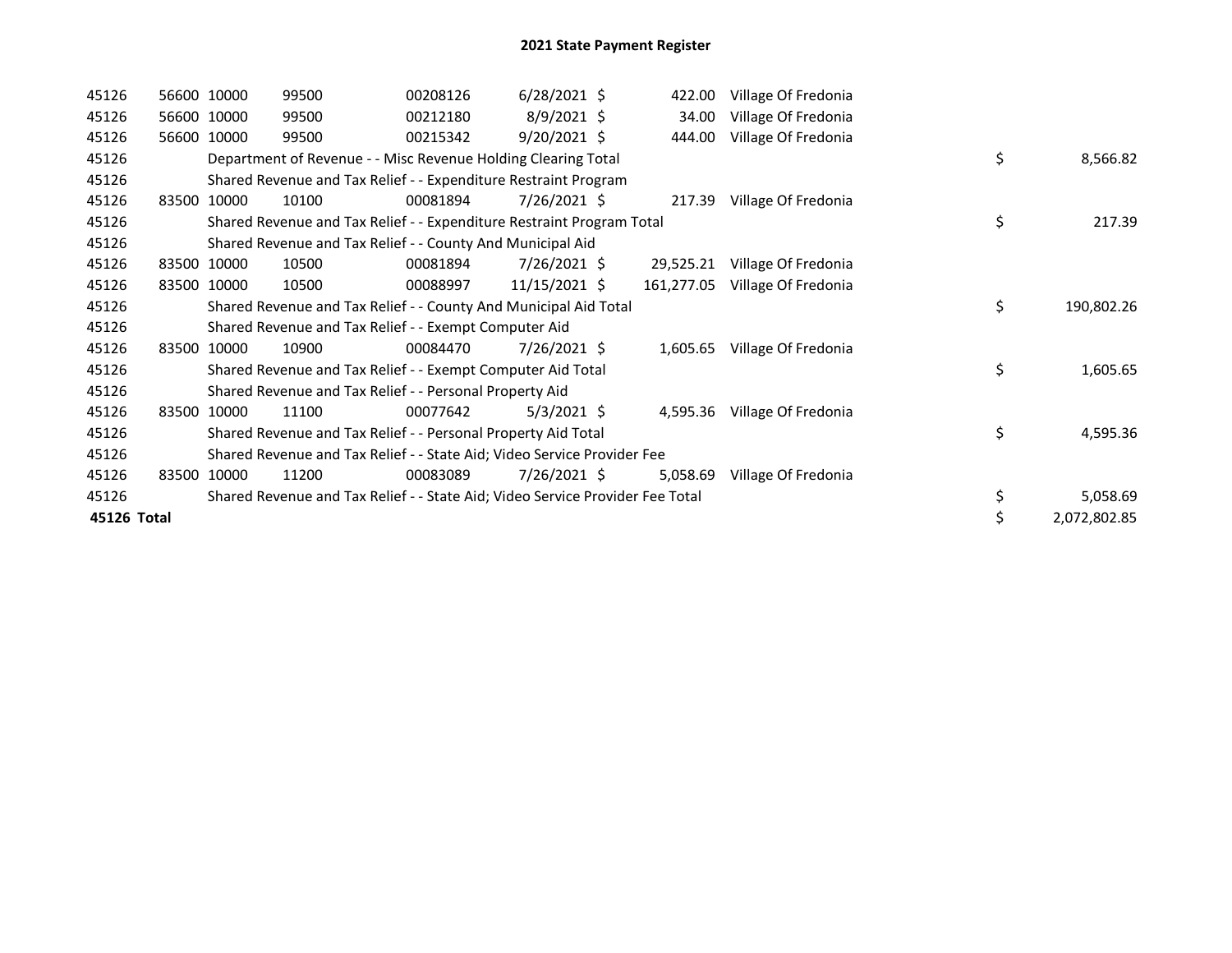| 45131 |             |             | Dept of Safety & Prof Services - - Fire Dues Distribution               |          |                |  |                               |    |            |
|-------|-------------|-------------|-------------------------------------------------------------------------|----------|----------------|--|-------------------------------|----|------------|
| 45131 |             | 16500 10000 | 22500                                                                   | 00041366 | 7/15/2021 \$   |  | 57,663.94 Village Of Grafton  |    |            |
| 45131 |             |             | Dept of Safety & Prof Services - - Fire Dues Distribution Total         |          |                |  |                               | \$ | 57,663.94  |
| 45131 |             |             | Environmental Improvement Prog - - Clean Water Fund Program Finan       |          |                |  |                               |    |            |
| 45131 |             | 32000 57300 | 16300                                                                   | 00000320 | 2/18/2021 \$   |  | 1,053.39 Village Of Grafton   |    |            |
| 45131 |             | 32000 57300 | 16300                                                                   | 00000321 | 2/18/2021 \$   |  | 19,744.58 Village Of Grafton  |    |            |
| 45131 |             |             | Environmental Improvement Prog - - Clean Water Fund Program Finan Total |          |                |  |                               | \$ | 20,797.97  |
| 45131 |             |             | Dept of Natural Resources - - Resaids - Urban Forestry Grant            |          |                |  |                               |    |            |
| 45131 | 37000 21200 |             | 58700                                                                   | 00469911 | 3/25/2021 \$   |  | 15,488.20 Village Of Grafton  |    |            |
| 45131 |             | 37000 21200 | 58700                                                                   | 00526649 | 12/29/2021 \$  |  | 17,486.50 Village Of Grafton  |    |            |
| 45131 |             |             | Dept of Natural Resources - - Resaids - Urban Forestry Grant Total      |          |                |  |                               | \$ | 32,974.70  |
| 45131 |             |             | Dept of Natural Resources - - Fin Asst For Responsible Units            |          |                |  |                               |    |            |
| 45131 |             | 37000 27400 | 67000                                                                   | 00483580 | $5/21/2021$ \$ |  | 24,179.35 Village Of Grafton  |    |            |
| 45131 |             |             | Dept of Natural Resources - - Fin Asst For Responsible Units Total      |          |                |  |                               | \$ | 24,179.35  |
| 45131 |             |             | WI Dept of Transportation - - Conn Hwy Aids St Fds                      |          |                |  |                               |    |            |
| 45131 |             | 39500 21100 | 16200                                                                   | 00633592 | $1/4/2021$ \$  |  | 12,857.12 Village Of Grafton  |    |            |
| 45131 |             | 39500 21100 | 16200                                                                   | 00669199 | $4/5/2021$ \$  |  | 12,857.12 Village Of Grafton  |    |            |
| 45131 |             | 39500 21100 | 16200                                                                   | 00712687 | $7/6/2021$ \$  |  | 12,857.12 Village Of Grafton  |    |            |
| 45131 |             | 39500 21100 | 16200                                                                   | 00753246 | 10/4/2021 \$   |  | 12,857.15 Village Of Grafton  |    |            |
| 45131 |             |             | WI Dept of Transportation - - Conn Hwy Aids St Fds Total                |          |                |  |                               | \$ | 51,428.51  |
| 45131 |             |             | WI Dept of Transportation - - Trns Aids To Mnc.-Sf                      |          |                |  |                               |    |            |
| 45131 |             | 39500 21100 | 19100                                                                   | 00632814 | $1/4/2021$ \$  |  | 177,514.44 Village Of Grafton |    |            |
| 45131 |             | 39500 21100 | 19100                                                                   | 00668421 | $4/5/2021$ \$  |  | 177,514.44 Village Of Grafton |    |            |
| 45131 |             | 39500 21100 | 19100                                                                   | 00711909 | 7/6/2021 \$    |  | 177,514.44 Village Of Grafton |    |            |
| 45131 |             | 39500 21100 | 19100                                                                   | 00752468 | 10/4/2021 \$   |  | 177,514.46 Village Of Grafton |    |            |
| 45131 |             |             | WI Dept of Transportation - - Trns Aids To Mnc.-Sf Total                |          |                |  |                               | \$ | 710,057.78 |
| 45131 |             |             | Department of Justice - - Officer training reimbursement                |          |                |  |                               |    |            |
| 45131 |             | 45500 10000 | 21400                                                                   | 00105302 | 11/12/2021 \$  |  | 160.00 Village Of Grafton     |    |            |
| 45131 |             |             | Department of Justice - - Officer training reimbursement Total          |          |                |  |                               | \$ | 160.00     |
| 45131 |             |             | Department of Justice - - Federal Aid, Local Assistance                 |          |                |  |                               |    |            |
| 45131 |             | 45500 10000 | 25100                                                                   | 00099159 | $6/9/2021$ \$  |  | 9,378.72 Village Of Grafton   |    |            |
| 45131 |             | 45500 10000 | 25100                                                                   | 00103958 | 10/25/2021 \$  |  | 599.99 Village Of Grafton     |    |            |
| 45131 |             |             | Department of Justice - - Federal Aid, Local Assistance Total           |          |                |  |                               | \$ | 9,978.71   |
| 45131 |             |             | Department of Military Affairs - - Federal Aid, Local Assistance        |          |                |  |                               |    |            |
| 45131 |             | 46500 10000 | 34200                                                                   | 00097313 | 7/13/2021 \$   |  | 2,522.20 Village Of Grafton   |    |            |
| 45131 |             |             | Department of Military Affairs - - Federal Aid, Local Assistance Total  |          |                |  |                               | \$ | 2,522.20   |
| 45131 |             |             | Department of Revenue - - Gifts And Grants                              |          |                |  |                               |    |            |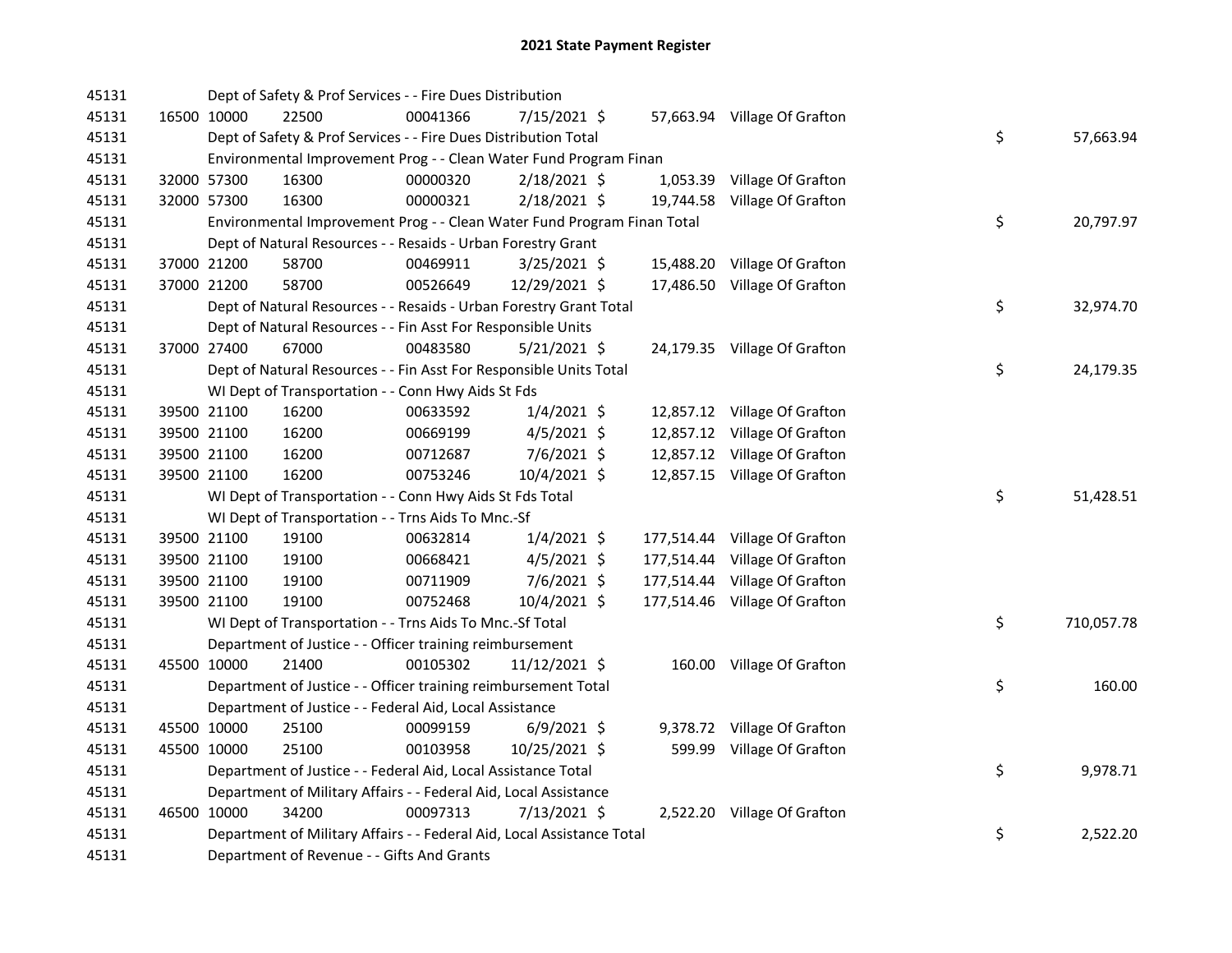| 45131 | 56600 10000 | 12100                                                                         | 00207227 | $6/25/2021$ \$ |              | 613,096.06 Village Of Grafton |    |            |
|-------|-------------|-------------------------------------------------------------------------------|----------|----------------|--------------|-------------------------------|----|------------|
| 45131 |             | Department of Revenue - - Gifts And Grants Total                              |          |                |              |                               | \$ | 613,096.06 |
| 45131 |             | Department of Revenue - - Misc Revenue Holding Clearing                       |          |                |              |                               |    |            |
| 45131 | 56600 10000 | 99500                                                                         | 00188937 | $1/8/2021$ \$  | 7.96         | Village Of Grafton            |    |            |
| 45131 | 56600 10000 | 99500                                                                         | 00192818 | $3/1/2021$ \$  | 50.00        | Village Of Grafton            |    |            |
| 45131 | 56600 10000 | 99500                                                                         | 00193619 | $3/5/2021$ \$  | 224.00       | Village Of Grafton            |    |            |
| 45131 | 56600 10000 | 99500                                                                         | 00194222 | 3/8/2021 \$    | 40.00        | Village Of Grafton            |    |            |
| 45131 | 56600 10000 | 99500                                                                         | 00197902 | $4/7/2021$ \$  | 200.00       | Village Of Grafton            |    |            |
| 45131 | 56600 10000 | 99500                                                                         | 00212684 | 8/16/2021 \$   | 166.80       | Village Of Grafton            |    |            |
| 45131 | 56600 10000 | 99500                                                                         | 00219258 | 11/5/2021 \$   | 170.32       | Village Of Grafton            |    |            |
| 45131 | 56600 10000 | 99500                                                                         | 00221408 | 12/7/2021 \$   | 23.09        | Village Of Grafton            |    |            |
| 45131 |             | Department of Revenue - - Misc Revenue Holding Clearing Total                 |          |                |              |                               | \$ | 882.17     |
| 45131 |             | Shared Revenue and Tax Relief - - Expenditure Restraint Program               |          |                |              |                               |    |            |
| 45131 | 83500 10000 | 10100                                                                         | 00081895 | 7/26/2021 \$   |              | 93,176.25 Village Of Grafton  |    |            |
| 45131 |             | Shared Revenue and Tax Relief - - Expenditure Restraint Program Total         |          |                |              |                               | \$ | 93,176.25  |
| 45131 |             | Shared Revenue and Tax Relief - - County And Municipal Aid                    |          |                |              |                               |    |            |
| 45131 | 83500 10000 | 10500                                                                         | 00081895 | 7/26/2021 \$   |              | 43,624.70 Village Of Grafton  |    |            |
| 45131 | 83500 10000 | 10500                                                                         | 00088998 | 11/15/2021 \$  | 247,206.63   | Village Of Grafton            |    |            |
| 45131 |             | Shared Revenue and Tax Relief - - County And Municipal Aid Total              |          |                |              |                               | \$ | 290,831.33 |
| 45131 |             | Shared Revenue and Tax Relief - - Exempt Computer Aid                         |          |                |              |                               |    |            |
| 45131 | 83500 10000 | 10900                                                                         | 00084471 | 7/26/2021 \$   | 58,646.99    | Village Of Grafton            |    |            |
| 45131 | 83500 10000 | 10900                                                                         | 00085871 | 7/26/2021 \$   |              | 19,579.94 Village Of Grafton  |    |            |
| 45131 |             | Shared Revenue and Tax Relief - - Exempt Computer Aid Total                   |          |                |              |                               | \$ | 78,226.93  |
| 45131 |             | Shared Revenue and Tax Relief - - Utility Aid                                 |          |                |              |                               |    |            |
| 45131 | 83500 10000 | 11000                                                                         | 00081895 | 7/26/2021 \$   |              | 4,159.45 Village Of Grafton   |    |            |
| 45131 | 83500 10000 | 11000                                                                         | 00088998 | 11/15/2021 \$  |              | 24,391.57 Village Of Grafton  |    |            |
| 45131 |             | Shared Revenue and Tax Relief - - Utility Aid Total                           |          |                |              |                               | \$ | 28,551.02  |
| 45131 |             | Shared Revenue and Tax Relief - - Personal Property Aid                       |          |                |              |                               |    |            |
| 45131 | 83500 10000 | 11100                                                                         | 00077643 | $5/3/2021$ \$  |              | 23,686.91 Village Of Grafton  |    |            |
| 45131 | 83500 10000 | 11100                                                                         | 00078960 | $5/3/2021$ \$  |              | 64,481.57 Village Of Grafton  |    |            |
| 45131 |             | Shared Revenue and Tax Relief - - Personal Property Aid Total                 |          |                |              |                               | \$ | 88,168.48  |
| 45131 |             | Shared Revenue and Tax Relief - - State Aid; Video Service Provider Fee       |          |                |              |                               |    |            |
| 45131 | 83500 10000 | 11200                                                                         | 00083090 | 7/26/2021 \$   |              | 30,395.12 Village Of Grafton  |    |            |
| 45131 |             | Shared Revenue and Tax Relief - - State Aid; Video Service Provider Fee Total |          |                |              |                               | \$ | 30,395.12  |
| 45131 |             | Shared Revenue and Tax Relief - - School Lvy Tx/First Dollar Cr               |          |                |              |                               |    |            |
| 45131 | 83500 10000 | 30200                                                                         | 00082717 | 7/26/2021 \$   | 2,448,844.99 | Village Of Grafton            |    |            |
| 45131 | 83500 10000 | 30200                                                                         | 00086112 | 7/26/2021 \$   |              | 276,136.63 Village Of Grafton |    |            |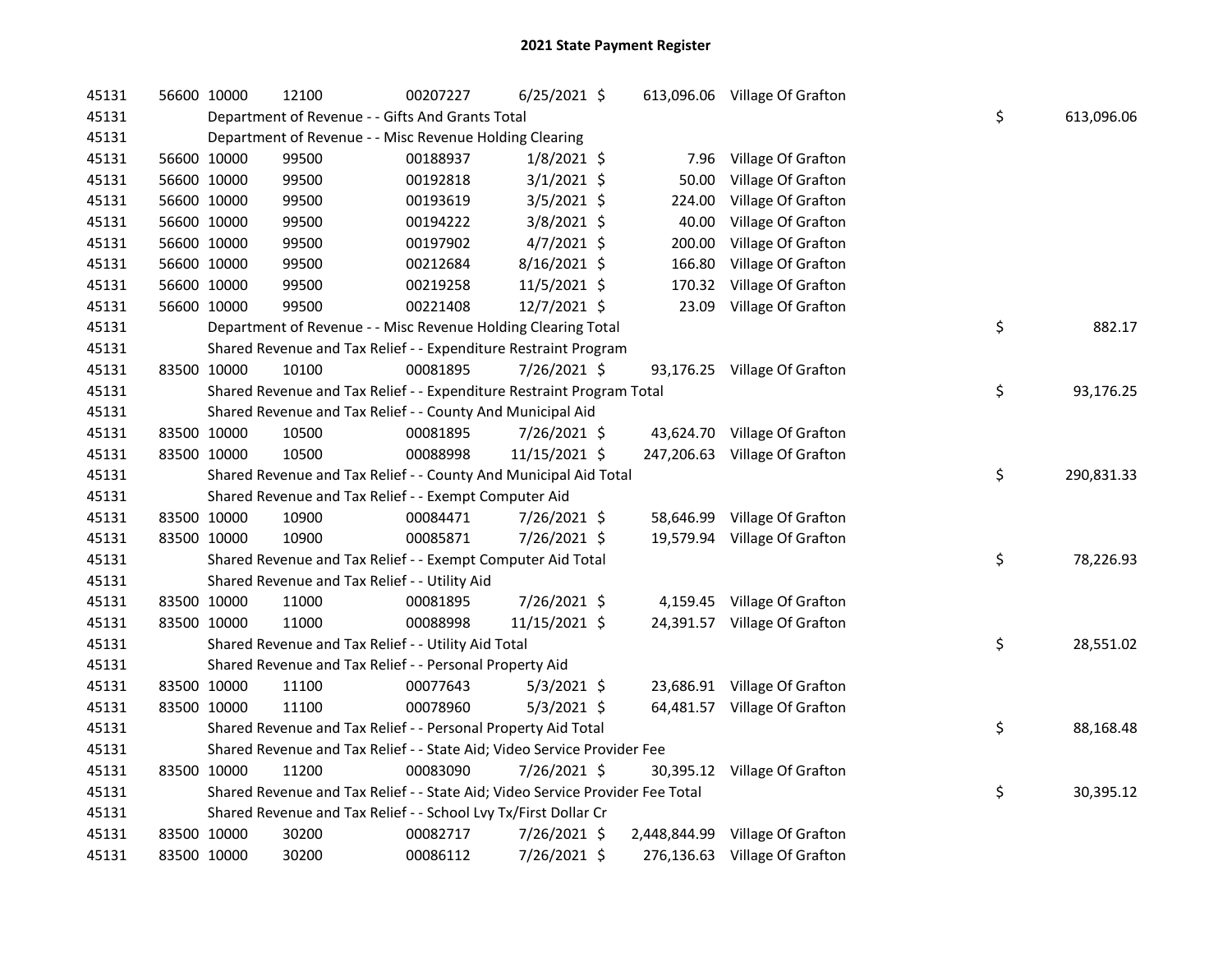| 45131       |                                                           | Shared Revenue and Tax Relief - - School Lvy Tx/First Dollar Cr Total |                                                                 | 2,724,981.62 |            |                    |  |              |
|-------------|-----------------------------------------------------------|-----------------------------------------------------------------------|-----------------------------------------------------------------|--------------|------------|--------------------|--|--------------|
| 45131       | Shared Revenue and Tax Relief - - Lottery & Gaming Credit |                                                                       |                                                                 |              |            |                    |  |              |
| 45131       | 83500 52100                                               | 36300                                                                 | 00074595                                                        | 3/22/2021 \$ | 559,325.86 | Village Of Grafton |  |              |
| 45131       |                                                           |                                                                       | Shared Revenue and Tax Relief - - Lottery & Gaming Credit Total |              |            |                    |  | 559.325.86   |
| 45131 Total |                                                           |                                                                       |                                                                 |              |            |                    |  | 5,417,398.00 |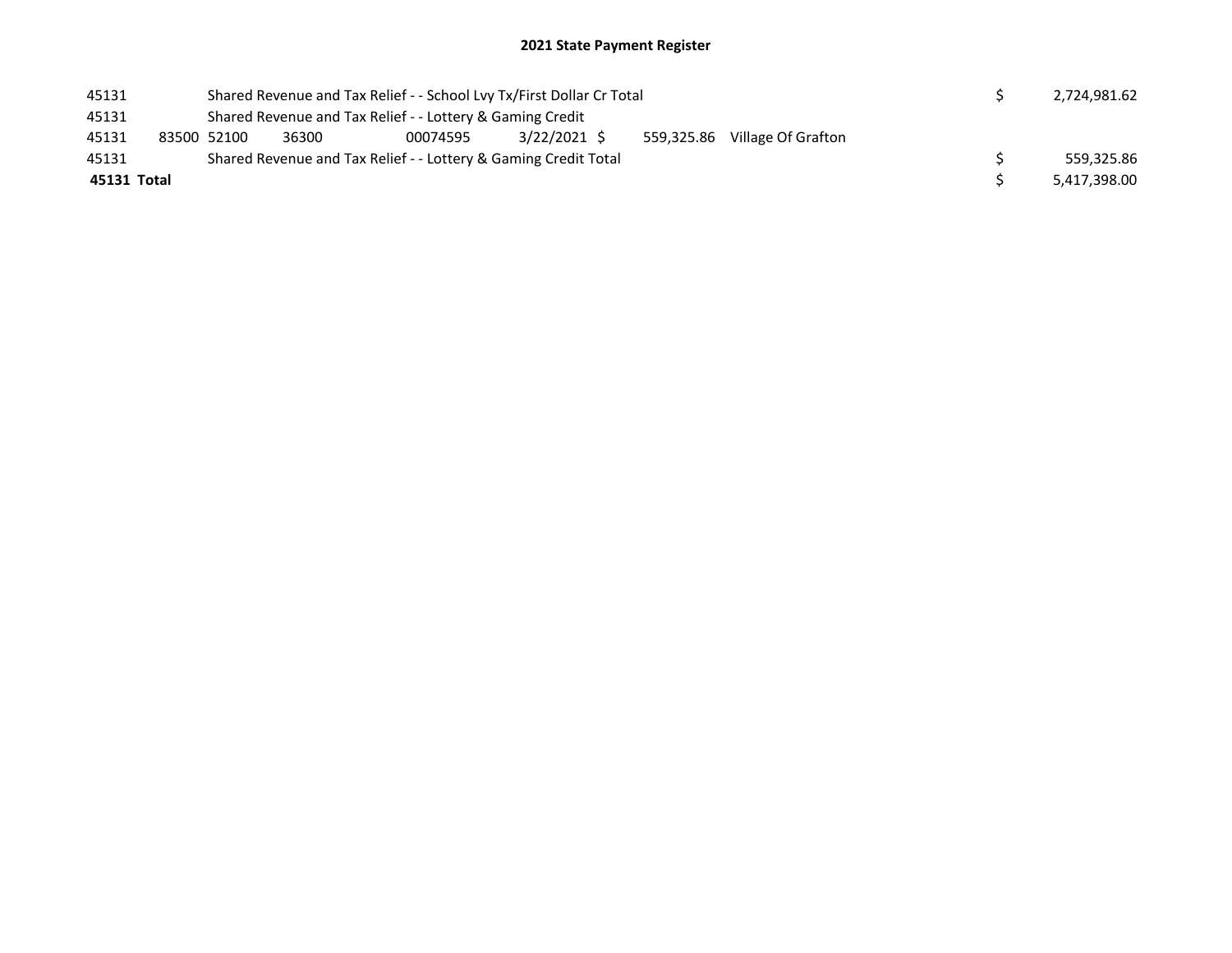| 45161       |       |             |       | Dept of Natural Resources - - Resaids - Cnty Forst, CI & Mfl       |                |        |                   |        |
|-------------|-------|-------------|-------|--------------------------------------------------------------------|----------------|--------|-------------------|--------|
| 45161       |       | 37000 21200 | 57100 | 00488160                                                           | $6/14/2021$ \$ | 2.60   | Vilage of Newburg |        |
| 45161       |       |             |       | Dept of Natural Resources - - Resaids - Cnty Forst, Cl & Mfl Total |                |        |                   | 2.60   |
| 45161       |       |             |       | Shared Revenue and Tax Relief - - Exempt Computer Aid              |                |        |                   |        |
| 45161       | 83500 | 10000       | 10900 | 00084472                                                           | 7/26/2021 \$   | 3.11   | Vilage of Newburg |        |
| 45161       |       |             |       | Shared Revenue and Tax Relief - - Exempt Computer Aid Total        |                |        |                   | 3.11   |
| 45161       |       |             |       | Shared Revenue and Tax Relief - - Personal Property Aid            |                |        |                   |        |
| 45161       |       | 83500 10000 | 11100 | 00077644                                                           | $5/3/2021$ \$  | 365.20 | Vilage of Newburg |        |
| 45161       |       |             |       | Shared Revenue and Tax Relief - - Personal Property Aid Total      |                |        |                   | 365.20 |
| 45161 Total |       |             |       |                                                                    |                |        |                   | 370.91 |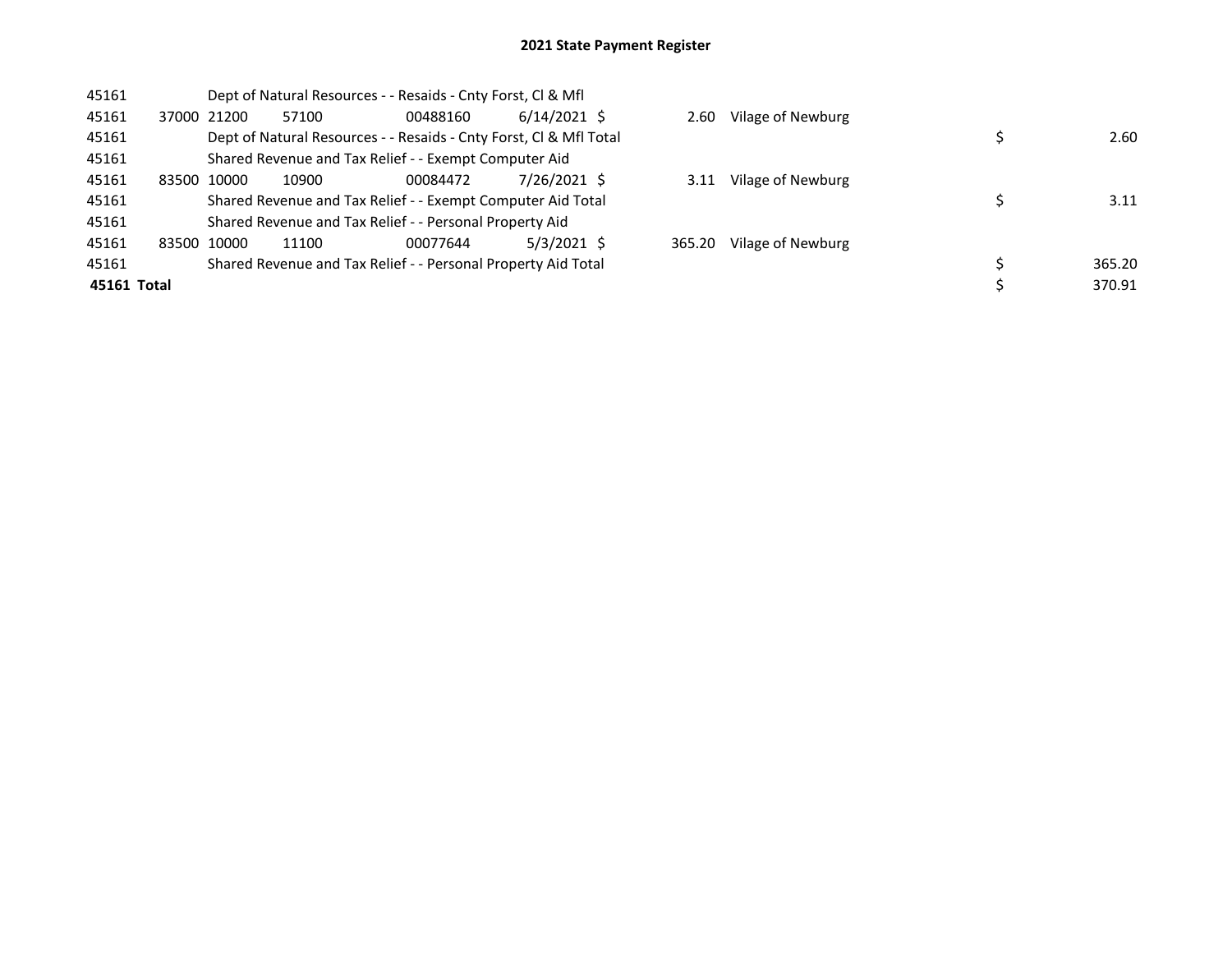| 45181 |             | Dept of Safety & Prof Services - - Fire Dues Distribution          |          |                |          |                                 |    |           |
|-------|-------------|--------------------------------------------------------------------|----------|----------------|----------|---------------------------------|----|-----------|
| 45181 | 16500 10000 | 22500                                                              | 00041371 | 7/16/2021 \$   |          | 19,672.46 Saukville, Village of |    |           |
| 45181 |             | Dept of Safety & Prof Services - - Fire Dues Distribution Total    |          |                |          |                                 | \$ | 19,672.46 |
| 45181 |             | Dept of Natural Resources - - Resaids - Cnty Forst, Cl & Mfl       |          |                |          |                                 |    |           |
| 45181 | 37000 21200 | 57100                                                              | 00488161 | $6/14/2021$ \$ | 4.20     | Saukville, Village of           |    |           |
| 45181 |             | Dept of Natural Resources - - Resaids - Cnty Forst, CI & Mfl Total |          |                |          |                                 | \$ | 4.20      |
| 45181 |             | Dept of Natural Resources - - Rec & Resource Aids, Fed             |          |                |          |                                 |    |           |
| 45181 | 37000 21200 | 58300                                                              | 00471941 | $4/7/2021$ \$  |          | 85,900.00 Saukville, Village of |    |           |
| 45181 |             | Dept of Natural Resources - - Rec & Resource Aids, Fed Total       |          |                |          |                                 | \$ | 85,900.00 |
| 45181 |             | Dept of Natural Resources - - Fin Asst For Responsible Units       |          |                |          |                                 |    |           |
| 45181 | 37000 27400 | 67000                                                              | 00483107 | $5/21/2021$ \$ |          | 2,532.85 Saukville, Village of  |    |           |
| 45181 |             | Dept of Natural Resources - - Fin Asst For Responsible Units Total |          |                |          |                                 | \$ | 2,532.85  |
| 45181 |             | WI Dept of Transportation - - Rpd Slvg Veh Exm Sf                  |          |                |          |                                 |    |           |
| 45181 | 39500 10000 | 52300                                                              | 00635169 | $1/4/2021$ \$  | 1,800.00 | Saukville, Village of           |    |           |
| 45181 | 39500 10000 | 52300                                                              | 00638251 | $1/12/2021$ \$ | 1,860.00 | Saukville, Village of           |    |           |
| 45181 | 39500 10000 | 52300                                                              | 00642106 | $1/20/2021$ \$ | 2,580.00 | Saukville, Village of           |    |           |
| 45181 | 39500 10000 | 52300                                                              | 00644664 | $1/26/2021$ \$ | 1,260.00 | Saukville, Village of           |    |           |
| 45181 | 39500 10000 | 52300                                                              | 00647816 | $2/1/2021$ \$  | 1,440.00 | Saukville, Village of           |    |           |
| 45181 | 39500 10000 | 52300                                                              | 00651247 | $2/9/2021$ \$  | 1,800.00 | Saukville, Village of           |    |           |
| 45181 | 39500 10000 | 52300                                                              | 00654290 | $2/16/2021$ \$ | 1,380.00 | Saukville, Village of           |    |           |
| 45181 | 39500 10000 | 52300                                                              | 00657209 | $2/23/2021$ \$ | 2,640.00 | Saukville, Village of           |    |           |
| 45181 | 39500 10000 | 52300                                                              | 00660124 | $3/2/2021$ \$  | 1,740.00 | Saukville, Village of           |    |           |
| 45181 | 39500 10000 | 52300                                                              | 00662837 | $3/8/2021$ \$  | 1,620.00 | Saukville, Village of           |    |           |
| 45181 | 39500 10000 | 52300                                                              | 00665331 | $3/18/2021$ \$ | 1,140.00 | Saukville, Village of           |    |           |
| 45181 | 39500 10000 | 52300                                                              | 00670026 | 3/24/2021 \$   | 2,210.60 | Saukville, Village of           |    |           |
| 45181 | 39500 10000 | 52300                                                              | 00672386 | 3/29/2021 \$   | 3,420.00 | Saukville, Village of           |    |           |
| 45181 | 39500 10000 | 52300                                                              | 00674981 | $4/6/2021$ \$  | 2,210.00 | Saukville, Village of           |    |           |
| 45181 | 39500 10000 | 52300                                                              | 00678312 | $4/12/2021$ \$ | 1,740.00 | Saukville, Village of           |    |           |
| 45181 | 39500 10000 | 52300                                                              | 00681578 | 4/20/2021 \$   | 1,200.00 | Saukville, Village of           |    |           |
| 45181 | 39500 10000 | 52300                                                              | 00685049 | 4/26/2021 \$   | 2,469.40 | Saukville, Village of           |    |           |
| 45181 | 39500 10000 | 52300                                                              | 00688355 | $5/4/2021$ \$  | 2,760.00 | Saukville, Village of           |    |           |
| 45181 | 39500 10000 | 52300                                                              | 00691821 | $5/11/2021$ \$ | 1,500.00 | Saukville, Village of           |    |           |
| 45181 | 39500 10000 | 52300                                                              | 00694680 | $5/18/2021$ \$ | 1,800.00 | Saukville, Village of           |    |           |
| 45181 | 39500 10000 | 52300                                                              | 00698158 | $5/24/2021$ \$ | 2,820.00 | Saukville, Village of           |    |           |
| 45181 | 39500 10000 | 52300                                                              | 00701158 | $6/2/2021$ \$  | 2,400.00 | Saukville, Village of           |    |           |
| 45181 | 39500 10000 | 52300                                                              | 00703372 | $6/7/2021$ \$  | 300.00   | Saukville, Village of           |    |           |
| 45181 | 39500 10000 | 52300                                                              | 00706628 | $6/14/2021$ \$ | 4,260.00 | Saukville, Village of           |    |           |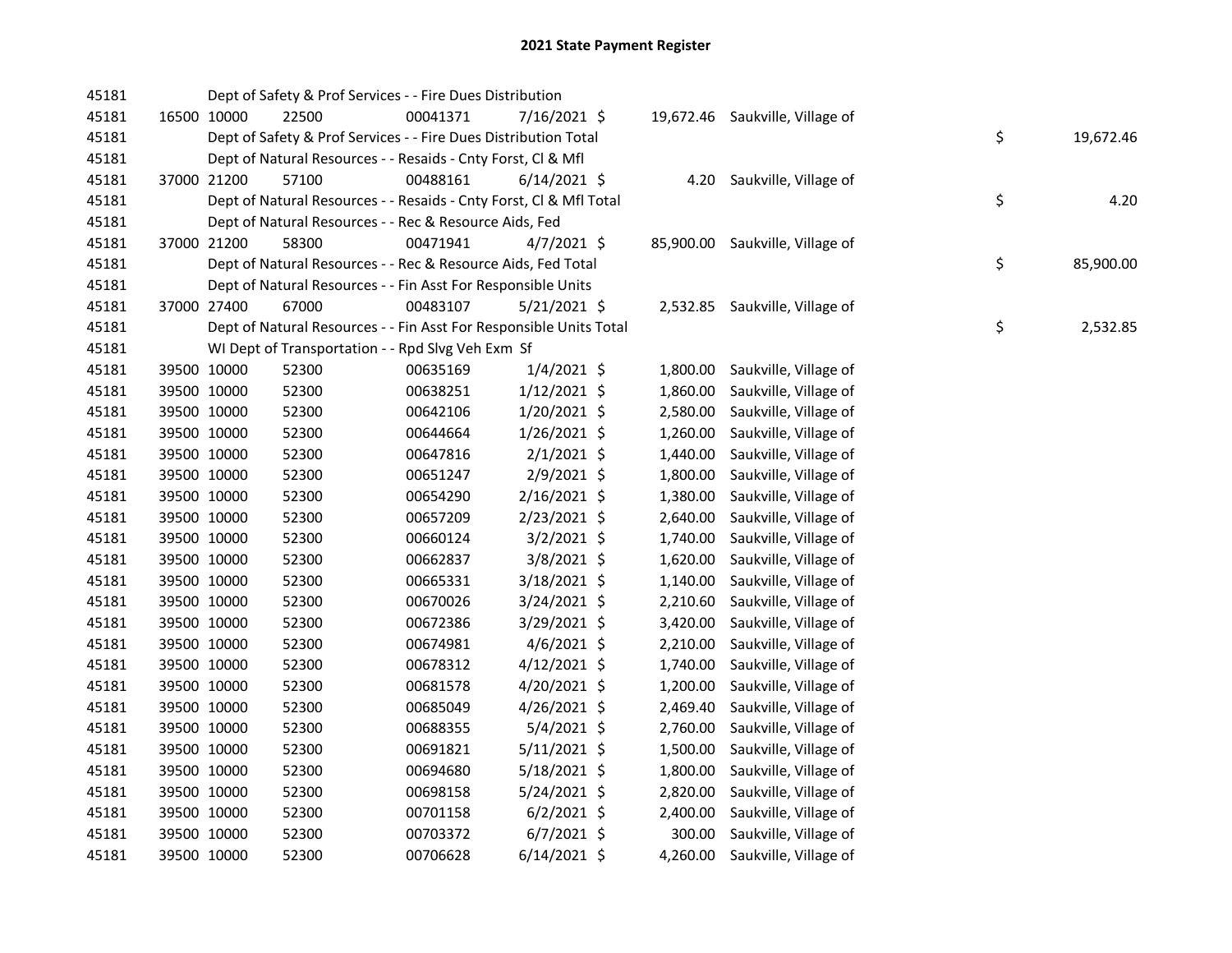| 45181 |             | 39500 10000 | 52300                                                                  | 00709552 | $6/22/2021$ \$ |          | 2,700.00 Saukville, Village of  |    |            |
|-------|-------------|-------------|------------------------------------------------------------------------|----------|----------------|----------|---------------------------------|----|------------|
| 45181 |             | 39500 10000 | 52300                                                                  | 00714573 | 6/28/2021 \$   | 2,040.00 | Saukville, Village of           |    |            |
| 45181 |             | 39500 10000 | 52300                                                                  | 00717398 | 7/6/2021 \$    | 1,320.00 | Saukville, Village of           |    |            |
| 45181 |             | 39500 10000 | 52300                                                                  | 00719526 | 7/12/2021 \$   | 2,280.00 | Saukville, Village of           |    |            |
| 45181 |             | 39500 10000 | 52300                                                                  | 00723534 | 7/21/2021 \$   | 3,600.00 | Saukville, Village of           |    |            |
| 45181 |             | 39500 10000 | 52300                                                                  | 00725554 | 7/27/2021 \$   | 2,470.00 | Saukville, Village of           |    |            |
| 45181 |             | 39500 10000 | 52300                                                                  | 00728719 | $8/3/2021$ \$  | 1,740.00 | Saukville, Village of           |    |            |
| 45181 |             | 39500 10000 | 52300                                                                  | 00732100 | 8/9/2021 \$    | 2,160.00 | Saukville, Village of           |    |            |
| 45181 |             | 39500 10000 | 52300                                                                  | 00735240 | 8/16/2021 \$   | 2,940.00 | Saukville, Village of           |    |            |
| 45181 |             | 39500 10000 | 52300                                                                  | 00737862 | 8/24/2021 \$   | 1,920.00 | Saukville, Village of           |    |            |
| 45181 |             | 39500 10000 | 52300                                                                  | 00740559 | 8/30/2021 \$   | 2,040.00 | Saukville, Village of           |    |            |
| 45181 |             | 39500 10000 | 52300                                                                  | 00743724 | 9/8/2021 \$    | 2,160.00 | Saukville, Village of           |    |            |
| 45181 |             | 39500 10000 | 52300                                                                  | 00745844 | $9/13/2021$ \$ | 360.00   | Saukville, Village of           |    |            |
| 45181 |             | 39500 10000 | 52300                                                                  | 00748703 | 9/21/2021 \$   | 3,060.00 | Saukville, Village of           |    |            |
| 45181 |             | 39500 10000 | 52300                                                                  | 00753939 | 9/28/2021 \$   | 2,160.00 | Saukville, Village of           |    |            |
| 45181 |             | 39500 10000 | 52300                                                                  | 00757332 | 10/4/2021 \$   | 2,460.00 | Saukville, Village of           |    |            |
| 45181 |             | 39500 10000 | 52300                                                                  | 00760662 | 10/12/2021 \$  | 1,974.08 | Saukville, Village of           |    |            |
| 45181 |             | 39500 10000 | 52300                                                                  | 00763386 | 10/18/2021 \$  | 1,440.00 | Saukville, Village of           |    |            |
| 45181 |             | 39500 10000 | 52300                                                                  | 00766098 | 10/25/2021 \$  | 3,720.00 | Saukville, Village of           |    |            |
| 45181 |             | 39500 10000 | 52300                                                                  | 00768669 | $11/1/2021$ \$ | 2,760.00 | Saukville, Village of           |    |            |
| 45181 |             | 39500 10000 | 52300                                                                  | 00771640 | 11/8/2021 \$   | 300.00   | Saukville, Village of           |    |            |
| 45181 |             | 39500 10000 | 52300                                                                  | 00774048 | 11/16/2021 \$  | 3,720.00 | Saukville, Village of           |    |            |
| 45181 |             | 39500 10000 | 52300                                                                  | 00776773 | 11/22/2021 \$  | 2,220.00 | Saukville, Village of           |    |            |
| 45181 |             | 39500 10000 | 52300                                                                  | 00778776 | 11/30/2021 \$  | 2,160.00 | Saukville, Village of           |    |            |
| 45181 |             | 39500 10000 | 52300                                                                  | 00780880 | 12/6/2021 \$   | 2,880.00 | Saukville, Village of           |    |            |
| 45181 |             | 39500 10000 | 52300                                                                  | 00783096 | 12/13/2021 \$  | 3,240.00 | Saukville, Village of           |    |            |
| 45181 |             | 39500 10000 | 52300                                                                  | 00785729 | 12/20/2021 \$  | 720.00   | Saukville, Village of           |    |            |
| 45181 |             |             | WI Dept of Transportation - - Rpd Slvg Veh Exm Sf Total                |          |                |          |                                 | \$ | 108,894.08 |
| 45181 |             |             | WI Dept of Transportation - - Trns Aids To Mnc.-Sf                     |          |                |          |                                 |    |            |
| 45181 |             | 39500 21100 | 19100                                                                  | 00632815 | $1/4/2021$ \$  |          | 81,487.92 Saukville, Village of |    |            |
| 45181 |             | 39500 21100 | 19100                                                                  | 00668422 | $4/5/2021$ \$  |          | 81,487.92 Saukville, Village of |    |            |
| 45181 |             | 39500 21100 | 19100                                                                  | 00711910 | $7/6/2021$ \$  |          | 81,487.92 Saukville, Village of |    |            |
| 45181 |             | 39500 21100 | 19100                                                                  | 00752469 | 10/4/2021 \$   |          | 81,487.95 Saukville, Village of |    |            |
| 45181 |             |             | WI Dept of Transportation - - Trns Aids To Mnc.-Sf Total               |          |                |          |                                 | \$ | 325,951.71 |
| 45181 |             |             | Department of Health Services - - Emergency Medical Services, Ai       |          |                |          |                                 |    |            |
| 45181 | 43500 10000 |             | 11900                                                                  | 00405561 | $1/25/2021$ \$ | 5,642.09 | Saukville, Village of           |    |            |
| 45181 |             |             | Department of Health Services - - Emergency Medical Services, Ai Total |          |                |          |                                 | \$ | 5,642.09   |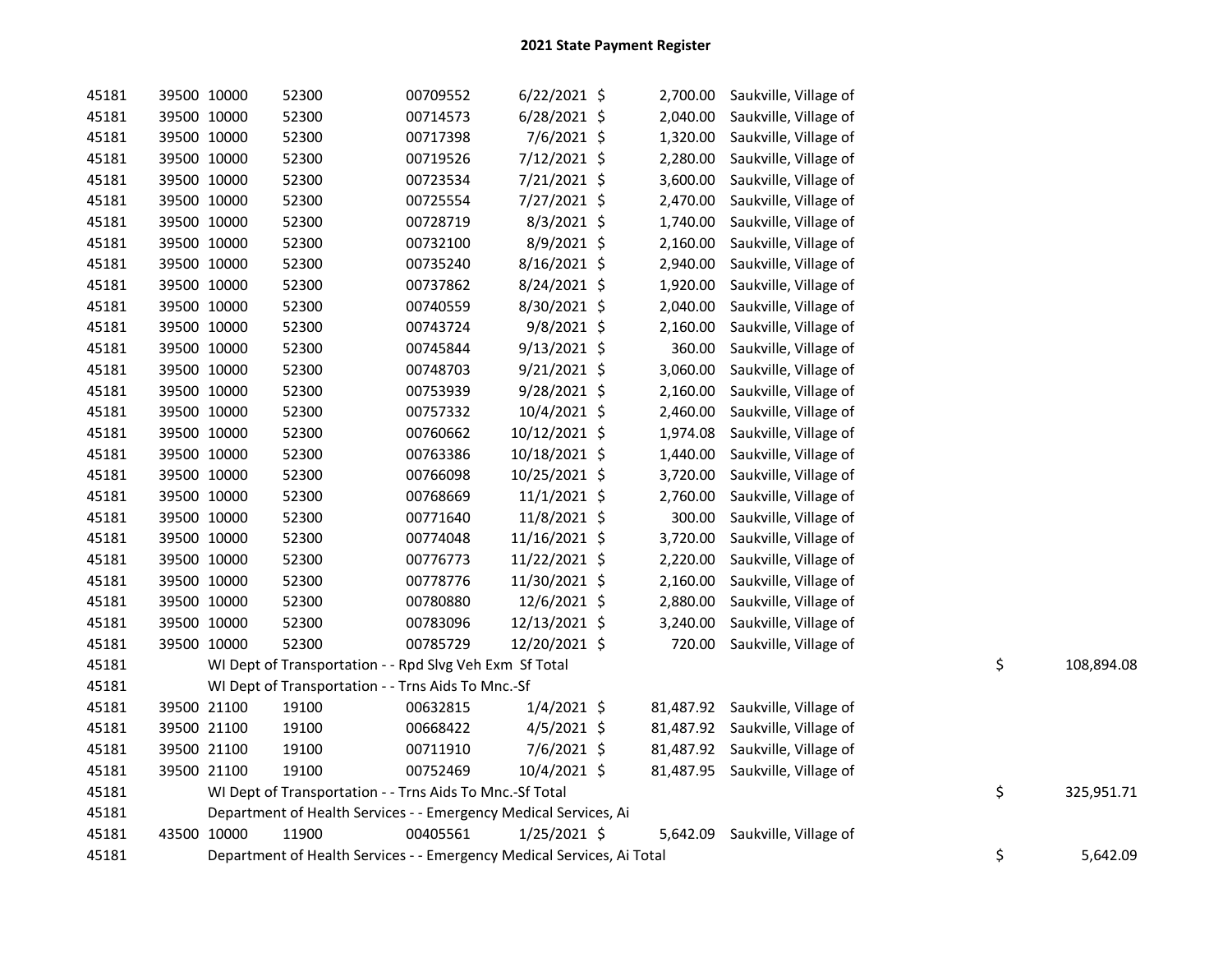| 45181 |             |             | Department of Health Services - - Prepaid Medical Transport Reimbursement       |                         |                |          |                                  |    |            |
|-------|-------------|-------------|---------------------------------------------------------------------------------|-------------------------|----------------|----------|----------------------------------|----|------------|
| 45181 |             | 43500 10000 | 16300                                                                           | AMBULANCE 11/15/2021 \$ |                |          | 2,349.50 Saukville, Village of   |    |            |
| 45181 |             |             | Department of Health Services - - Prepaid Medical Transport Reimbursement Total |                         |                |          |                                  | \$ | 2,349.50   |
| 45181 |             |             | Department of Justice - - Officer training reimbursement                        |                         |                |          |                                  |    |            |
| 45181 |             | 45500 10000 | 21400                                                                           | 00105764                | 11/23/2021 \$  |          | 1,920.00 Saukville, Village of   |    |            |
| 45181 |             |             | Department of Justice - - Officer training reimbursement Total                  |                         |                |          |                                  | \$ | 1,920.00   |
| 45181 |             |             | Department of Justice - - Federal Aid, Local Assistance                         |                         |                |          |                                  |    |            |
| 45181 | 45500 10000 |             | 25100                                                                           | 00097455                | $4/30/2021$ \$ |          | 7,499.00 Saukville, Village of   |    |            |
| 45181 |             |             | Department of Justice - - Federal Aid, Local Assistance Total                   |                         |                |          |                                  | \$ | 7,499.00   |
| 45181 |             |             | Department of Military Affairs - - Disaster Recovery Aid                        |                         |                |          |                                  |    |            |
| 45181 |             | 46500 10000 | 30500                                                                           | 00093270                | $4/28/2021$ \$ |          | 6,623.31 Saukville, Village of   |    |            |
| 45181 |             |             | Department of Military Affairs - - Disaster Recovery Aid Total                  |                         |                |          |                                  | \$ | 6,623.31   |
| 45181 |             |             | Department of Military Affairs - - Federal Aid, Local Assistance                |                         |                |          |                                  |    |            |
| 45181 |             | 46500 10000 | 34200                                                                           | 00101053                | $10/7/2021$ \$ |          | 3,095.68 Saukville, Village of   |    |            |
| 45181 |             |             | Department of Military Affairs - - Federal Aid, Local Assistance Total          |                         |                |          |                                  | \$ | 3,095.68   |
| 45181 |             |             | Department of Revenue - - Gifts And Grants                                      |                         |                |          |                                  |    |            |
| 45181 |             | 56600 10000 | 12100                                                                           | 00207228                | $6/25/2021$ \$ |          | 231,997.85 Saukville, Village of |    |            |
| 45181 |             |             | Department of Revenue - - Gifts And Grants Total                                |                         |                |          |                                  | \$ | 231,997.85 |
| 45181 |             |             | Department of Revenue - - Misc Revenue Holding Clearing                         |                         |                |          |                                  |    |            |
| 45181 |             | 56600 10000 | 99500                                                                           | 00192823                | $3/1/2021$ \$  | 2,119.00 | Saukville, Village of            |    |            |
| 45181 |             | 56600 10000 | 99500                                                                           | 00194225                | 3/8/2021 \$    | 1,636.44 | Saukville, Village of            |    |            |
| 45181 |             | 56600 10000 | 99500                                                                           | 00195088                | 3/15/2021 \$   | 204.63   | Saukville, Village of            |    |            |
| 45181 |             | 56600 10000 | 99500                                                                           | 00198527                | $4/12/2021$ \$ | 36.00    | Saukville, Village of            |    |            |
| 45181 |             | 56600 10000 | 99500                                                                           | 00198530                | $4/12/2021$ \$ | 207.39   | Saukville, Village of            |    |            |
| 45181 |             | 56600 10000 | 99500                                                                           | 00199260                | $4/20/2021$ \$ | 892.63   | Saukville, Village of            |    |            |
| 45181 |             | 56600 10000 | 99500                                                                           | 00199904                | $4/26/2021$ \$ |          | 772.01 Saukville, Village of     |    |            |
| 45181 |             | 56600 10000 | 99500                                                                           | 00200495                | $5/3/2021$ \$  | 55.00    | Saukville, Village of            |    |            |
| 45181 |             | 56600 10000 | 99500                                                                           | 00202335                | $5/17/2021$ \$ | 25.00    | Saukville, Village of            |    |            |
| 45181 |             | 56600 10000 | 99500                                                                           | 00203062                | $5/24/2021$ \$ | 977.58   | Saukville, Village of            |    |            |
| 45181 |             | 56600 10000 | 99500                                                                           | 00203757                | $6/1/2021$ \$  | 47.00    | Saukville, Village of            |    |            |
| 45181 |             | 56600 10000 | 99500                                                                           | 00205907                | $6/21/2021$ \$ | 267.00   | Saukville, Village of            |    |            |
| 45181 |             | 56600 10000 | 99500                                                                           | 00209058                | 7/8/2021 \$    |          | 100.61 Saukville, Village of     |    |            |
| 45181 |             | 56600 10000 | 99500                                                                           | 00219259                | 11/5/2021 \$   |          | 17.48 Saukville, Village of      |    |            |
| 45181 |             | 56600 10000 | 99500                                                                           | 00221409                | 12/7/2021 \$   |          | 132.52 Saukville, Village of     |    |            |
| 45181 |             |             | Department of Revenue - - Misc Revenue Holding Clearing Total                   |                         |                |          |                                  | \$ | 7,490.29   |
| 45181 |             |             | Shared Revenue and Tax Relief - - Expenditure Restraint Program                 |                         |                |          |                                  |    |            |
| 45181 |             | 83500 10000 | 10100                                                                           | 00081896                | 7/26/2021 \$   |          | 51,085.73 Saukville, Village of  |    |            |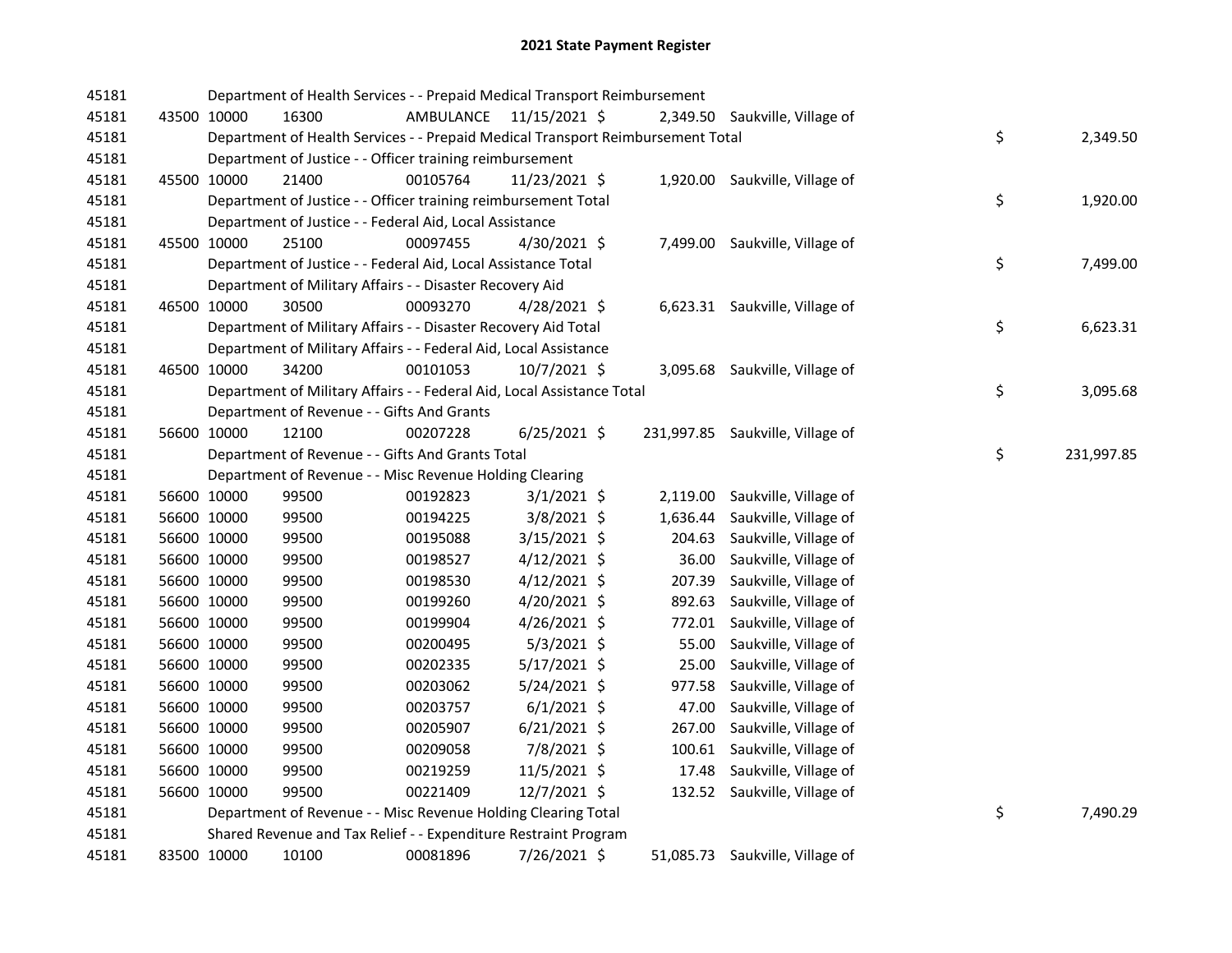| 45181       |       |             | Shared Revenue and Tax Relief - - Expenditure Restraint Program Total         |          |                |            |                       | \$ | 51,085.73    |
|-------------|-------|-------------|-------------------------------------------------------------------------------|----------|----------------|------------|-----------------------|----|--------------|
| 45181       |       |             | Shared Revenue and Tax Relief - - County And Municipal Aid                    |          |                |            |                       |    |              |
| 45181       |       | 83500 10000 | 10500                                                                         | 00081896 | 7/26/2021 \$   | 49,217.92  | Saukville, Village of |    |              |
| 45181       | 83500 | 10000       | 10500                                                                         | 00088999 | 11/15/2021 \$  | 276,552.05 | Saukville, Village of |    |              |
| 45181       |       |             | Shared Revenue and Tax Relief - - County And Municipal Aid Total              |          |                |            |                       | \$ | 325,769.97   |
| 45181       |       |             | Shared Revenue and Tax Relief - - Exempt Computer Aid                         |          |                |            |                       |    |              |
| 45181       |       | 83500 10000 | 10900                                                                         | 00084473 | $7/26/2021$ \$ | 26,536.03  | Saukville, Village of |    |              |
| 45181       |       | 83500 10000 | 10900                                                                         | 00085872 | $7/26/2021$ \$ | 274.07     | Saukville, Village of |    |              |
| 45181       |       |             | Shared Revenue and Tax Relief - - Exempt Computer Aid Total                   |          |                |            |                       | \$ | 26,810.10    |
| 45181       |       |             | Shared Revenue and Tax Relief - - Utility Aid                                 |          |                |            |                       |    |              |
| 45181       |       | 83500 10000 | 11000                                                                         | 00081896 | 7/26/2021 \$   | 13,449.63  | Saukville, Village of |    |              |
| 45181       |       | 83500 10000 | 11000                                                                         | 00088999 | 11/15/2021 \$  | 80,804.05  | Saukville, Village of |    |              |
| 45181       |       |             | Shared Revenue and Tax Relief - - Utility Aid Total                           |          |                |            |                       | \$ | 94,253.68    |
| 45181       |       |             | Shared Revenue and Tax Relief - - Personal Property Aid                       |          |                |            |                       |    |              |
| 45181       |       | 83500 10000 | 11100                                                                         | 00077645 | $5/3/2021$ \$  | 16,214.39  | Saukville, Village of |    |              |
| 45181       |       | 83500 10000 | 11100                                                                         | 00078961 | $5/3/2021$ \$  | 6,042.60   | Saukville, Village of |    |              |
| 45181       |       |             | Shared Revenue and Tax Relief - - Personal Property Aid Total                 |          |                |            |                       | \$ | 22,256.99    |
| 45181       |       |             | Shared Revenue and Tax Relief - - State Aid; Video Service Provider Fee       |          |                |            |                       |    |              |
| 45181       | 83500 | 10000       | 11200                                                                         | 00083091 | 7/26/2021 \$   | 9,632.06   | Saukville, Village of |    |              |
| 45181       |       |             | Shared Revenue and Tax Relief - - State Aid; Video Service Provider Fee Total |          |                |            |                       | \$ | 9,632.06     |
| 45181 Total |       |             |                                                                               |          |                |            |                       | \$ | 1,339,381.55 |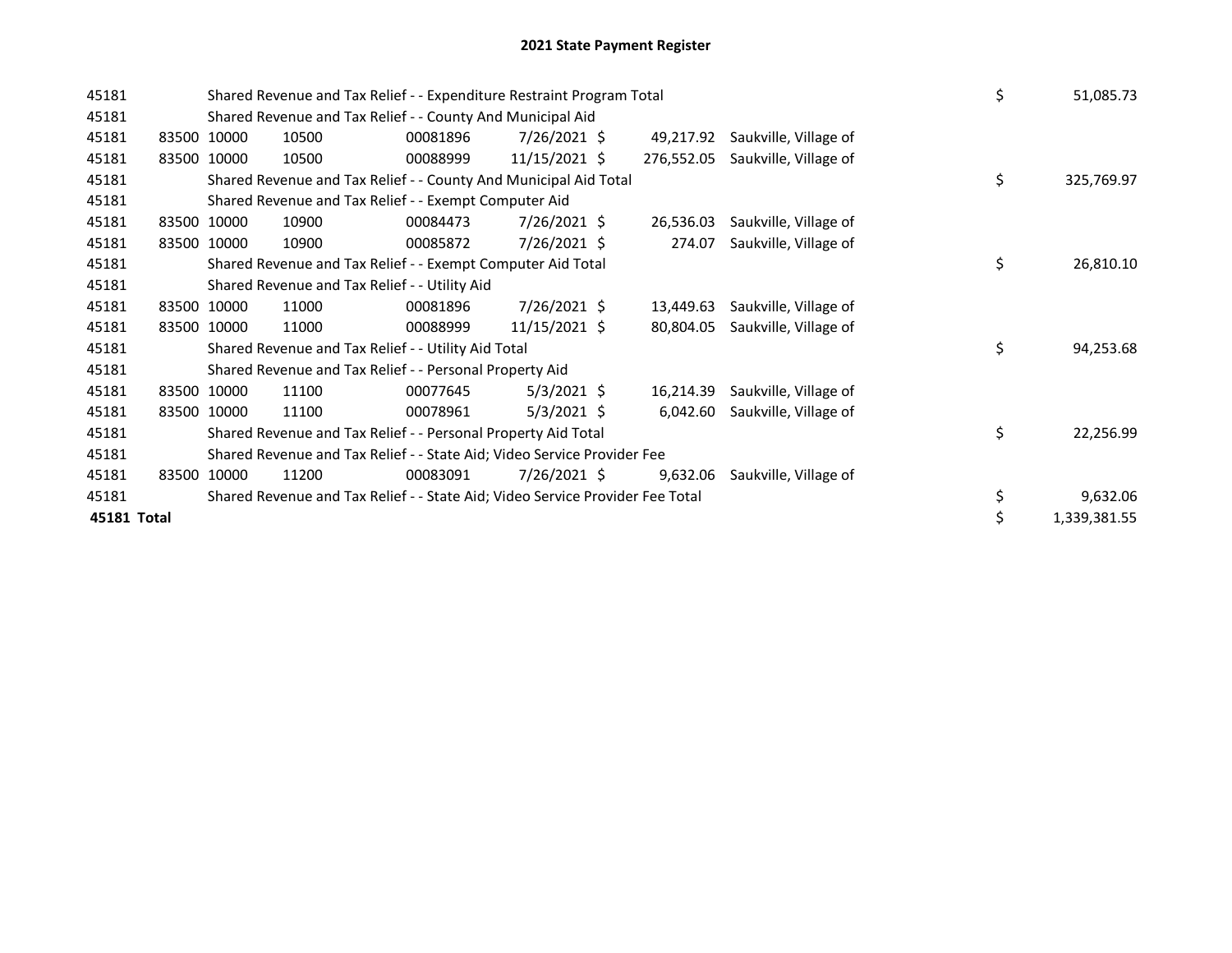| 45186 |             |             | Dept of Safety & Prof Services - - Fire Dues Distribution                       |           |                |        |                                   |    |            |
|-------|-------------|-------------|---------------------------------------------------------------------------------|-----------|----------------|--------|-----------------------------------|----|------------|
| 45186 |             | 16500 10000 | 22500                                                                           | 00041372  | 7/16/2021 \$   |        | 15,976.75 Village Of Thiensville  |    |            |
| 45186 |             |             | Dept of Safety & Prof Services - - Fire Dues Distribution Total                 |           |                |        |                                   | \$ | 15,976.75  |
| 45186 |             |             | Dept of Natural Resources - - Fin Asst For Responsible Units                    |           |                |        |                                   |    |            |
| 45186 |             | 37000 27400 | 67000                                                                           | 00482993  | $5/21/2021$ \$ |        | 9,536.22 Village Of Thiensville   |    |            |
| 45186 |             |             | Dept of Natural Resources - - Fin Asst For Responsible Units Total              |           |                |        |                                   | \$ | 9,536.22   |
| 45186 |             |             | Dept of Natural Resources - - Land Acquisition                                  |           |                |        |                                   |    |            |
| 45186 |             | 37000 36300 | TA100                                                                           | 00526973  | 12/30/2021 \$  |        | 67,398.93 Village Of Thiensville  |    |            |
| 45186 |             |             | Dept of Natural Resources - - Land Acquisition Total                            |           |                |        |                                   | \$ | 67,398.93  |
| 45186 |             |             | WI Dept of Transportation - - Trns Aids To Mnc.-Sf                              |           |                |        |                                   |    |            |
| 45186 |             | 39500 21100 | 19100                                                                           | 00632816  | $1/4/2021$ \$  |        | 52,768.18 Village Of Thiensville  |    |            |
| 45186 |             | 39500 21100 | 19100                                                                           | 00668423  | $4/5/2021$ \$  |        | 52,768.18 Village Of Thiensville  |    |            |
| 45186 |             | 39500 21100 | 19100                                                                           | 00711911  | 7/6/2021 \$    |        | 52,768.18 Village Of Thiensville  |    |            |
| 45186 |             | 39500 21100 | 19100                                                                           | 00752470  | 10/4/2021 \$   |        | 52,768.19 Village Of Thiensville  |    |            |
| 45186 |             |             | WI Dept of Transportation - - Trns Aids To Mnc.-Sf Total                        |           |                |        |                                   | \$ | 211,072.73 |
| 45186 |             |             | Department of Health Services - - Prepaid Medical Transport Reimbursement       |           |                |        |                                   |    |            |
| 45186 |             | 43500 10000 | 16300                                                                           | AMBULANCE | 11/15/2021 \$  |        | 4,190.99 Village Of Thiensville   |    |            |
| 45186 |             |             | Department of Health Services - - Prepaid Medical Transport Reimbursement Total |           |                |        |                                   | \$ | 4,190.99   |
| 45186 |             |             | Department of Justice - - Officer training reimbursement                        |           |                |        |                                   |    |            |
| 45186 |             | 45500 10000 | 21400                                                                           | 00105916  | 11/24/2021 \$  |        | 1,120.00 Village Of Thiensville   |    |            |
| 45186 |             |             | Department of Justice - - Officer training reimbursement Total                  |           |                |        |                                   | \$ | 1,120.00   |
| 45186 |             |             | Department of Revenue - - Gifts And Grants                                      |           |                |        |                                   |    |            |
| 45186 |             | 56600 10000 | 12100                                                                           | 00207229  | $6/25/2021$ \$ |        | 163,544.62 Village Of Thiensville |    |            |
| 45186 |             |             | Department of Revenue - - Gifts And Grants Total                                |           |                |        |                                   | \$ | 163,544.62 |
| 45186 |             |             | Department of Revenue - - Misc Revenue Holding Clearing                         |           |                |        |                                   |    |            |
| 45186 |             | 56600 10000 | 99500                                                                           | 00188939  | $1/8/2021$ \$  | 65.00  | Village Of Thiensville            |    |            |
| 45186 |             | 56600 10000 | 99500                                                                           | 00191009  | 2/5/2021 \$    | 115.00 | Village Of Thiensville            |    |            |
| 45186 |             | 56600 10000 | 99500                                                                           | 00193618  | $3/5/2021$ \$  |        | 839.89 Village Of Thiensville     |    |            |
| 45186 |             | 56600 10000 | 99500                                                                           | 00193622  | 3/5/2021 \$    |        | 310.00 Village Of Thiensville     |    |            |
| 45186 |             | 56600 10000 | 99500                                                                           | 00197901  | $4/7/2021$ \$  |        | 1,286.85 Village Of Thiensville   |    |            |
| 45186 |             | 56600 10000 | 99500                                                                           | 00197905  | $4/7/2021$ \$  |        | 250.00 Village Of Thiensville     |    |            |
| 45186 |             | 56600 10000 | 99500                                                                           | 00201262  | 5/7/2021 \$    |        | 681.34 Village Of Thiensville     |    |            |
| 45186 |             | 56600 10000 | 99500                                                                           | 00204488  | $6/7/2021$ \$  |        | 683.68 Village Of Thiensville     |    |            |
| 45186 |             | 56600 10000 | 99500                                                                           | 00204491  | $6/7/2021$ \$  |        | 195.00 Village Of Thiensville     |    |            |
| 45186 |             | 56600 10000 | 99500                                                                           | 00209057  | 7/8/2021 \$    |        | 723.18 Village Of Thiensville     |    |            |
| 45186 |             | 56600 10000 | 99500                                                                           | 00211805  | 8/6/2021 \$    |        | 1,147.01 Village Of Thiensville   |    |            |
| 45186 | 56600 10000 |             | 99500                                                                           | 00214418  | 9/8/2021 \$    |        | 415.17 Village Of Thiensville     |    |            |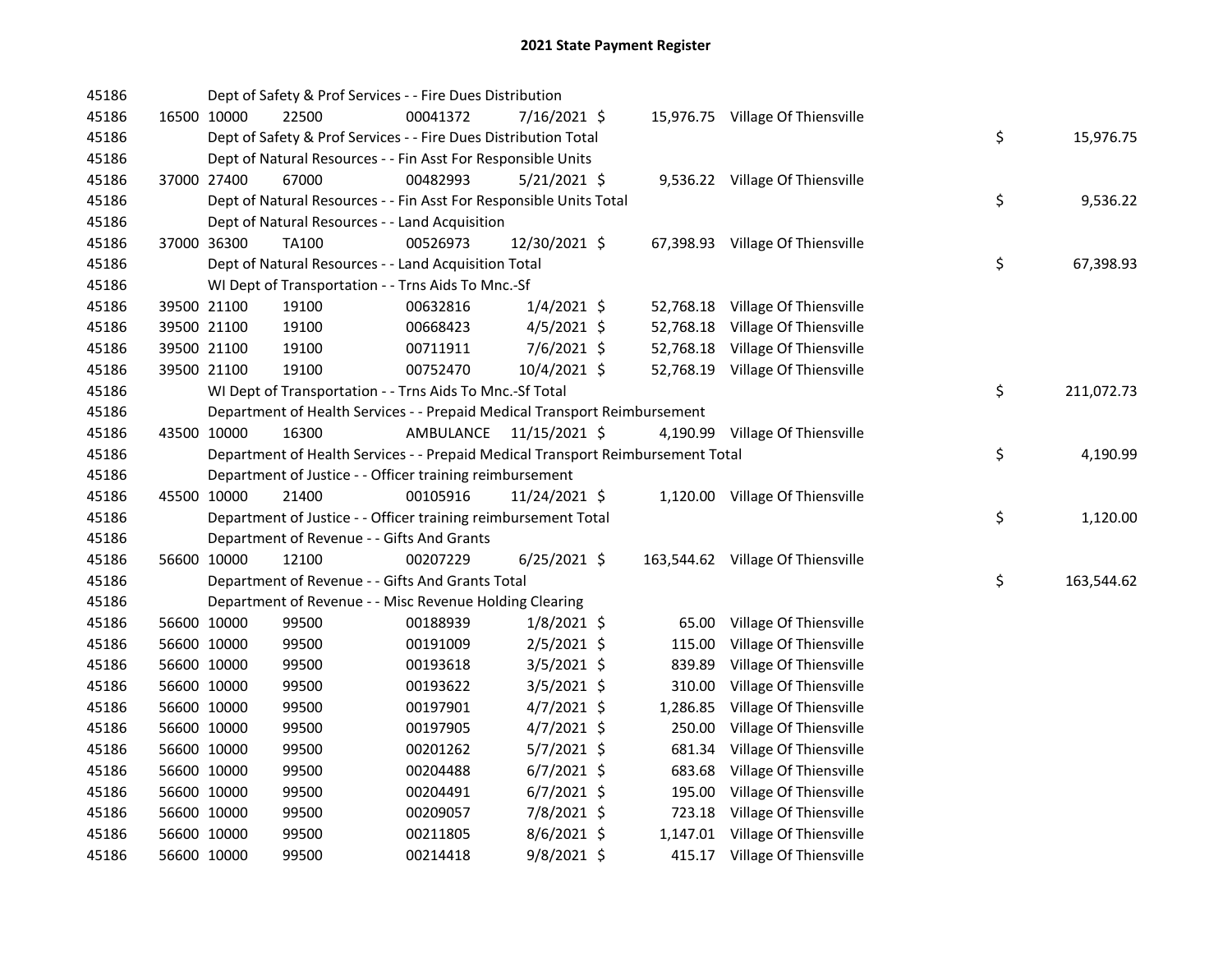| 45186       |       | 56600 10000 | 99500                                                                         | 00216668 | $10/7/2021$ \$ | 500.64    | Village Of Thiensville |    |            |
|-------------|-------|-------------|-------------------------------------------------------------------------------|----------|----------------|-----------|------------------------|----|------------|
| 45186       |       | 56600 10000 | 99500                                                                         | 00219257 | $11/5/2021$ \$ | 1,563.17  | Village Of Thiensville |    |            |
| 45186       |       | 56600 10000 | 99500                                                                         | 00219261 | $11/5/2021$ \$ | 75.00     | Village Of Thiensville |    |            |
| 45186       |       | 56600 10000 | 99500                                                                         | 00221412 | 12/7/2021 \$   | 65.00     | Village Of Thiensville |    |            |
| 45186       |       |             | Department of Revenue - - Misc Revenue Holding Clearing Total                 |          |                |           |                        | \$ | 8,915.93   |
| 45186       |       |             | Shared Revenue and Tax Relief - - Expenditure Restraint Program               |          |                |           |                        |    |            |
| 45186       |       | 83500 10000 | 10100                                                                         | 00081897 | 7/26/2021 \$   | 31,608.62 | Village Of Thiensville |    |            |
| 45186       |       |             | Shared Revenue and Tax Relief - - Expenditure Restraint Program Total         |          |                |           |                        | \$ | 31,608.62  |
| 45186       |       |             | Shared Revenue and Tax Relief - - County And Municipal Aid                    |          |                |           |                        |    |            |
| 45186       |       | 83500 10000 | 10500                                                                         | 00081897 | 7/26/2021 \$   | 6,687.23  | Village Of Thiensville |    |            |
| 45186       |       | 83500 10000 | 10500                                                                         | 00089000 | 11/15/2021 \$  | 33,703.33 | Village Of Thiensville |    |            |
| 45186       |       |             | Shared Revenue and Tax Relief - - County And Municipal Aid Total              |          |                |           |                        | \$ | 40,390.56  |
| 45186       |       |             | Shared Revenue and Tax Relief - - Exempt Computer Aid                         |          |                |           |                        |    |            |
| 45186       | 83500 | 10000       | 10900                                                                         | 00084474 | 7/26/2021 \$   | 4,178.66  | Village Of Thiensville |    |            |
| 45186       |       |             | Shared Revenue and Tax Relief - - Exempt Computer Aid Total                   |          |                |           |                        | \$ | 4,178.66   |
| 45186       |       |             | Shared Revenue and Tax Relief - - State Aid; Video Service Provider Fee       |          |                |           |                        |    |            |
| 45186       | 83500 | 10000       | 11200                                                                         | 00083092 | 7/26/2021 \$   | 9,470.83  | Village Of Thiensville |    |            |
| 45186       |       |             | Shared Revenue and Tax Relief - - State Aid; Video Service Provider Fee Total |          |                |           |                        |    | 9,470.83   |
| 45186 Total |       |             |                                                                               |          |                |           |                        |    | 567,404.84 |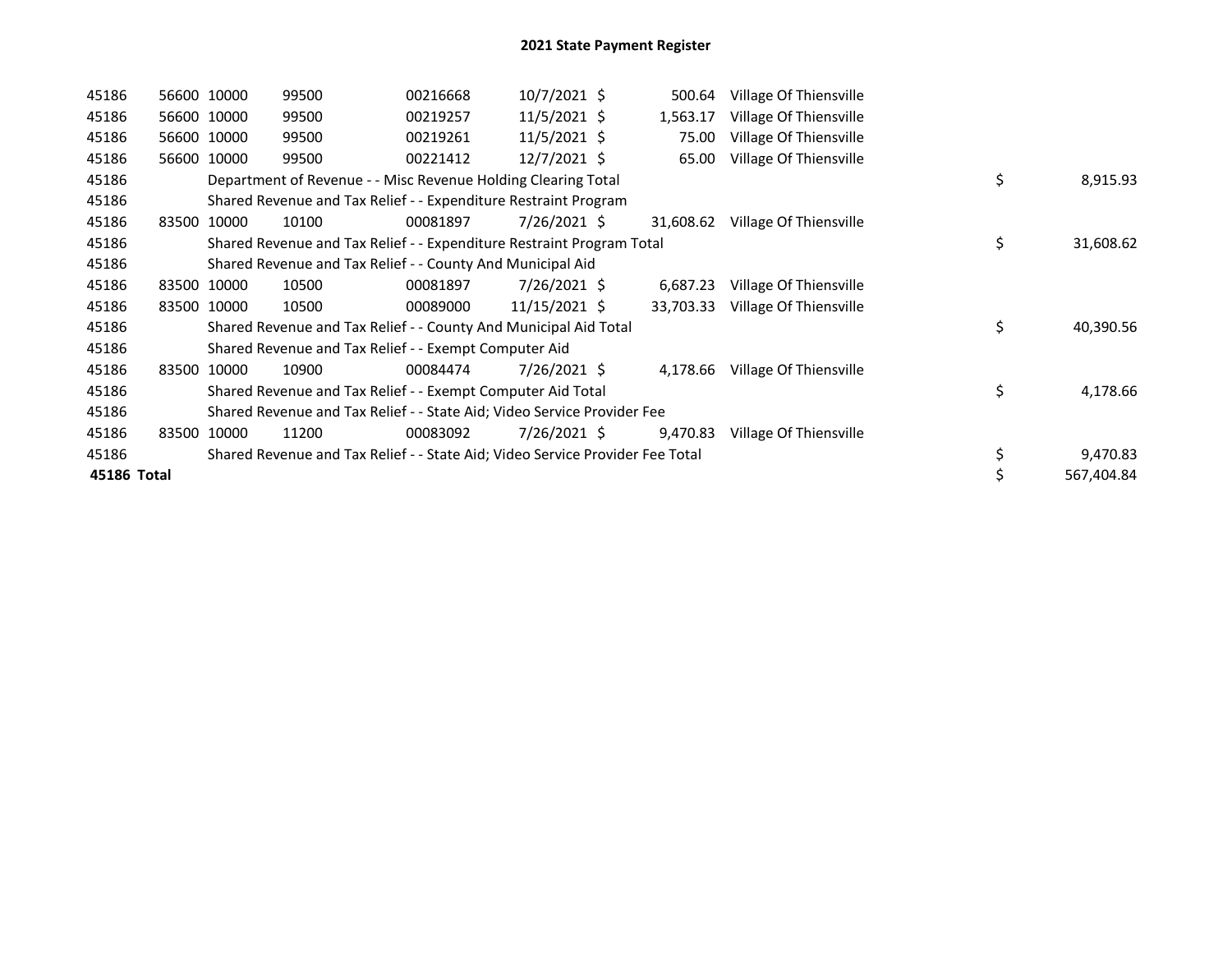| 45211 |             | Dept of Safety & Prof Services - - Fire Dues Distribution                       |                         |                |            |                              |    |            |
|-------|-------------|---------------------------------------------------------------------------------|-------------------------|----------------|------------|------------------------------|----|------------|
| 45211 | 16500 10000 | 22500                                                                           | 00041361                | 7/15/2021 \$   |            | 60,206.59 City Of Cedarburg  |    |            |
| 45211 |             | Dept of Safety & Prof Services - - Fire Dues Distribution Total                 |                         |                |            |                              | \$ | 60,206.59  |
| 45211 |             | Dept of Natural Resources - - Fin Asst For Responsible Units                    |                         |                |            |                              |    |            |
| 45211 | 37000 27400 | 67000                                                                           | 00483255                | $5/21/2021$ \$ |            | 38,041.87 City Of Cedarburg  |    |            |
| 45211 |             | Dept of Natural Resources - - Fin Asst For Responsible Units Total              |                         |                |            |                              | \$ | 38,041.87  |
| 45211 |             | Dept of Natural Resources - - Dnr-Dam Safety Projects                           |                         |                |            |                              |    |            |
| 45211 | 37000 36300 | <b>TX100</b>                                                                    | 00456135                | $1/14/2021$ \$ |            | 183,135.46 City Of Cedarburg |    |            |
| 45211 |             | Dept of Natural Resources - - Dnr-Dam Safety Projects Total                     |                         |                |            |                              | \$ | 183,135.46 |
| 45211 |             | WI Dept of Transportation - - Trns Aids To Mnc.-Sf                              |                         |                |            |                              |    |            |
| 45211 | 39500 21100 | 19100                                                                           | 00632817                | $1/4/2021$ \$  | 224,758.40 | City Of Cedarburg            |    |            |
| 45211 | 39500 21100 | 19100                                                                           | 00668424                | $4/5/2021$ \$  | 224,758.40 | City Of Cedarburg            |    |            |
| 45211 | 39500 21100 | 19100                                                                           | 00711912                | $7/6/2021$ \$  | 224,758.40 | City Of Cedarburg            |    |            |
| 45211 | 39500 21100 | 19100                                                                           | 00752471                | 10/4/2021 \$   | 224,758.40 | City Of Cedarburg            |    |            |
| 45211 |             | WI Dept of Transportation - - Trns Aids To Mnc.-Sf Total                        |                         |                |            |                              | \$ | 899,033.60 |
| 45211 |             | Department of Health Services - - Prepaid Medical Transport Reimbursement       |                         |                |            |                              |    |            |
| 45211 | 43500 10000 | 16300                                                                           | AMBULANCE 11/15/2021 \$ |                |            | 3,555.99 City Of Cedarburg   |    |            |
| 45211 |             | Department of Health Services - - Prepaid Medical Transport Reimbursement Total |                         |                |            |                              | \$ | 3,555.99   |
| 45211 |             | Department of Justice - - Officer training reimbursement                        |                         |                |            |                              |    |            |
| 45211 | 45500 10000 | 21400                                                                           | 00105041                | 11/10/2021 \$  |            | 3,040.00 City Of Cedarburg   |    |            |
| 45211 |             | Department of Justice - - Officer training reimbursement Total                  |                         |                |            |                              | \$ | 3,040.00   |
| 45211 |             | Department of Justice - - Law Enforcement Train, Local                          |                         |                |            |                              |    |            |
| 45211 | 45500 10000 | 23100                                                                           | 00102948                | $9/27/2021$ \$ |            | 1,856.40 City Of Cedarburg   |    |            |
| 45211 |             | Department of Justice - - Law Enforcement Train, Local Total                    |                         |                |            |                              | \$ | 1,856.40   |
| 45211 |             | Department of Military Affairs - - Federal Aid, Local Assistance                |                         |                |            |                              |    |            |
| 45211 | 46500 10000 | 34200                                                                           | 00096406                | $6/28/2021$ \$ |            | 59,183.95 City Of Cedarburg  |    |            |
| 45211 |             | Department of Military Affairs - - Federal Aid, Local Assistance Total          |                         |                |            |                              | \$ | 59,183.95  |
| 45211 |             | Department of Revenue - - Gifts And Grants                                      |                         |                |            |                              |    |            |
| 45211 | 56600 10000 | 12100                                                                           | 00207230                | $6/25/2021$ \$ |            | 607,234.62 City Of Cedarburg |    |            |
| 45211 |             | Department of Revenue - - Gifts And Grants Total                                |                         |                |            |                              | \$ | 607,234.62 |
| 45211 |             | Department of Revenue - - Misc Revenue Holding Clearing                         |                         |                |            |                              |    |            |
| 45211 | 56600 10000 | 99500                                                                           | 00190070                | $1/25/2021$ \$ | 187.00     | City Of Cedarburg            |    |            |
| 45211 | 56600 10000 | 99500                                                                           | 00192825                | $3/1/2021$ \$  | 1,429.06   | City Of Cedarburg            |    |            |
| 45211 | 56600 10000 | 99500                                                                           | 00194228                | 3/8/2021 \$    | 804.17     | City Of Cedarburg            |    |            |
| 45211 | 56600 10000 | 99500                                                                           | 00196584                | 3/29/2021 \$   | 2,015.65   | City Of Cedarburg            |    |            |
| 45211 | 56600 10000 | 99500                                                                           | 00198529                | $4/12/2021$ \$ | 508.00     | City Of Cedarburg            |    |            |
| 45211 | 56600 10000 | 99500                                                                           | 00201696                | 5/10/2021 \$   | 167.24     | City Of Cedarburg            |    |            |
|       |             |                                                                                 |                         |                |            |                              |    |            |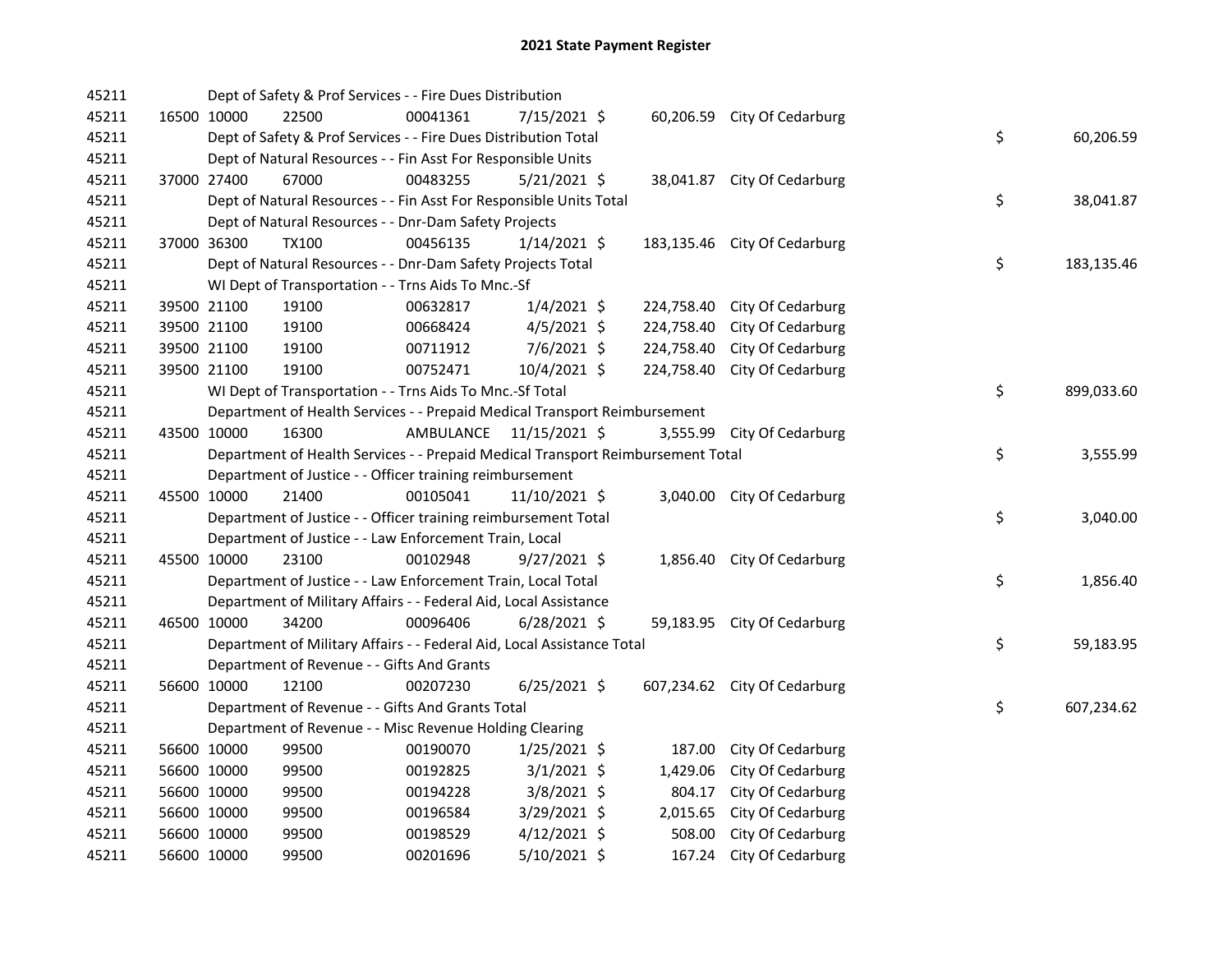| 45211       | 56600 10000 | 99500                                                                         | 00203064 | 5/24/2021 \$   | 852.03       | City Of Cedarburg           |    |              |
|-------------|-------------|-------------------------------------------------------------------------------|----------|----------------|--------------|-----------------------------|----|--------------|
| 45211       | 56600 10000 | 99500                                                                         | 00203759 | $6/1/2021$ \$  | 11.00        | City Of Cedarburg           |    |              |
| 45211       | 56600 10000 | 99500                                                                         | 00209437 | 7/12/2021 \$   | 99.01        | City Of Cedarburg           |    |              |
| 45211       | 56600 10000 | 99500                                                                         | 00210227 | 7/19/2021 \$   | 260.48       | City Of Cedarburg           |    |              |
| 45211       | 56600 10000 | 99500                                                                         | 00213153 | $8/23/2021$ \$ | 225.74       | City Of Cedarburg           |    |              |
| 45211       |             | Department of Revenue - - Misc Revenue Holding Clearing Total                 |          |                |              |                             | \$ | 6,559.38     |
| 45211       |             | Shared Revenue and Tax Relief - - Expenditure Restraint Program               |          |                |              |                             |    |              |
| 45211       | 83500 10000 | 10100                                                                         | 00081898 | 7/26/2021 \$   | 200,264.05   | City Of Cedarburg           |    |              |
| 45211       |             | Shared Revenue and Tax Relief - - Expenditure Restraint Program Total         |          |                |              |                             | \$ | 200,264.05   |
| 45211       |             | Shared Revenue and Tax Relief - - County And Municipal Aid                    |          |                |              |                             |    |              |
| 45211       | 83500 10000 | 10500                                                                         | 00081898 | 7/26/2021 \$   | 29,987.60    | City Of Cedarburg           |    |              |
| 45211       | 83500 10000 | 10500                                                                         | 00089001 | 11/15/2021 \$  | 166,373.77   | City Of Cedarburg           |    |              |
| 45211       |             | Shared Revenue and Tax Relief - - County And Municipal Aid Total              |          |                |              |                             | \$ | 196,361.37   |
| 45211       |             | Shared Revenue and Tax Relief - - Exempt Computer Aid                         |          |                |              |                             |    |              |
| 45211       | 83500 10000 | 10900                                                                         | 00084475 | 7/26/2021 \$   |              | 21,048.05 City Of Cedarburg |    |              |
| 45211       |             | Shared Revenue and Tax Relief - - Exempt Computer Aid Total                   |          |                |              |                             | \$ | 21,048.05    |
| 45211       |             | Shared Revenue and Tax Relief - - Utility Aid                                 |          |                |              |                             |    |              |
| 45211       | 83500 10000 | 11000                                                                         | 00081898 | 7/26/2021 \$   | 610.24       | City Of Cedarburg           |    |              |
| 45211       | 83500 10000 | 11000                                                                         | 00089001 | 11/15/2021 \$  | 3,756.13     | City Of Cedarburg           |    |              |
| 45211       |             | Shared Revenue and Tax Relief - - Utility Aid Total                           |          |                |              |                             | \$ | 4,366.37     |
| 45211       |             | Shared Revenue and Tax Relief - - Personal Property Aid                       |          |                |              |                             |    |              |
| 45211       | 83500 10000 | 11100                                                                         | 00077646 | $5/3/2021$ \$  | 39,213.59    | City Of Cedarburg           |    |              |
| 45211       |             | Shared Revenue and Tax Relief - - Personal Property Aid Total                 |          |                |              |                             | \$ | 39,213.59    |
| 45211       |             | Shared Revenue and Tax Relief - - State Aid; Video Service Provider Fee       |          |                |              |                             |    |              |
| 45211       | 83500 10000 | 11200                                                                         | 00083093 | 7/26/2021 \$   | 29,584.91    | City Of Cedarburg           |    |              |
| 45211       |             | Shared Revenue and Tax Relief - - State Aid; Video Service Provider Fee Total |          |                |              |                             | \$ | 29,584.91    |
| 45211       |             | Shared Revenue and Tax Relief - - School Lvy Tx/First Dollar Cr               |          |                |              |                             |    |              |
| 45211       | 83500 10000 | 30200                                                                         | 00082718 | 7/26/2021 \$   | 2,287,192.66 | City Of Cedarburg           |    |              |
| 45211       | 83500 10000 | 30200                                                                         | 00086113 | 7/26/2021 \$   | 259,354.17   | City Of Cedarburg           |    |              |
| 45211       |             | Shared Revenue and Tax Relief - - School Lvy Tx/First Dollar Cr Total         |          |                |              |                             | \$ | 2,546,546.83 |
| 45211       |             | Shared Revenue and Tax Relief - - Lottery & Gaming Credit                     |          |                |              |                             |    |              |
| 45211       | 83500 52100 | 36300                                                                         | 00074596 | $3/22/2021$ \$ | 507,513.80   | City Of Cedarburg           |    |              |
| 45211       |             | Shared Revenue and Tax Relief - - Lottery & Gaming Credit Total               |          |                |              |                             | \$ | 507,513.80   |
| 45211 Total |             |                                                                               |          |                |              |                             | \$ | 5,406,746.83 |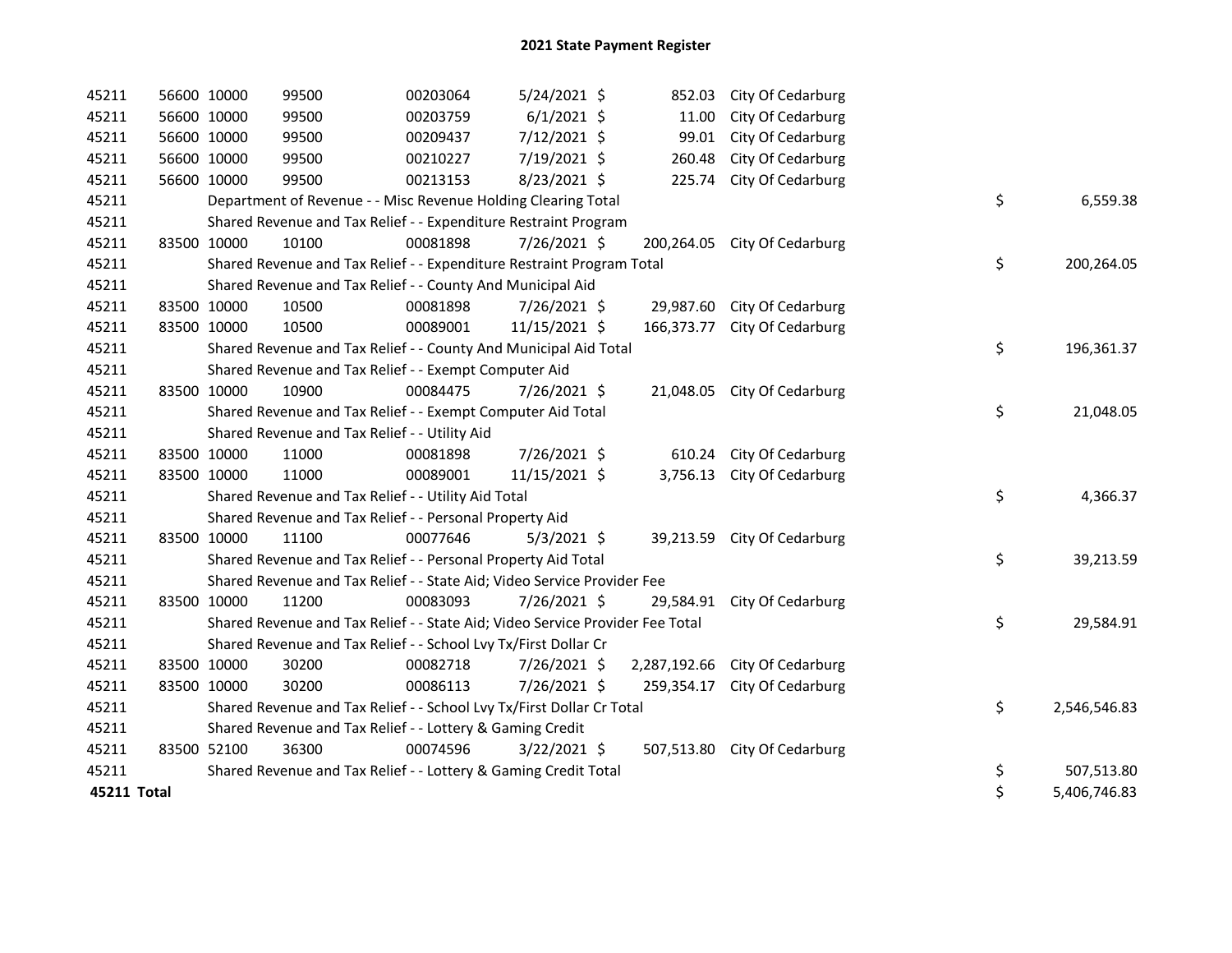| 45255 |             | Dept of Safety & Prof Services - - Fire Dues Distribution                       |           |                |              |                           |    |              |
|-------|-------------|---------------------------------------------------------------------------------|-----------|----------------|--------------|---------------------------|----|--------------|
| 45255 | 16500 10000 | 22500                                                                           | 00041367  | 7/15/2021 \$   |              | 189,529.07 City Of Mequon |    |              |
| 45255 |             | Dept of Safety & Prof Services - - Fire Dues Distribution Total                 |           |                |              |                           | \$ | 189,529.07   |
| 45255 |             | Dept of Natural Resources - - GPO -Federal Funds                                |           |                |              |                           |    |              |
| 45255 | 37000 21200 | 38100                                                                           | 00466858  | 3/12/2021 \$   |              | 1,832.93 City Of Mequon   |    |              |
| 45255 |             | Dept of Natural Resources - - GPO -Federal Funds Total                          |           |                |              |                           | \$ | 1,832.93     |
| 45255 |             | Dept of Natural Resources - - Enf A - Boating Enforcement                       |           |                |              |                           |    |              |
| 45255 | 37000 21200 | 55000                                                                           | 00466858  | $3/12/2021$ \$ |              | 3,775.95 City Of Mequon   |    |              |
| 45255 |             | Dept of Natural Resources - - Enf A - Boating Enforcement Total                 |           |                |              |                           | \$ | 3,775.95     |
| 45255 |             | Dept of Natural Resources - - Fin Asst For Responsible Units                    |           |                |              |                           |    |              |
| 45255 | 37000 27400 | 67000                                                                           | 00483855  | $5/21/2021$ \$ |              | 15,456.24 City Of Mequon  |    |              |
| 45255 |             | Dept of Natural Resources - - Fin Asst For Responsible Units Total              |           |                |              |                           | \$ | 15,456.24    |
| 45255 |             | WI Dept of Transportation - - Conn Hwy Aids St Fds                              |           |                |              |                           |    |              |
| 45255 | 39500 21100 | 16200                                                                           | 00633593  | $1/4/2021$ \$  | 17,352.88    | City Of Mequon            |    |              |
| 45255 | 39500 21100 | 16200                                                                           | 00669200  | $4/5/2021$ \$  | 17,352.88    | City Of Mequon            |    |              |
| 45255 | 39500 21100 | 16200                                                                           | 00712688  | 7/6/2021 \$    | 17,352.88    | City Of Mequon            |    |              |
| 45255 | 39500 21100 | 16200                                                                           | 00753247  | 10/4/2021 \$   | 17,352.91    | City Of Mequon            |    |              |
| 45255 |             | WI Dept of Transportation - - Conn Hwy Aids St Fds Total                        |           |                |              |                           | \$ | 69,411.55    |
| 45255 |             | WI Dept of Transportation - - Trns Aids To Mnc.-Sf                              |           |                |              |                           |    |              |
| 45255 | 39500 21100 | 19100                                                                           | 00632818  | $1/4/2021$ \$  | 370,573.68   | City Of Mequon            |    |              |
| 45255 | 39500 21100 | 19100                                                                           | 00668425  | $4/5/2021$ \$  | 370,573.68   | City Of Mequon            |    |              |
| 45255 | 39500 21100 | 19100                                                                           | 00711913  | $7/6/2021$ \$  | 370,573.68   | City Of Mequon            |    |              |
| 45255 | 39500 21100 | 19100                                                                           | 00752472  | 10/4/2021 \$   | 370,573.71   | City Of Mequon            |    |              |
| 45255 |             | WI Dept of Transportation - - Trns Aids To Mnc.-Sf Total                        |           |                |              |                           | \$ | 1,482,294.75 |
| 45255 |             | Department of Health Services - - Prepaid Medical Transport Reimbursement       |           |                |              |                           |    |              |
| 45255 | 43500 10000 | 16300                                                                           | AMBULANCE | 11/15/2021 \$  |              | 9,842.48 City Of Mequon   |    |              |
| 45255 |             | Department of Health Services - - Prepaid Medical Transport Reimbursement Total |           |                |              |                           | \$ | 9,842.48     |
| 45255 |             | Department of Health Services - - Emergency Dispatcher Cardiopul                |           |                |              |                           |    |              |
| 45255 | 43500 10000 | 18500                                                                           | 00436556  | 7/23/2021 \$   |              | 3,971.50 City Of Mequon   |    |              |
| 45255 |             | Department of Health Services - - Emergency Dispatcher Cardiopul Total          |           |                |              |                           | \$ | 3,971.50     |
| 45255 |             | Department of Justice - - Officer training reimbursement                        |           |                |              |                           |    |              |
| 45255 | 45500 10000 | 21400                                                                           | 00106328  | $12/7/2021$ \$ |              | 6,400.00 City Of Mequon   |    |              |
| 45255 |             | Department of Justice - - Officer training reimbursement Total                  |           |                |              |                           | \$ | 6,400.00     |
| 45255 |             | Department of Revenue - - Gifts And Grants                                      |           |                |              |                           |    |              |
| 45255 | 56600 10000 | 12100                                                                           | 00207231  | $6/25/2021$ \$ | 1,276,014.35 | City Of Mequon            |    |              |
| 45255 |             | Department of Revenue - - Gifts And Grants Total                                |           |                |              |                           | \$ | 1,276,014.35 |
| 45255 |             | Department of Revenue - - Misc Revenue Holding Clearing                         |           |                |              |                           |    |              |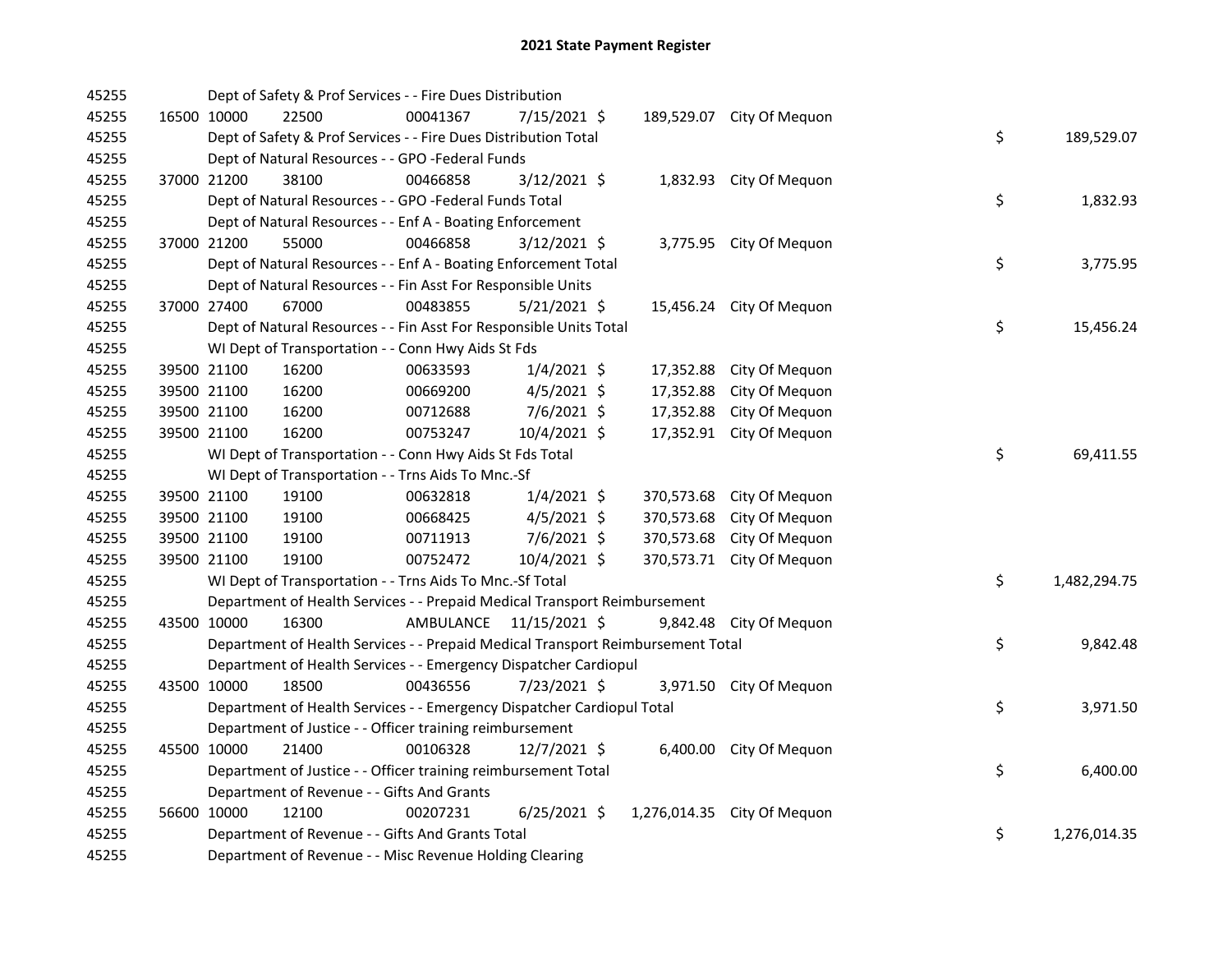| 45255 | 56600 10000 |       | 99500 | 00188938 | 1/8/2021 \$    | 337.04       | City Of Mequon |
|-------|-------------|-------|-------|----------|----------------|--------------|----------------|
| 45255 | 56600 10000 |       | 99500 | 00191008 | 2/5/2021 \$    | 564.15       | City Of Mequon |
| 45255 | 56600 10000 |       | 99500 | 00192031 | 2/22/2021 \$   | 50.00        | City Of Mequon |
| 45255 | 56600 10000 |       | 99500 | 00192821 | 3/1/2021 \$    | 663.90       | City Of Mequon |
| 45255 | 56600 10000 |       | 99500 | 00193620 | 3/5/2021 \$    | 2,739.03     | City Of Mequon |
| 45255 | 56600 10000 |       | 99500 | 00193621 | 3/5/2021 \$    | 112.65       | City Of Mequon |
| 45255 | 56600 10000 |       | 99500 | 00194224 | 3/8/2021 \$    | 1,097.90     | City Of Mequon |
| 45255 | 56600 10000 |       | 99500 | 00194227 | 3/8/2021 \$    | 64.66        | City Of Mequon |
| 45255 | 56600 10000 |       | 99500 | 00195085 | 3/15/2021 \$   | 995.12       | City Of Mequon |
| 45255 | 56600 10000 |       | 99500 | 00195909 | 3/22/2021 \$   | 1,484.00     | City Of Mequon |
| 45255 | 56600 10000 |       | 99500 | 00195912 | 3/22/2021 \$   | 26.01        | City Of Mequon |
| 45255 | 56600 10000 |       | 99500 | 00197326 | 4/5/2021 \$    | 384.37       | City Of Mequon |
| 45255 | 56600 10000 |       | 99500 | 00197903 | 4/7/2021 \$    | 3,551.69     | City Of Mequon |
| 45255 | 56600 10000 |       | 99500 | 00197904 | $4/7/2021$ \$  | 181.08       | City Of Mequon |
| 45255 | 56600 10000 |       | 99500 | 00198526 | 4/12/2021 \$   | 164.98       | City Of Mequon |
| 45255 | 56600 10000 |       | 99500 | 00199903 | 4/26/2021 \$   | 123.13       | City Of Mequon |
| 45255 | 56600 10000 |       | 99500 | 00200494 | 5/3/2021 \$    | 1,363.10     | City Of Mequon |
| 45255 | 56600 10000 |       | 99500 | 00201263 | 5/7/2021 \$    | 2,228.76     | City Of Mequon |
| 45255 | 56600 10000 |       | 99500 | 00201695 | 5/10/2021 \$   | 255.00       | City Of Mequon |
| 45255 | 56600 10000 |       | 99500 | 00202337 | 5/17/2021 \$   | 1,050.85     | City Of Mequon |
| 45255 | 56600 10000 |       | 99500 | 00202338 | 5/17/2021 \$   | 31.31        | City Of Mequon |
| 45255 | 56600 10000 |       | 99500 | 00203061 | 5/24/2021 \$   | 1,990.24     | City Of Mequon |
| 45255 | 56600 10000 |       | 99500 | 00203755 | $6/1/2021$ \$  | 1,722.85     | City Of Mequon |
| 45255 | 56600 10000 |       | 99500 | 00204490 | 6/7/2021 \$    | 61.57        | City Of Mequon |
| 45255 | 56600 10000 |       | 99500 | 00205906 | 6/21/2021 \$   | 222.00       | City Of Mequon |
| 45255 | 56600       | 10000 | 99500 | 00206077 | $6/22/2021$ \$ | 1,766.85     | City Of Mequon |
| 45255 | 56600 10000 |       | 99500 | 00209059 | 7/8/2021 \$    | 2,866.70     | City Of Mequon |
| 45255 | 56600 10000 |       | 99500 | 00211806 | 8/6/2021 \$    | 459.60       | City Of Mequon |
| 45255 | 56600 10000 |       | 99500 | 00211807 | 8/6/2021 \$    | 778.28       | City Of Mequon |
| 45255 | 56600 10000 |       | 99500 | 00212179 | 8/9/2021 \$    | 225.00       | City Of Mequon |
| 45255 | 56600 10000 |       | 99500 | 00212181 | 8/9/2021 \$    | 26.38        | City Of Mequon |
| 45255 | 56600 10000 |       | 99500 | 00214419 | 9/8/2021 \$    | 60.00        | City Of Mequon |
| 45255 | 56600 10000 |       | 99500 | 00214420 | 9/8/2021 \$    | 53.79        | City Of Mequon |
| 45255 | 56600 10000 |       | 99500 | 00216669 | 10/7/2021 \$   | 50.27        | City Of Mequon |
| 45255 | 56600 10000 |       | 99500 | 00216670 | 10/7/2021 \$   | 213.52       | City Of Mequon |
| 45255 | 56600 10000 |       | 99500 | 00218137 | 10/25/2021     | \$<br>177.46 | City Of Mequon |
| 45255 | 56600 10000 |       | 99500 | 00219260 | 11/5/2021 \$   | 30.00        | City Of Mequon |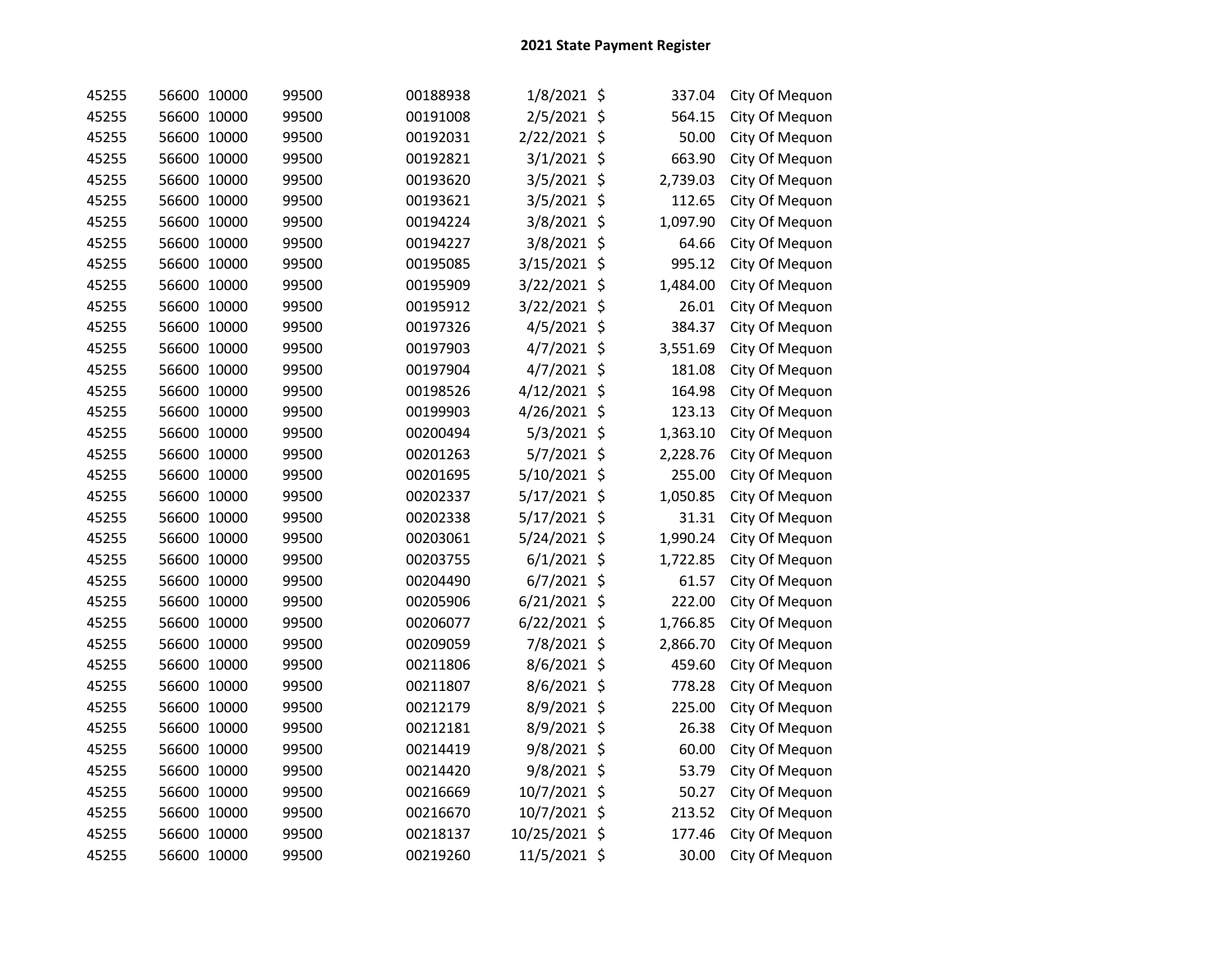| 45255       |             | 56600 10000 | 99500                                                                         | 00220785 | 11/30/2021 \$  | 75.00      | City Of Mequon |    |              |
|-------------|-------------|-------------|-------------------------------------------------------------------------------|----------|----------------|------------|----------------|----|--------------|
| 45255       |             | 56600 10000 | 99500                                                                         | 00221054 | $12/6/2021$ \$ | 21.21      | City Of Mequon |    |              |
| 45255       | 56600 10000 |             | 99500                                                                         | 00221410 | $12/7/2021$ \$ | 1,356.28   | City Of Mequon |    |              |
| 45255       |             | 56600 10000 | 99500                                                                         | 00221411 | 12/7/2021 \$   | 51.98      | City Of Mequon |    |              |
| 45255       |             | 56600 10000 | 99500                                                                         | 00222251 | 12/20/2021 \$  | 33.25      | City Of Mequon |    |              |
| 45255       |             |             | Department of Revenue - - Misc Revenue Holding Clearing Total                 |          |                |            |                | \$ | 29,710.96    |
| 45255       |             |             | Shared Revenue and Tax Relief - - County And Municipal Aid                    |          |                |            |                |    |              |
| 45255       |             | 83500 10000 | 10500                                                                         | 00081899 | 7/26/2021 \$   | 45,994.11  | City Of Mequon |    |              |
| 45255       |             | 83500 10000 | 10500                                                                         | 00089002 | 11/15/2021 \$  | 250,790.83 | City Of Meguon |    |              |
| 45255       |             |             | Shared Revenue and Tax Relief - - County And Municipal Aid Total              |          |                |            |                | \$ | 296,784.94   |
| 45255       |             |             | Shared Revenue and Tax Relief - - Exempt Computer Aid                         |          |                |            |                |    |              |
| 45255       |             | 83500 10000 | 10900                                                                         | 00084476 | 7/26/2021 \$   | 50,721.92  | City Of Meguon |    |              |
| 45255       |             | 83500 10000 | 10900                                                                         | 00085873 | 7/26/2021 \$   | 61,170.71  | City Of Mequon |    |              |
| 45255       |             |             | Shared Revenue and Tax Relief - - Exempt Computer Aid Total                   |          |                |            |                | \$ | 111,892.63   |
| 45255       |             |             | Shared Revenue and Tax Relief - - Utility Aid                                 |          |                |            |                |    |              |
| 45255       |             | 83500 10000 | 11000                                                                         | 00081899 | 7/26/2021 \$   | 6,556.13   | City Of Mequon |    |              |
| 45255       | 83500 10000 |             | 11000                                                                         | 00089002 | 11/15/2021 \$  | 51,503.87  | City Of Mequon |    |              |
| 45255       |             |             | Shared Revenue and Tax Relief - - Utility Aid Total                           |          |                |            |                | \$ | 58,060.00    |
| 45255       |             |             | Shared Revenue and Tax Relief - - Personal Property Aid                       |          |                |            |                |    |              |
| 45255       | 83500 10000 |             | 11100                                                                         | 00077647 | $5/3/2021$ \$  | 35,644.75  | City Of Mequon |    |              |
| 45255       |             | 83500 10000 | 11100                                                                         | 00078962 | $5/3/2021$ \$  | 66,936.75  | City Of Mequon |    |              |
| 45255       |             |             | Shared Revenue and Tax Relief - - Personal Property Aid Total                 |          |                |            |                | \$ | 102,581.50   |
| 45255       |             |             | Shared Revenue and Tax Relief - - State Aid; Video Service Provider Fee       |          |                |            |                |    |              |
| 45255       |             | 83500 10000 | 11200                                                                         | 00083094 | 7/26/2021 \$   | 76,454.55  | City Of Mequon |    |              |
| 45255       |             |             | Shared Revenue and Tax Relief - - State Aid; Video Service Provider Fee Total |          |                |            |                | \$ | 76,454.55    |
| 45255 Total |             |             |                                                                               |          |                |            |                | \$ | 3,734,013.40 |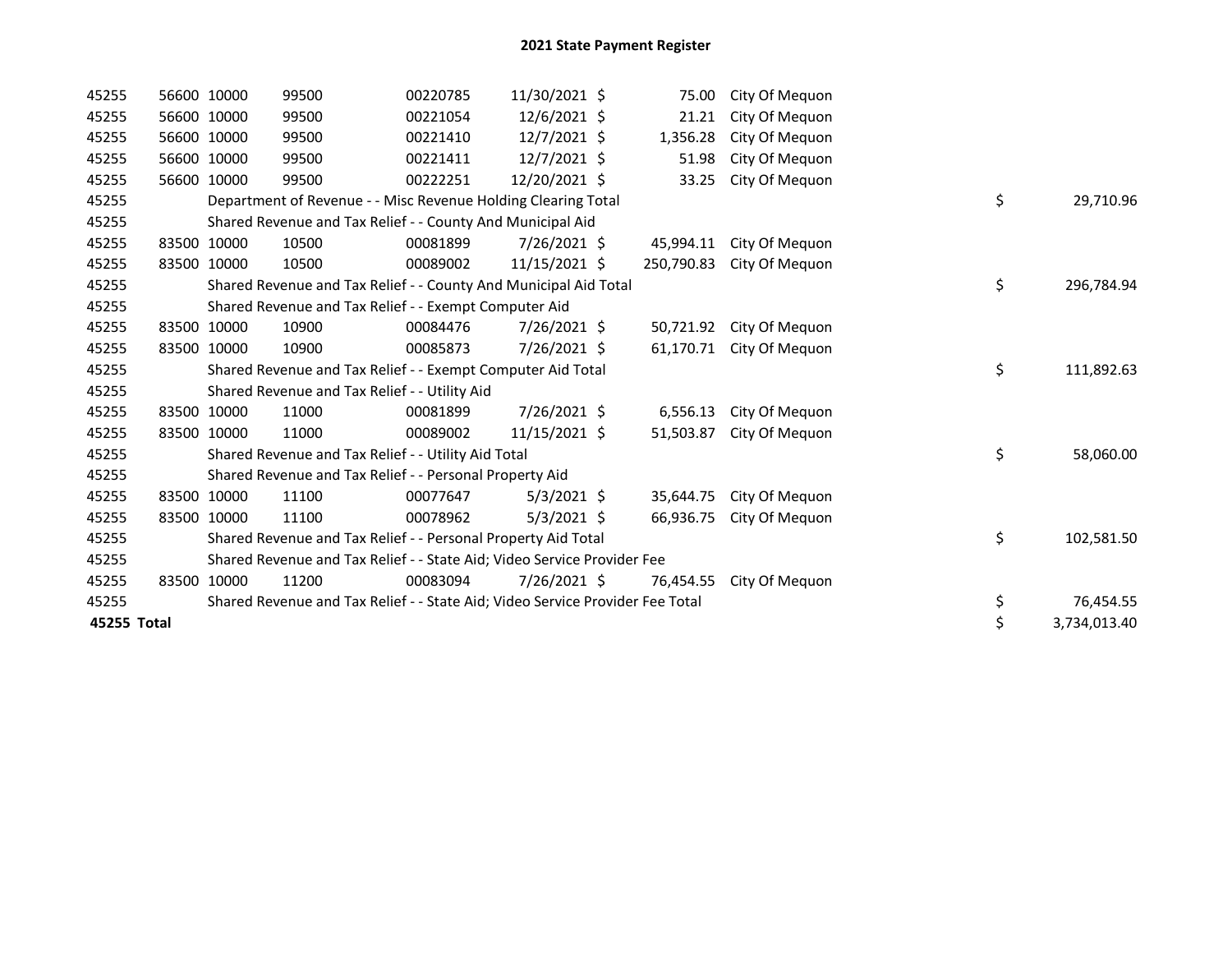| 45271 | Dept of Safety & Prof Services - - Fire Dues Distribution                       |                                                                           |           |                |           |            |                                    |  |    |            |
|-------|---------------------------------------------------------------------------------|---------------------------------------------------------------------------|-----------|----------------|-----------|------------|------------------------------------|--|----|------------|
| 45271 | 16500 10000                                                                     | 22500                                                                     | 00041368  | 7/15/2021 \$   |           |            | 43,595.68 City Of Port Washington  |  |    |            |
| 45271 |                                                                                 | Dept of Safety & Prof Services - - Fire Dues Distribution Total           |           | \$             | 43,595.68 |            |                                    |  |    |            |
| 45271 | Environmental Improvement Prog - - Clean Water Fund Program Finan               |                                                                           |           |                |           |            |                                    |  |    |            |
| 45271 | 32000 57300                                                                     | 16300                                                                     | 00000322  | $2/18/2021$ \$ |           | 4,341.90   | City Of Port Washington            |  |    |            |
| 45271 |                                                                                 | Environmental Improvement Prog - - Clean Water Fund Program Finan Total   |           | \$             | 4,341.90  |            |                                    |  |    |            |
| 45271 |                                                                                 | Dept of Natural Resources - - Fin Asst For Responsible Units              |           |                |           |            |                                    |  |    |            |
| 45271 | 37000 27400                                                                     | 67000                                                                     | 00483913  | $5/21/2021$ \$ |           |            | 19,272.16 City Of Port Washington  |  |    |            |
| 45271 |                                                                                 | Dept of Natural Resources - - Fin Asst For Responsible Units Total        |           |                |           |            |                                    |  | \$ | 19,272.16  |
| 45271 |                                                                                 | WI Dept of Transportation - - Conn Hwy Aids St Fds                        |           |                |           |            |                                    |  |    |            |
| 45271 | 39500 21100                                                                     | 16200                                                                     | 00633594  | $1/4/2021$ \$  |           | 19,290.39  | City Of Port Washington            |  |    |            |
| 45271 | 39500 21100                                                                     | 16200                                                                     | 00669201  | $4/5/2021$ \$  |           | 19,290.39  | City Of Port Washington            |  |    |            |
| 45271 | 39500 21100                                                                     | 16200                                                                     | 00712689  | $7/6/2021$ \$  |           | 19,290.39  | City Of Port Washington            |  |    |            |
| 45271 | 39500 21100                                                                     | 16200                                                                     | 00753248  | 10/4/2021 \$   |           | 19,290.40  | City Of Port Washington            |  |    |            |
| 45271 |                                                                                 | WI Dept of Transportation - - Conn Hwy Aids St Fds Total                  |           |                |           |            |                                    |  | \$ | 77,161.57  |
| 45271 |                                                                                 | WI Dept of Transportation - - Trns Aids To Mnc.-Sf                        |           |                |           |            |                                    |  |    |            |
| 45271 | 39500 21100                                                                     | 19100                                                                     | 00632819  | $1/4/2021$ \$  |           | 184,832.17 | City Of Port Washington            |  |    |            |
| 45271 | 39500 21100                                                                     | 19100                                                                     | 00668426  | $4/5/2021$ \$  |           | 184,832.17 | City Of Port Washington            |  |    |            |
| 45271 | 39500 21100                                                                     | 19100                                                                     | 00711914  | 7/6/2021 \$    |           | 184,832.17 | City Of Port Washington            |  |    |            |
| 45271 | 39500 21100                                                                     | 19100                                                                     | 00752473  | 10/4/2021 \$   |           | 184,832.20 | City Of Port Washington            |  |    |            |
| 45271 |                                                                                 | WI Dept of Transportation - - Trns Aids To Mnc.-Sf Total                  |           |                |           |            |                                    |  | \$ | 739,328.71 |
| 45271 |                                                                                 | WI Dept of Transportation - - Transpor Safety Ff                          |           |                |           |            |                                    |  |    |            |
| 45271 | 39500 21100                                                                     | 58200                                                                     | 00658088  | 2/25/2021 \$   |           | 58.37      | City Of Port Washington            |  |    |            |
| 45271 | 39500 21100                                                                     | 58200                                                                     | 00658615  | $3/1/2021$ \$  |           | 116.74     | City Of Port Washington            |  |    |            |
| 45271 | 39500 21100                                                                     | 58200                                                                     | 00728851  | $8/3/2021$ \$  |           | 155.00     | City Of Port Washington            |  |    |            |
| 45271 | WI Dept of Transportation - - Transpor Safety Ff Total                          |                                                                           |           |                |           |            |                                    |  | \$ | 330.11     |
| 45271 |                                                                                 | Department of Health Services - - Prepaid Medical Transport Reimbursement |           |                |           |            |                                    |  |    |            |
| 45271 | 43500 10000                                                                     | 16300                                                                     | AMBULANCE | 11/15/2021 \$  |           |            | 13,080.97 City Of Port Washington  |  |    |            |
| 45271 | Department of Health Services - - Prepaid Medical Transport Reimbursement Total |                                                                           |           |                |           |            |                                    |  | \$ | 13,080.97  |
| 45271 | Department of Justice - - Officer training reimbursement                        |                                                                           |           |                |           |            |                                    |  |    |            |
| 45271 | 45500 10000                                                                     | 21400                                                                     | 00105753  | 11/23/2021 \$  |           |            | 3,040.00 City Of Port Washington   |  |    |            |
| 45271 | Department of Justice - - Officer training reimbursement Total                  |                                                                           |           |                |           |            |                                    |  | \$ | 3,040.00   |
| 45271 | Department of Military Affairs - - Disaster Recovery Aid                        |                                                                           |           |                |           |            |                                    |  |    |            |
| 45271 | 46500 10000                                                                     | 30500                                                                     | 00103257  | 11/26/2021 \$  |           | 616.48     | City Of Port Washington            |  |    |            |
| 45271 | Department of Military Affairs - - Disaster Recovery Aid Total                  |                                                                           |           |                |           |            |                                    |  | \$ | 616.48     |
| 45271 | Department of Revenue - - Gifts And Grants                                      |                                                                           |           |                |           |            |                                    |  |    |            |
| 45271 | 56600 10000                                                                     | 12100                                                                     | 00207232  | $6/25/2021$ \$ |           |            | 623,353.58 City Of Port Washington |  |    |            |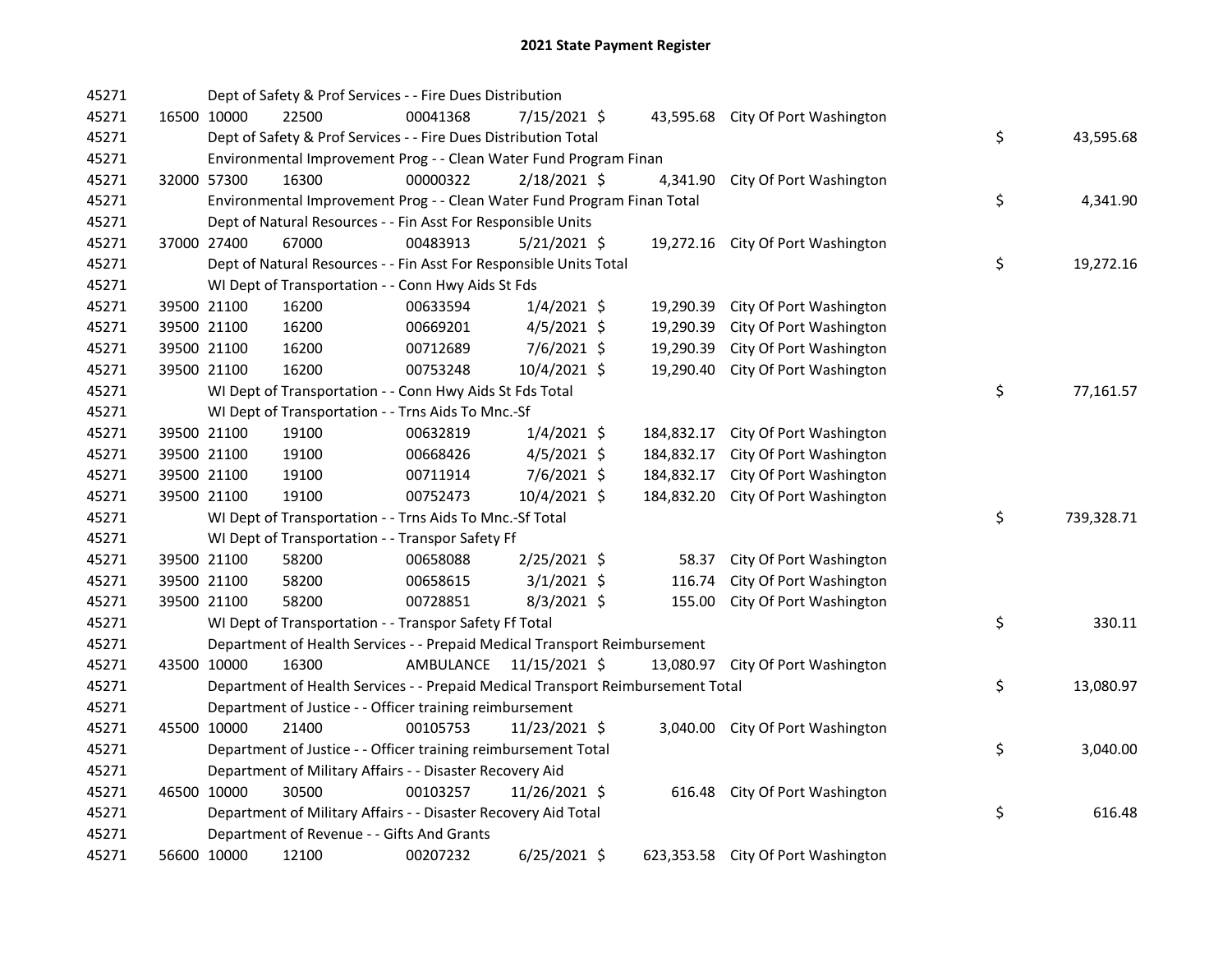| 45271 |             | Department of Revenue - - Gifts And Grants Total                      | \$    | 623,353.58 |                |  |            |                                   |  |           |  |
|-------|-------------|-----------------------------------------------------------------------|-------|------------|----------------|--|------------|-----------------------------------|--|-----------|--|
| 45271 |             | Department of Revenue - - Misc Revenue Holding Clearing               |       |            |                |  |            |                                   |  |           |  |
| 45271 |             | 56600 10000                                                           | 99500 | 00188940   | $1/8/2021$ \$  |  | 15.00      | City Of Port Washington           |  |           |  |
| 45271 |             | 56600 10000                                                           | 99500 | 00189183   | $1/11/2021$ \$ |  | 41.94      | City Of Port Washington           |  |           |  |
| 45271 |             | 56600 10000                                                           | 99500 | 00192819   | $3/1/2021$ \$  |  | 25.00      | City Of Port Washington           |  |           |  |
| 45271 |             | 56600 10000                                                           | 99500 | 00192824   | $3/1/2021$ \$  |  | 3,239.65   | City Of Port Washington           |  |           |  |
| 45271 |             | 56600 10000                                                           | 99500 | 00193623   | $3/5/2021$ \$  |  | 100.00     | City Of Port Washington           |  |           |  |
| 45271 |             | 56600 10000                                                           | 99500 | 00194226   | 3/8/2021 \$    |  | 1,349.00   | City Of Port Washington           |  |           |  |
| 45271 |             | 56600 10000                                                           | 99500 | 00195087   | 3/15/2021 \$   |  | 738.26     | City Of Port Washington           |  |           |  |
| 45271 |             | 56600 10000                                                           | 99500 | 00195911   | 3/22/2021 \$   |  | 2,238.30   | City Of Port Washington           |  |           |  |
| 45271 |             | 56600 10000                                                           | 99500 | 00196583   | 3/29/2021 \$   |  | 2,246.85   | City Of Port Washington           |  |           |  |
| 45271 |             | 56600 10000                                                           | 99500 | 00197328   | 4/5/2021 \$    |  | 742.00     | City Of Port Washington           |  |           |  |
| 45271 |             | 56600 10000                                                           | 99500 | 00197906   | 4/7/2021 \$    |  | 481.85     | City Of Port Washington           |  |           |  |
| 45271 | 56600 10000 |                                                                       | 99500 | 00198528   | 4/12/2021 \$   |  | 293.00     | City Of Port Washington           |  |           |  |
| 45271 | 56600 10000 |                                                                       | 99500 | 00199261   | 4/20/2021 \$   |  | 528.80     | City Of Port Washington           |  |           |  |
| 45271 |             | 56600 10000                                                           | 99500 | 00199905   | $4/26/2021$ \$ |  | 148.20     | City Of Port Washington           |  |           |  |
| 45271 | 56600 10000 |                                                                       | 99500 | 00200496   | $5/3/2021$ \$  |  | 626.51     | City Of Port Washington           |  |           |  |
| 45271 | 56600 10000 |                                                                       | 99500 | 00201264   | 5/7/2021 \$    |  | 100.00     | City Of Port Washington           |  |           |  |
| 45271 | 56600 10000 |                                                                       | 99500 | 00201693   | 5/10/2021 \$   |  | 25.00      | City Of Port Washington           |  |           |  |
| 45271 |             | 56600 10000                                                           | 99500 | 00203059   | 5/24/2021 \$   |  | 25.00      | City Of Port Washington           |  |           |  |
| 45271 |             | 56600 10000                                                           | 99500 | 00203063   | 5/24/2021 \$   |  | 1,356.60   | City Of Port Washington           |  |           |  |
| 45271 |             | 56600 10000                                                           | 99500 | 00203758   | $6/1/2021$ \$  |  | 803.26     | City Of Port Washington           |  |           |  |
| 45271 |             | 56600 10000                                                           | 99500 | 00204492   | $6/7/2021$ \$  |  | 75.00      | City Of Port Washington           |  |           |  |
| 45271 |             | 56600 10000                                                           | 99500 | 00205908   | $6/21/2021$ \$ |  | 227.86     | City Of Port Washington           |  |           |  |
| 45271 | 56600 10000 |                                                                       | 99500 | 00211808   | 8/6/2021 \$    |  | 50.00      | City Of Port Washington           |  |           |  |
| 45271 |             | 56600 10000                                                           | 99500 | 00222250   | 12/20/2021 \$  |  | 120.00     | City Of Port Washington           |  |           |  |
| 45271 |             | Department of Revenue - - Misc Revenue Holding Clearing Total         | \$    | 15,597.08  |                |  |            |                                   |  |           |  |
| 45271 |             | Shared Revenue and Tax Relief - - Expenditure Restraint Program       |       |            |                |  |            |                                   |  |           |  |
| 45271 | 83500 10000 |                                                                       | 10100 | 00081900   | 7/26/2021 \$   |  |            | 42,161.92 City Of Port Washington |  |           |  |
| 45271 |             | Shared Revenue and Tax Relief - - Expenditure Restraint Program Total |       |            |                |  |            |                                   |  | 42,161.92 |  |
| 45271 |             | Shared Revenue and Tax Relief - - County And Municipal Aid            |       |            |                |  |            |                                   |  |           |  |
| 45271 |             | 83500 10000                                                           | 10500 | 00081900   | 7/26/2021 \$   |  | 74,043.00  | City Of Port Washington           |  |           |  |
| 45271 | 83500 10000 |                                                                       | 10500 | 00089003   | 11/15/2021 \$  |  | 406,496.01 | City Of Port Washington           |  |           |  |
| 45271 |             | Shared Revenue and Tax Relief - - County And Municipal Aid Total      | \$    | 480,539.01 |                |  |            |                                   |  |           |  |
| 45271 |             | Shared Revenue and Tax Relief - - Exempt Computer Aid                 |       |            |                |  |            |                                   |  |           |  |
| 45271 | 83500 10000 |                                                                       | 10900 | 00084477   | 7/26/2021 \$   |  | 11,395.44  | City Of Port Washington           |  |           |  |
| 45271 |             | 83500 10000                                                           | 10900 | 00085874   | 7/26/2021 \$   |  | 18,729.98  | City Of Port Washington           |  |           |  |